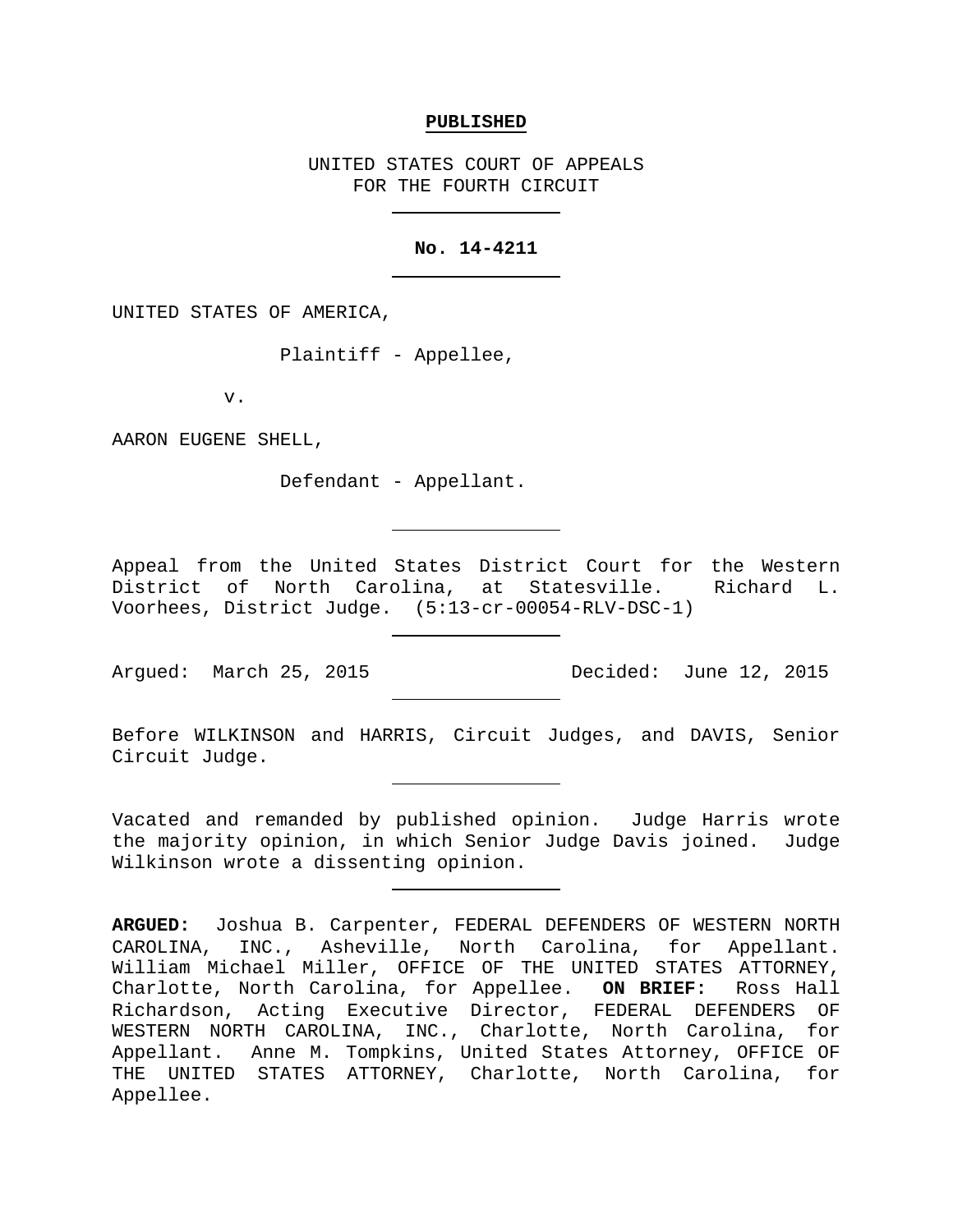PAMELA HARRIS, Circuit Judge:

Defendant-Appellant Aaron Eugene Shell ("Shell") pleaded guilty to being a felon in possession of a firearm, in violation of 18 U.S.C. § 922(g) (2012). At sentencing, the district court applied an enhanced base offense level on the ground that Shell's prior North Carolina conviction for second-degree rape constituted a crime of violence under the U.S. Sentencing Guidelines Manual ("U.S.S.G." or the "Guidelines") § 2K2.1(a)(4)(A) (2014). The district court also applied a twolevel enhancement for obstruction of justice pursuant to Guidelines § 3C1.2, concluding that Shell recklessly created a substantial risk of death or serious bodily injury to another person in the course of fleeing from a law enforcement officer. On appeal, Shell challenges the district court's application of both enhancements. For the reasons that follow, we vacate Shell's sentence and remand for resentencing.

#### **I.**

On December 27, 2012, Shell was driving southbound on Highway 321 in Caldwell County, North Carolina. North Carolina Trooper Christopher Hodges ("Hodges"), traveling northbound, saw Shell speeding and turned around to follow him. By the time Hodges was able to complete the turn, Shell had disappeared from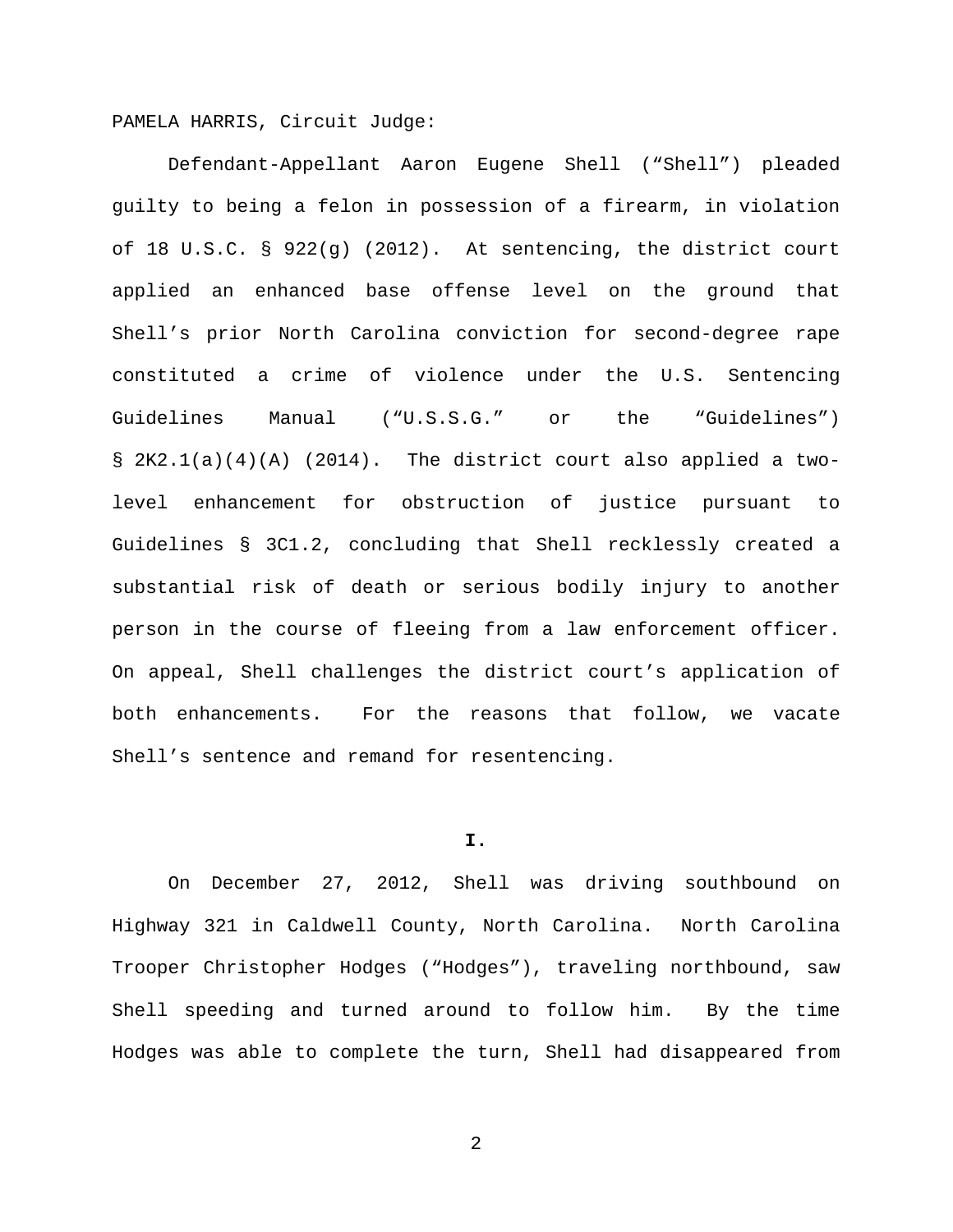sight. But in short order, Hodges discovered that Shell's vehicle had veered off the road and down an embankment.

As he fled the scene of the accident, Shell discarded a bag behind a tree. Officers searched the bag and found a loaded semiautomatic pistol. Several days later, Shell voluntarily submitted to a police interview and admitted that he was the driver of the vehicle and was in possession of the firearm.

Shell was charged with one count of being a felon in possession of a firearm, in violation of 18 U.S.C. § 922(g), and pleaded guilty. The presentence report ("PSR") recommended raising Shell's base offense level from 14 to 20 under U.S.S.G.  $\S$  2K2.1(a)(4)(A), on the ground that Shell committed the instant offense after a prior felony conviction for a "crime of violence" – here, a North Carolina conviction for second-degree rape. The PSR also recommended a two-level enhancement for obstruction of justice, pursuant to U.S.S.G. § 3C1.2, because Shell's reckless driving in the course of fleeing from a law enforcement officer created a substantial risk of death or serious bodily injury to another person. Applying those provisions, the PSR calculated a Guidelines range of 57 to 71 months' imprisonment.

Shell objected to both enhancements. At sentencing, the district court overruled Shell's objections. As to reckless endangerment under § 3C1.2, the district court credited a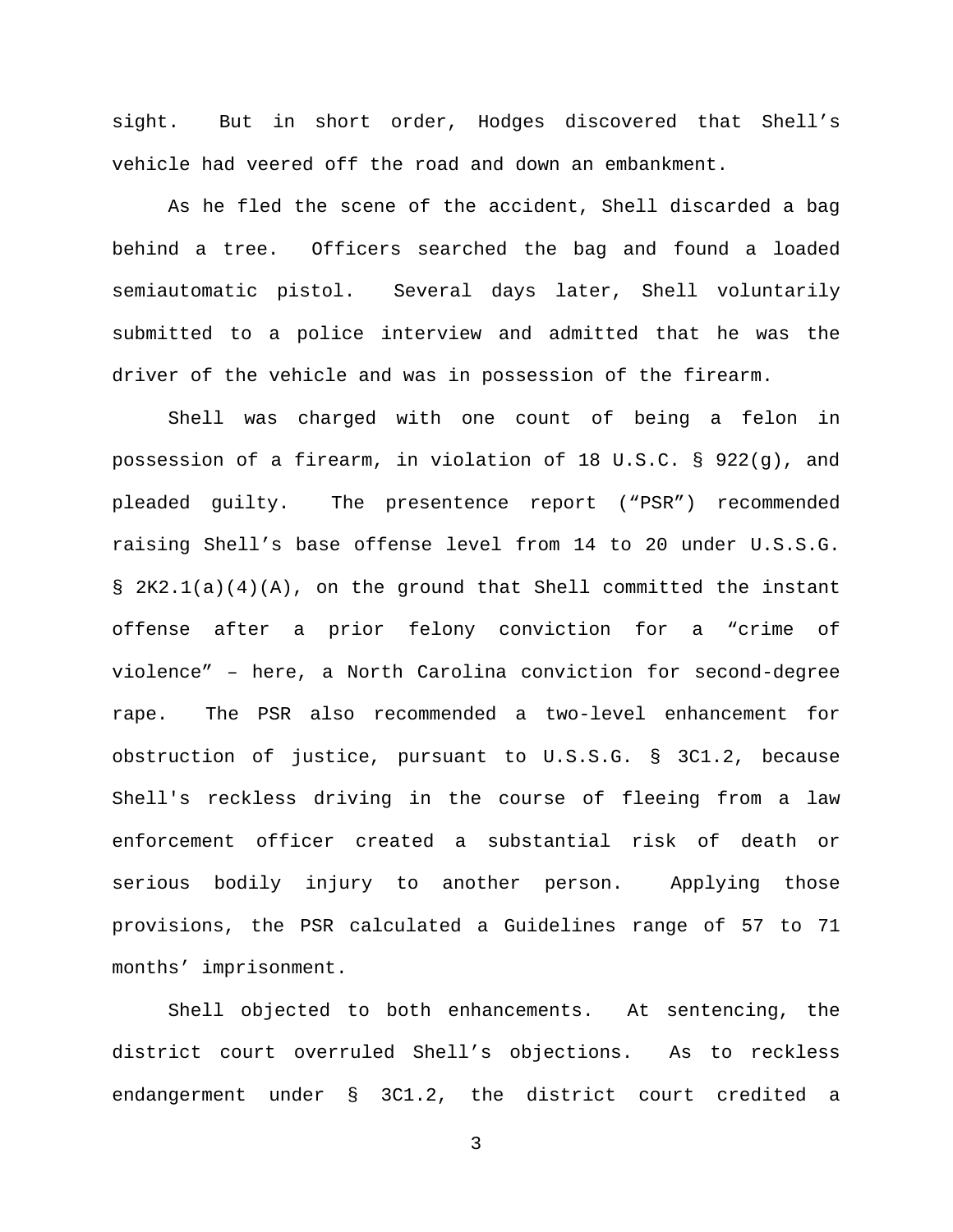witness who testified that Shell sped, skidded, and almost hit her vehicle, and thus concluded that Shell created a substantial risk of death in the course of fleeing from a law enforcement officer. The court also held that Shell's prior second-degree rape conviction qualified as a "crime of violence" under § 2K2.1.

The district court adopted the PSR and sentenced Shell to 57 months' imprisonment and three years of supervised release. Shell appeals, challenging the district court's application of both enhancements.

#### **II.**

### **A.**

Under the Guidelines, a defendant convicted of being a felon in possession of a firearm receives an enhanced base offense level of 20 if he or she has committed a prior "crime of violence," as defined in Guidelines § 4B1.2. U.S.S.G. § 2K2.1 cmt. n.1. Shell argues that the district court erred in characterizing his North Carolina conviction for second-degree rape as a crime of violence because the state statute does not require the use of physical force, and may instead be violated through constructive force or the absence of legally valid consent. We review de novo that question of law. United States v. Montes-Flores, 736 F.3d 357, 363 (4th Cir. 2013).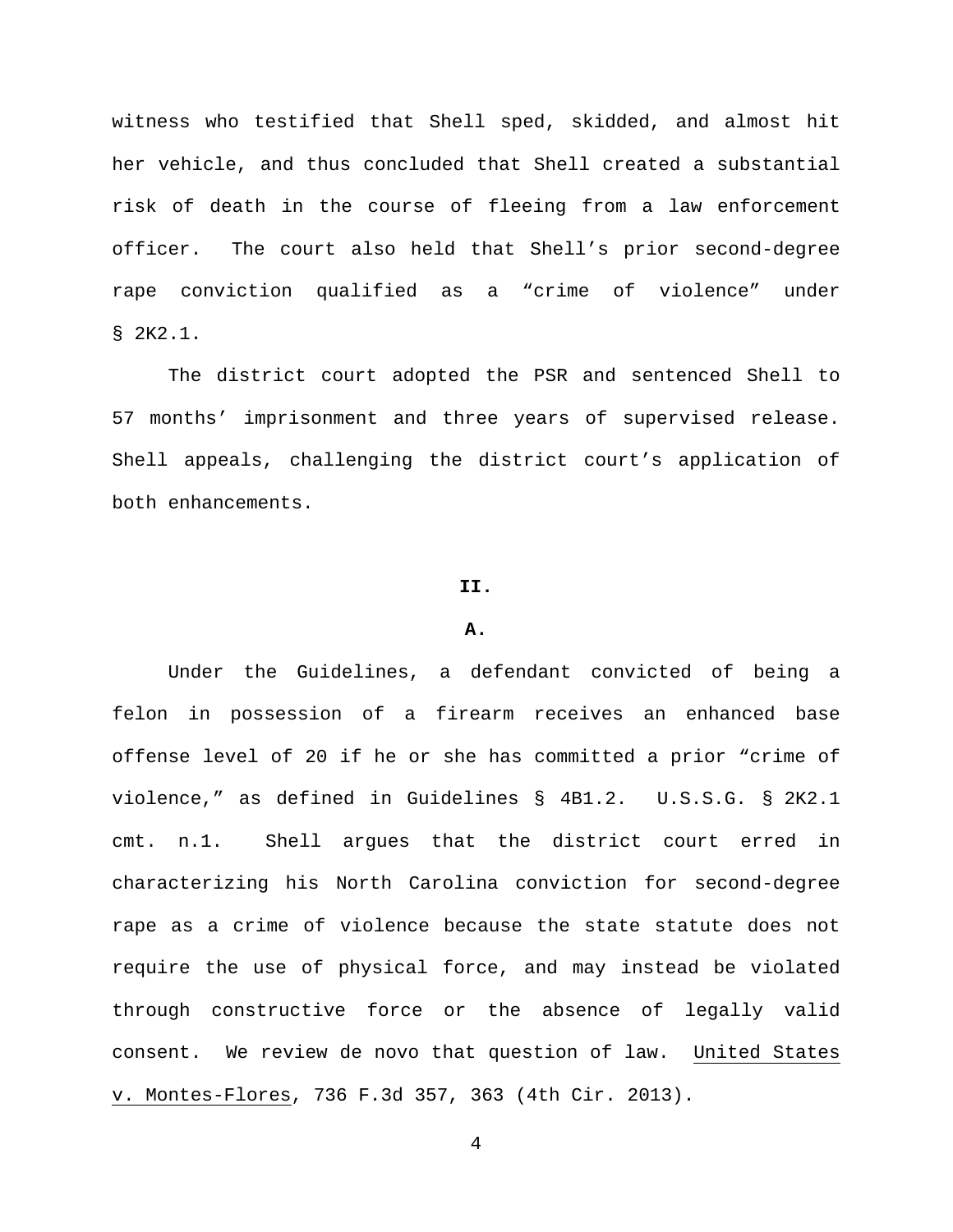The parties agree that in considering whether Shell's North Carolina conviction constitutes a crime of violence, we must apply what is called the "categorical approach," which "focus[es] on the elements, rather than the facts," of the prior offense. United States v. Carthorne, 726 F.3d 503, 511 (4th Cir. 2013) (quoting Descamps v. United States, 133 S. Ct. 2276, 2285 (2013)). What matters for the categorical approach is how the law defines the offense generically, and not the particulars of how an individual might have committed the offense on a given occasion. Begay v. United States, 553 U.S. 137, 141 (2008); United States v. Seay, 553 F.3d 732, 737 (4th Cir. 2009).

The question we must decide, then, is whether the full range of conduct covered by North Carolina's second-degree rape statute, "including the most innocent conduct," would qualify as a crime of violence for purposes of the § 4B1.2 enhancement. United States v. Diaz-Ibarra, 522 F.3d 343, 348, 352 (4th Cir. 2008). If it is "evident from the statutory definition of the state crime that some violations of the statute are 'crimes of violence' and others are not," then the state offense is deemed "categorically overbroad" and § 4B1.2 does not apply. United States v. Rangel-Castaneda, 709 F.3d 373, 376 (4th Cir. 2013) (quoting Diaz-Ibarra, 522 F.3d at 348). Whether North Carolina second-degree rape categorically qualifies as a crime of violence under this approach is a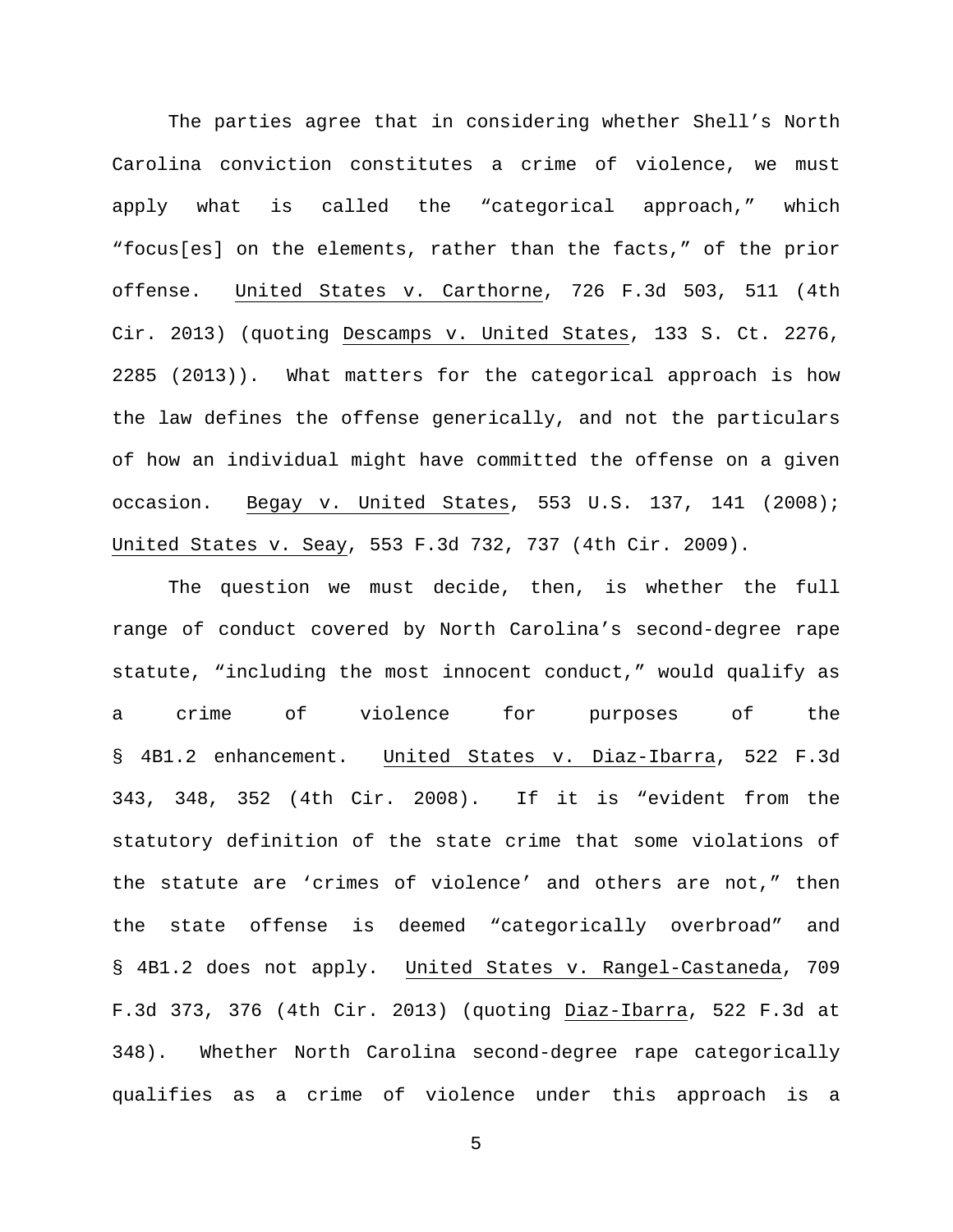question of first impression for our court, and for the reasons that follow, we agree with Shell that it does not.

**B.**

In comparing the elements of North Carolina second-degree rape to § 4B1.2's definition of "crime of violence," we begin with the North Carolina statute and the state precedent construing it. North Carolina's second-degree rape statute consists of two separate offenses, providing that:

(a) A person is guilty of rape in the second degree if the person engages in vaginal intercourse with another person:

(1) By force and against the will of the other person; or

(2) Who is mentally disabled, mentally incapacitated, or physically helpless, and the<br>person performing the act knows or should person performing the act knows or reasonably know the other person is mentally disabled, mentally incapacitated, or physically helpless.

N.C. Gen. Stat. § 14-27.3 (West 2004). Because the records of Shell's conviction do not specify which subsection of the statute formed the basis for his conviction, the parties agree, that conviction may be treated as a crime of violence only if both subsections so qualify.

The first subsection is applicable where "sexual intercourse is effectuated by force and against the victim's will." State v. Atkins, 666 S.E.2d 809, 812 (N.C. Ct. App. 2008). Under North Carolina law, that force requirement may be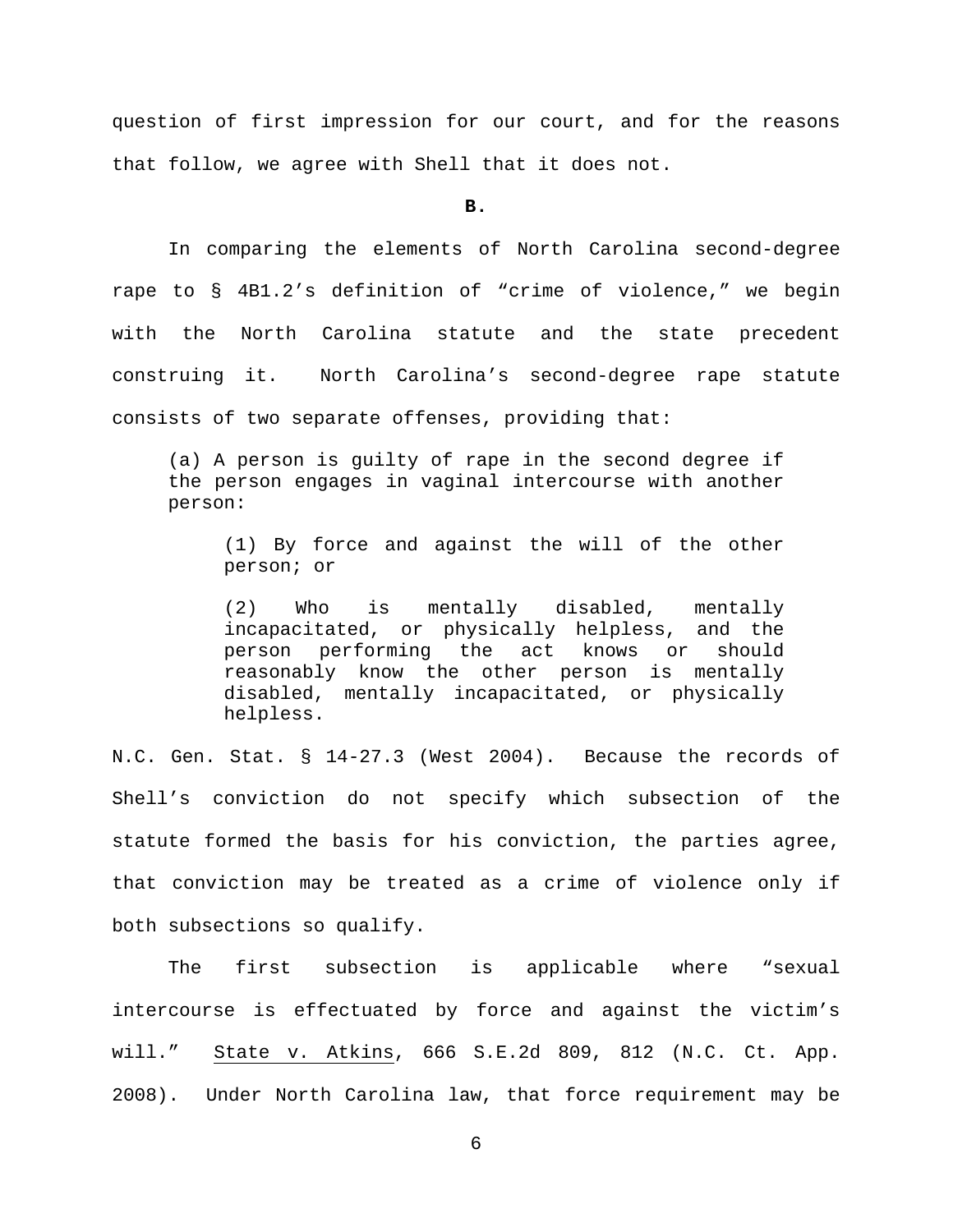satisfied either by "actual, physical force or by constructive force in the form of fear, fright, or coercion." State v. Etheridge, 352 S.E.2d 673, 680 (N.C. 1987). Constructive force may be demonstrated by proof of compulsion or threats of force, and also will be inferred from certain relationships - such as a parent-child relationship – that are deemed inherently coercive. See id. at 680–82; State v. Morrison, 380 S.E.2d 608, 611–12 (N.C. Ct. App. 1989).

The second subsection, by contrast, does not require the state to prove either force or the absence of consent. Atkins, 666 S.E.2d at 812. Instead, it applies to victims who are deemed by law incapable of validly consenting to intercourse or resisting sexual acts, State v. Williams, 698 S.E.2d 542, 544– 45 (N.C. Ct. App. 2010), and it is used by the state in cases where there is factual but legally insufficient consent, see State v. Ramey, No. COA10–1197, 2011 WL 3276720, at \*4–5 (N.C. Ct. App. Aug. 2, 2011) (unpublished) (conviction for seconddegree rape of mentally disabled victim who initiated intercourse). In this sense, it is analogous to the age element of North Carolina's statutory rape law: the fact of consent is not a defense where the victim is unable to give legally valid consent by virtue of age or by virtue of mental disability. See Atkins, 666 S.E.2d at 812 (comparing second-degree and statutory rape and quoting legislative history: "In second degree rape,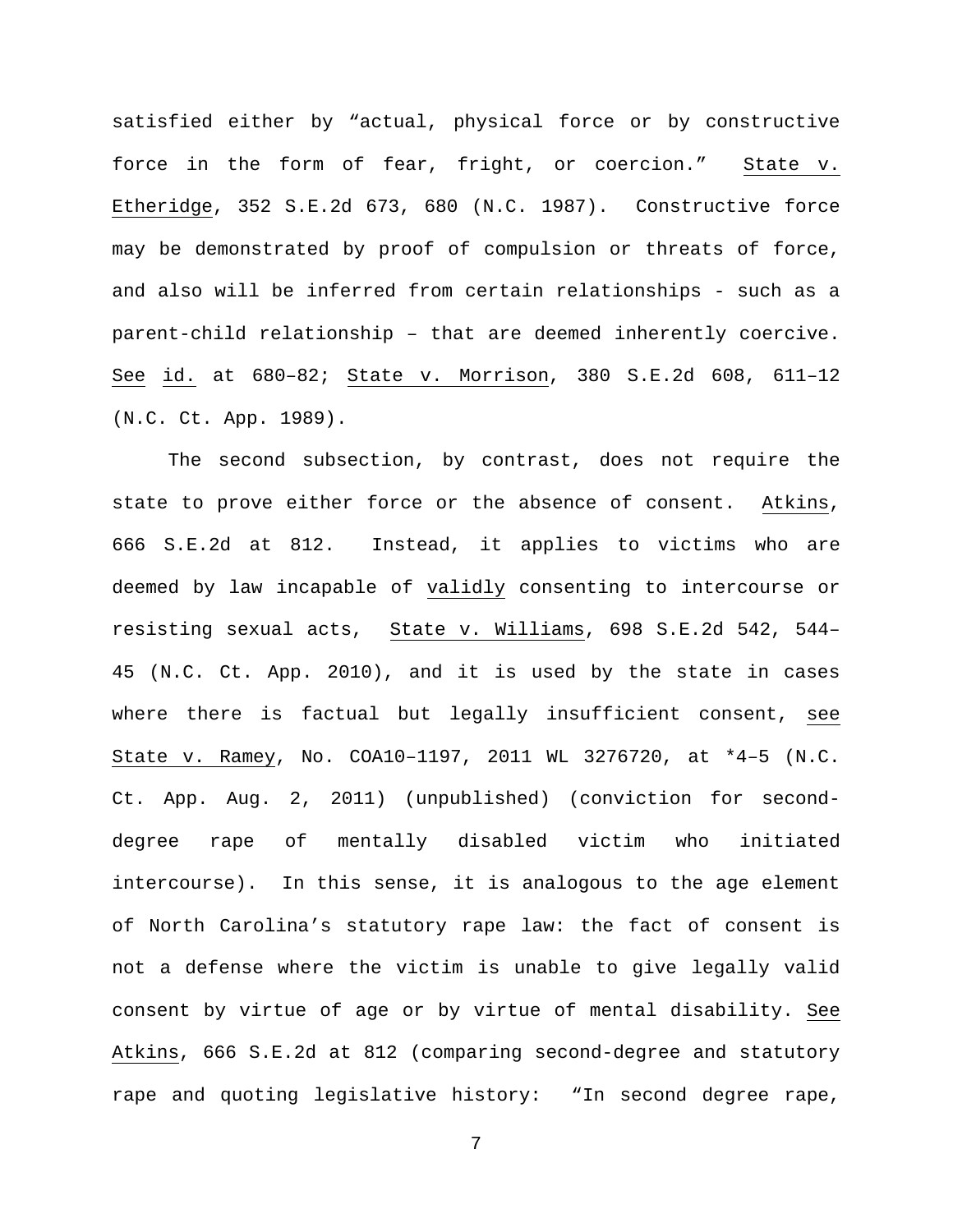we are adding persons who are mentally defective, mentally incapacitated, or physically helpless. This is basically a statutory rape section . . . . "); see also State v. Banks, 766 S.E.2d 334, 339 (N.C. 2014) (statutory and second-degree rape "separately punish the act of intercourse with a victim who, because of her age, is unable to consent to the act, and the act of intercourse with a victim who, because of a mental disability or mental incapacity, is unable to consent to the  $act'$ ).<sup>[1](#page-7-0)</sup>

**C.**

Our other point of comparison is the phrase "crime of violence," as used in the Sentencing Guidelines. $^2$  $^2$  As will become important in this case, different guideline provisions describe

<span id="page-7-0"></span> $1$  To the extent our dissenting colleague suggests that lack of legally valid consent cannot alone sustain a conviction for North Carolina second-degree rape, as opposed to statutory rape, we must respectfully disagree. See Williams, 698 S.E.2d at 544- 45. Nor is the prospect of prosecution in cases of factual but legally insufficient consent so fanciful that we may overlook it<br>under the categorical approach. See Ramey, 2011 WL 3276720, at under the categorical approach.<br>\*4-5. Indeed, at his sente Indeed, at his sentencing hearing, Shell adduced testimony that his own conviction under the statute was for engaging in sexual intercourse with his stepsister by marriage when both were young and with factual consent. The particulars of Shell's offense, of course, do not control the analysis under the categorical approach we apply. But they may help to illustrate the practical scope of the North Carolina statute at issue.

<span id="page-7-1"></span> $2$  As is customary, we rely as well on cases construing the phrase "violent felony" under the Armed Career Criminal Act, "because the two terms have been defined in a manner that is substantively identical." Montes-Flores, 736 F.3d at 363 (internal quotation marks omitted).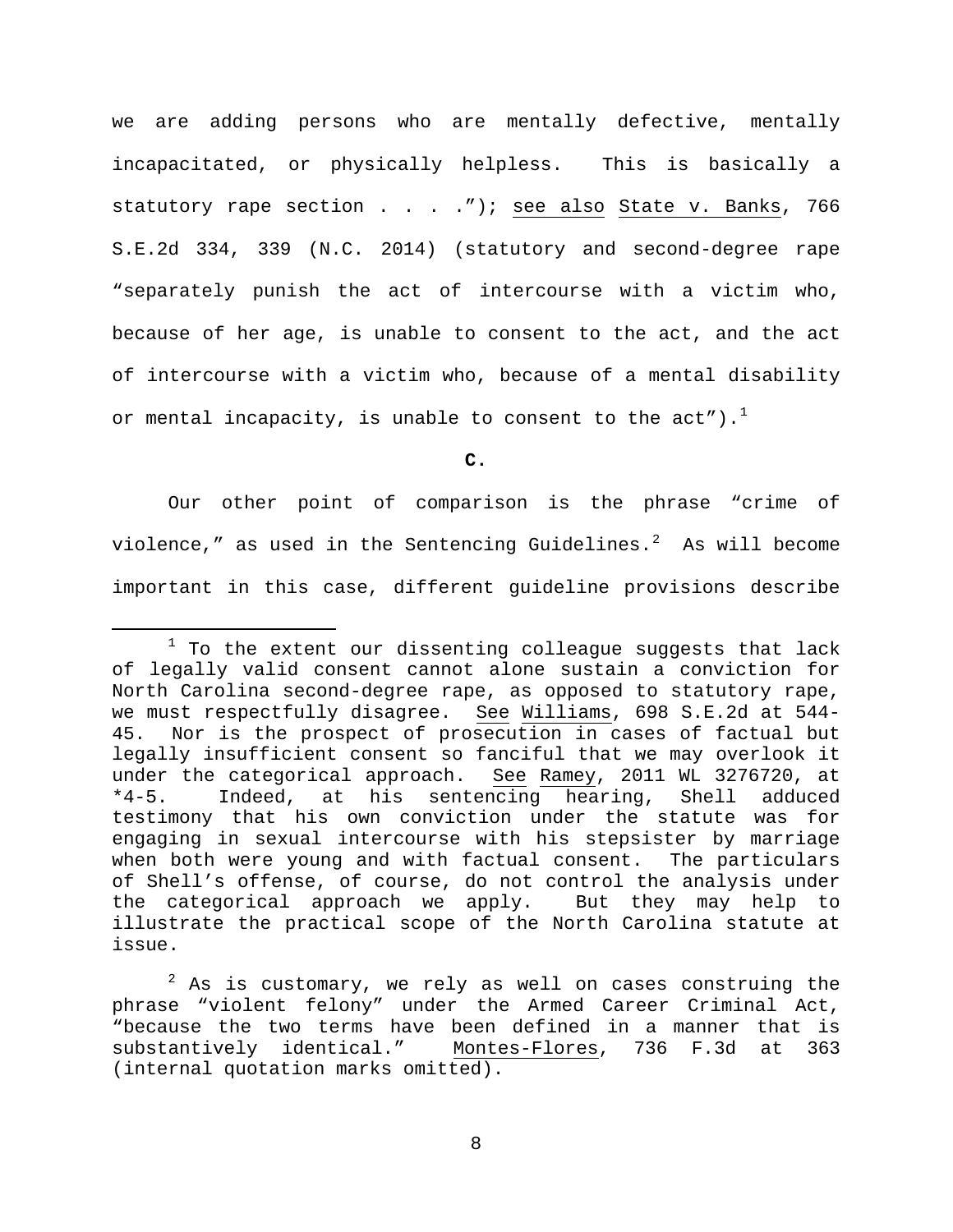"crime of violence" differently. But Shell's sentence was enhanced for a prior crime of violence under U.S.S.G. § 2K2.1, which defines that term by reference to the career-offender guideline, U.S.S.G. § 4B1.2. U.S.S.G. § 2K2.1 cmt. n.1. Section 4B1.2, in turn, defines a crime of violence as:

(a) . . . any offense under federal or state law, punishable by imprisonment for a term exceeding one year, that—

(1) has as an element the use, attempted use, or threatened use of physical force against the person of another, or

(2) is burglary of a dwelling, arson, or involves use of explosives, or otherwise involves conduct that presents a serious potential risk of physical injury to another.

U.S.S.G. § 4B1.2(a). The commentary elaborates, in relevant part:

"Crime of violence" includes murder, manslaughter, kidnapping, aggravated assault, forcible sex offenses, robbery, arson, extortion, extortionate extension of credit, and burglary of a dwelling.

U.S.S.G. § 4B1.2 cmt. n.1 (emphasis added).

In its argument, the government skips past the text of § 4B1.2 to focus on its commentary, and in particular the phrase "forcible sex offenses." But it is the text, of course, that takes precedence, see Stinson v. United States, 508 U.S. 36, 43 (1993) (where commentary is inconsistent with text, text controls), and so that is where we begin. And like two other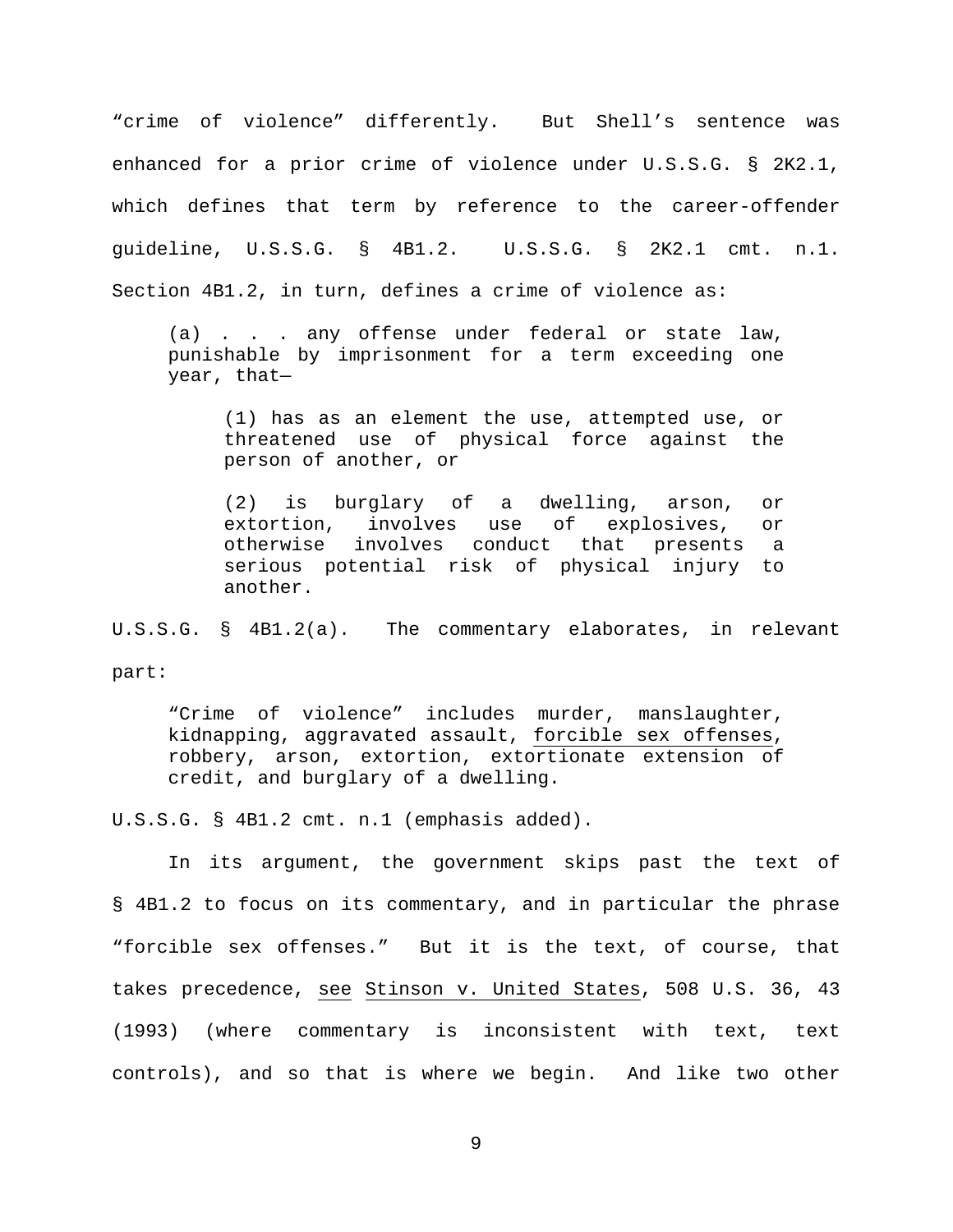circuit courts, as well as our own court in an unpublished opinion, we conclude that offenses that may be committed without physical force and predicated instead on the absence of legally valid consent – as under the North Carolina second-degree rape statute – are not categorically crimes of violence under either clause of § 4B1.2. See United States v. Wray, 776 F.3d 1182, 1187–91 (10th Cir. 2015) (conviction for sexual assault with a 10-year age difference not categorically a crime of violence under § 4B1.2); United States v. Wynn, 579 F.3d 567, 572–75 (6th Cir. 2009) (sexual battery based on coercive nature of relationship not categorically a crime of violence under § 4B1.2); United States v. Leshen, 453 F. App'x 408, 412–16 (4th Cir. 2011) (unpublished) (third-degree rape and aggravated sexual assault based on age of victim not categorically crimes of violence under § 4B1.2).

We can dispense relatively quickly with the first clause of the career-offender guideline – the so-called "force clause" which covers crimes that have "as an element the use, attempted use, or threatened use of physical force against the person of another." U.S.S.G. § 4B1.2(a)(1). For these purposes, the Supreme Court held in Johnson v. United States, "physical force" means "violent force - that is, force capable of causing physical pain or injury to another person." 559 U.S. 133, 140 (2010); see also United States v. Aparicio-Soria, 740 F.3d 152,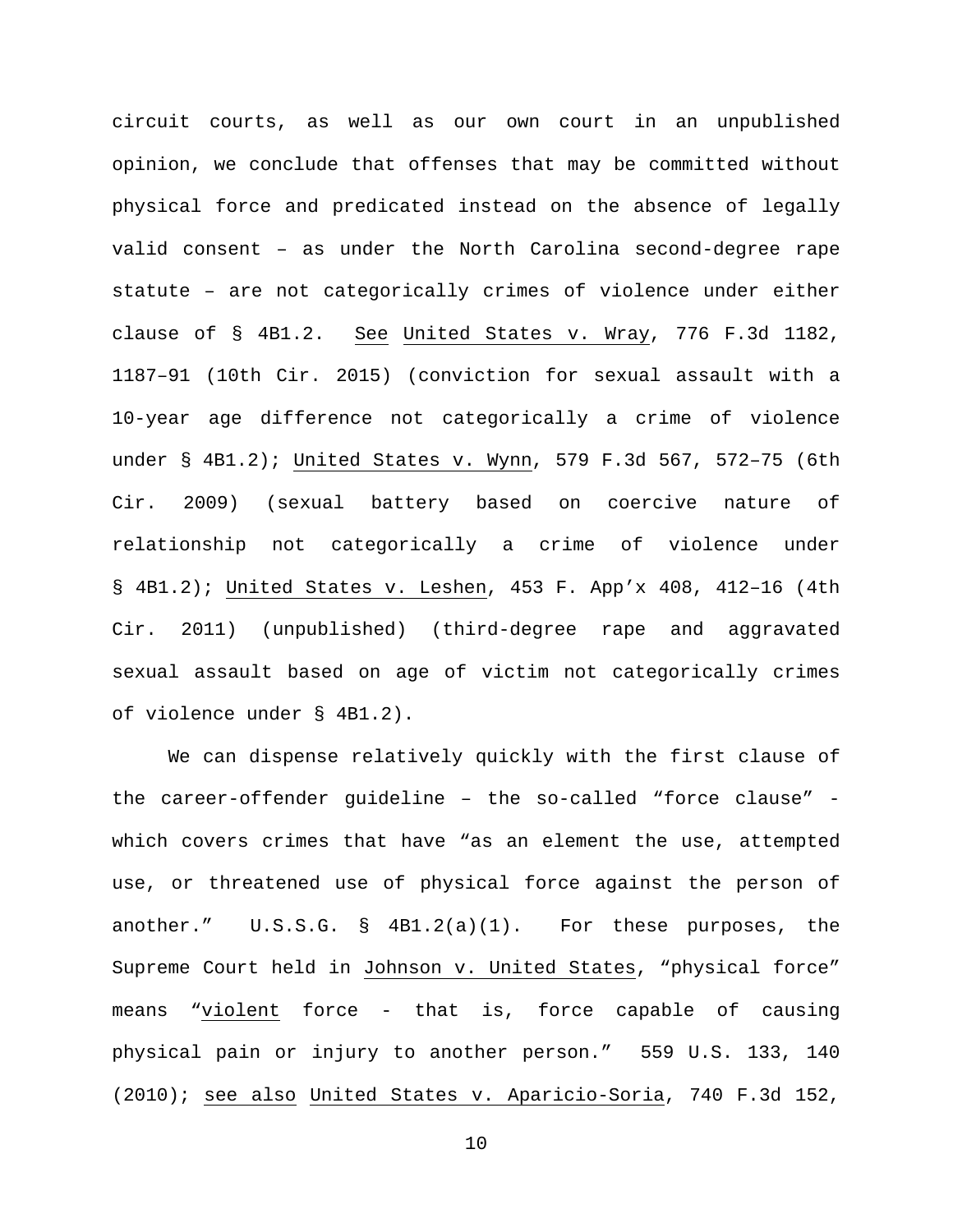154–55 (4th Cir. 2014) (en banc) (applying Johnson). We think it clear that the second subsection of North Carolina's seconddegree rape statute, which does not require the state to prove force at all and may instead be violated if there is legally insufficient consent, does not meet this "violent force" standard, and indeed, the government does not argue otherwise. $^3$  $^3$ Nor do we believe that North Carolina's second-degree rape offense qualifies as a crime of violence under § 4B1.2's "residual clause" or "otherwise clause," covering any crime that "is burglary of a dwelling, arson, or extortion, involves use of explosives, or otherwise involves conduct that presents a serious potential risk of physical injury to another." U.S.S.G.  $\left[\frac{1}{2}\right]$  [4](#page-10-1)B1.2(a)(2).<sup>4</sup> Sex offenses are not among the enumerated

<span id="page-10-0"></span> $3$  As the dissent notes, the North Carolina Supreme Court has held that for purposes of the state's own sentencing laws, felony rape necessarily is a crime of violence. See State v. Holden, 450 S.E.2d 878, 884 (N.C. 1994). But the meaning of "physical force" under § 4B1.2(a)(1) is a question of federal law, not state law, and in answering that question, we "are not bound by a state court's interpretation of a similar – or even identical – state statute." Johnson, 559 U.S. at 138. Instead, we follow Johnson and other Supreme Court and Fourth Circuit precedent that bears on the relevant federal provision before us.

<span id="page-10-1"></span> $4$  The dissent chides us for giving too much attention to the "straw man of the 'residual clause'" at the expense of § 4B1.2's force clause. Post at 9. But this is an unusual case in that the government ignores both clauses equally, and that makes it hard for us to say which is the straw man. On the assumption that the government's argument must be anchored at least implicitly in one of § 4B1.2's textual clauses, and without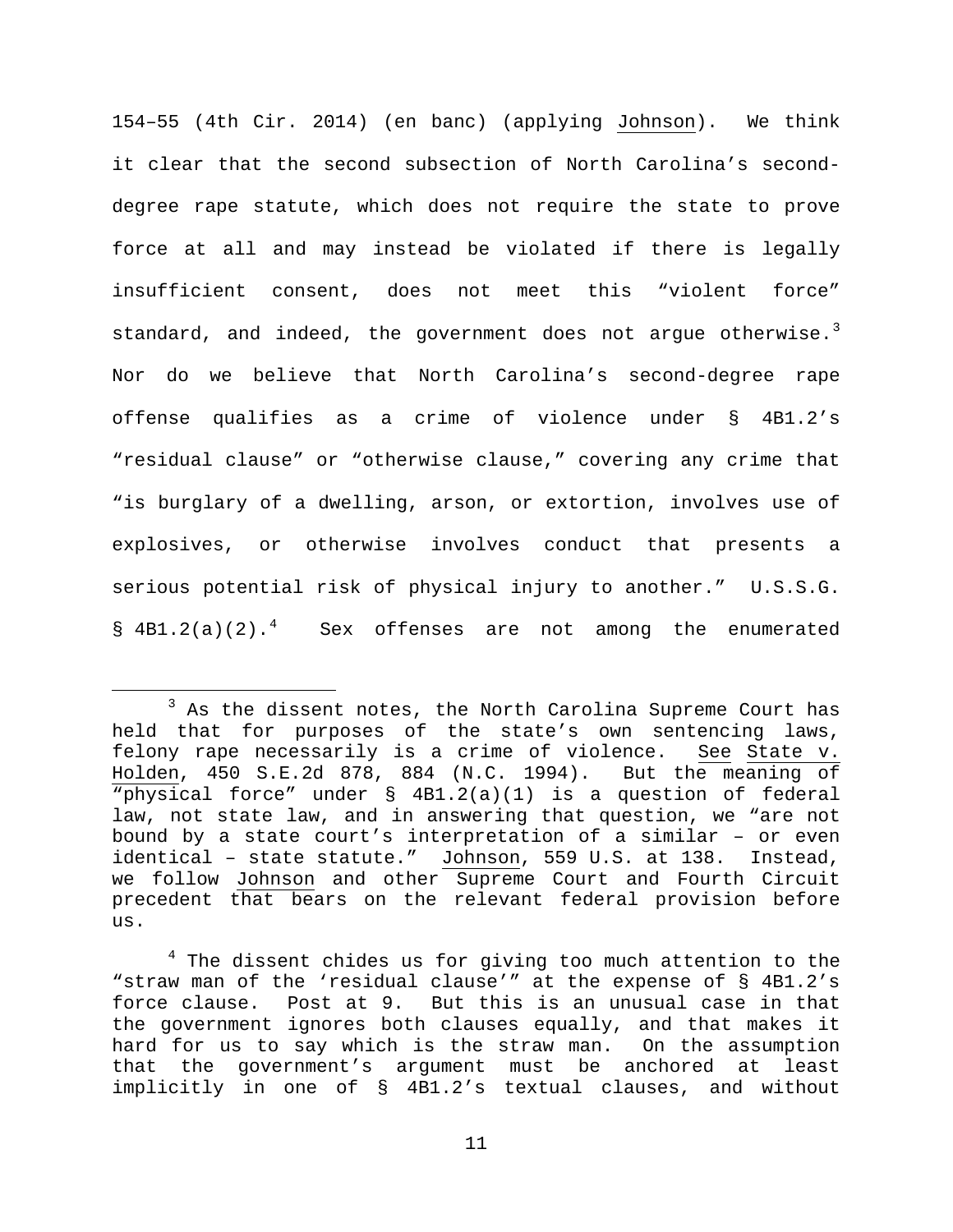crimes. And the final clause, the Supreme Court instructs, does not reach every crime that "otherwise . . . presents a serious potential risk of physical injury," U.S.S.G. § 4B1.2(a)(2), but only those "that are roughly similar [] in kind" to the listed examples – involving conduct that is "purposeful, violent and aggressive" – as well as similar in the "degree of risk" of physical injury they pose. <u>Begay</u>, [5](#page-11-0)53 U.S. at 142-45.<sup>5</sup> That standard, we have held already, is not met by sex offenses that do not require the use of physical force and may be predicated instead on the legal insufficiency of purported consent. See United States v. Thornton, 554 F.3d 443, 446–49 (4th Cir. 2009) (conviction for statutory rape does not fall within residual clause); see also Leshen, 453 F. App'x at 413–14 (same).

That precedent governs here. Like the statutory rape offense considered in Thornton, the second subsection of North Carolina's statute may be violated without the threat or use of physical force, and on the legal presumption that the victim is

Ĩ.

further guidance from the government as to which, we feel ourselves obliged to address both.

<span id="page-11-0"></span><sup>&</sup>lt;sup>5</sup> Although the Supreme Court refined the Begay approach in Sykes v. United States, 131 S. Ct. 2267, 2275–76 (2011), we continue to require that an offense be similar to the listed examples both in kind and in degree of risk before it can qualify as a crime of violence under the residual clause. See United States v. Martin, 753 F.3d 485, 490 (4th Cir. 2014).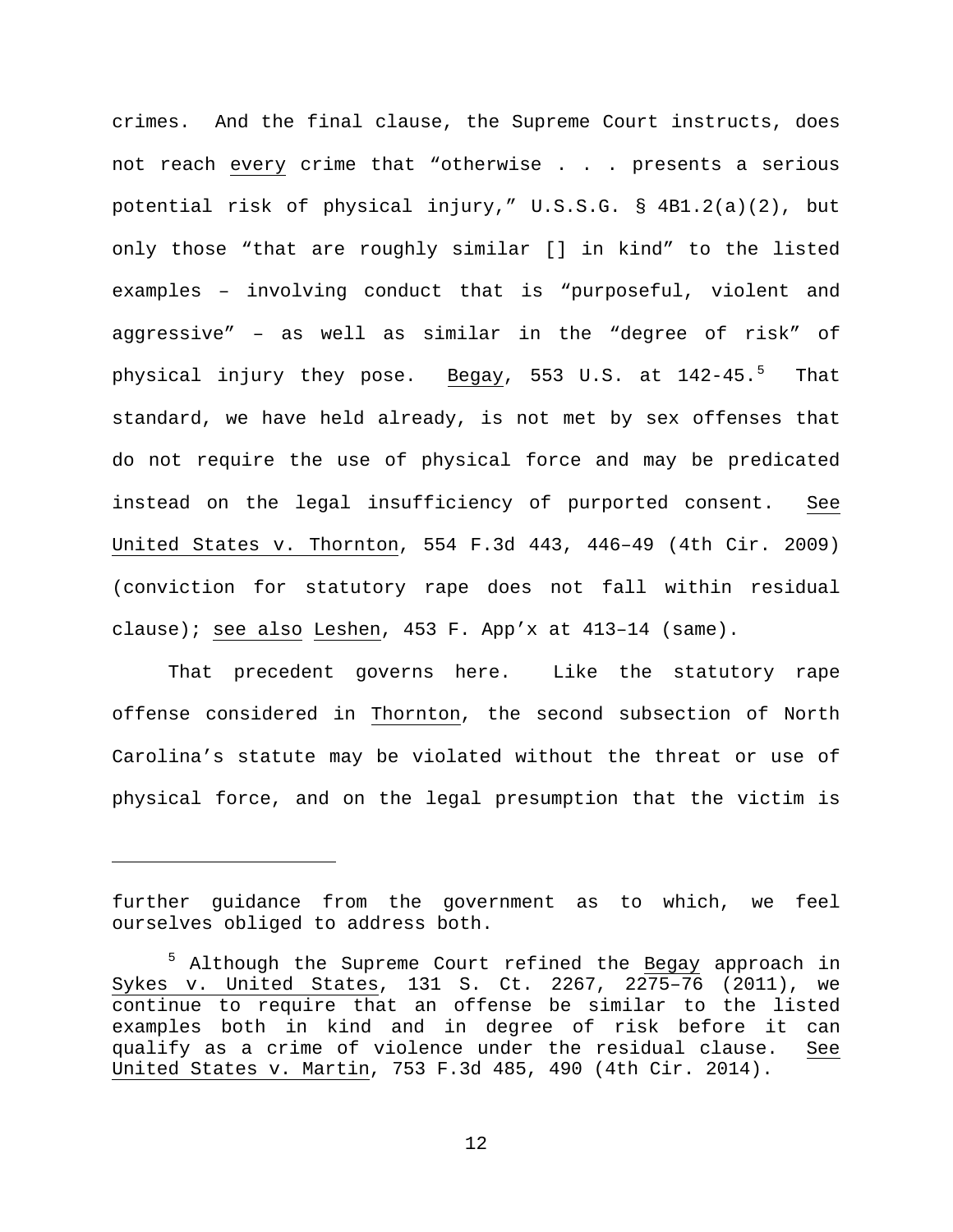unable to consent. See Atkins, 666 S.E.2d at 812. That does not mean, of course, that the crime is not serious; but it does mean, we held in Thornton, that unlike the crimes enumerated in the career-offender guideline, it "does not support an inference that any or all instances of the offense are violent and aggressive." 554 F.3d at 449; see also Leshen, 453 F. App'x at 414; Wynn, 579 F.3d at 574. Similarly, we do not doubt that sex offenses committed without physical force and against vulnerable victims can present physical as well as psychological risks, in the form of sexually transmitted diseases or health concerns attendant to pregnancy. But we have concluded that those risks are not comparable to the physical risks generated by the crimes listed in §  $4B1.2(a)(2)$ , both because they are more attenuated and because they are not "violent in nature." Thornton, 554 F.3d at 449; see Leshen, 453 F. App'x at 414.

At issue in Thornton (and Leshen, as well) was a statute criminalizing adult sexual contact with minors, whereas North Carolina's statute criminalizes sexual intercourse with those who are mentally disabled or incapacitated. But nothing about that distinction renders the logic of Thornton any less applicable here. Like statutory rape laws, North Carolina's second-degree rape statute does not require the state to prove force or the absence of consent in fact, Atkins, 666 S.E.2d at 812, and there is at least a "realistic probability," Diaz-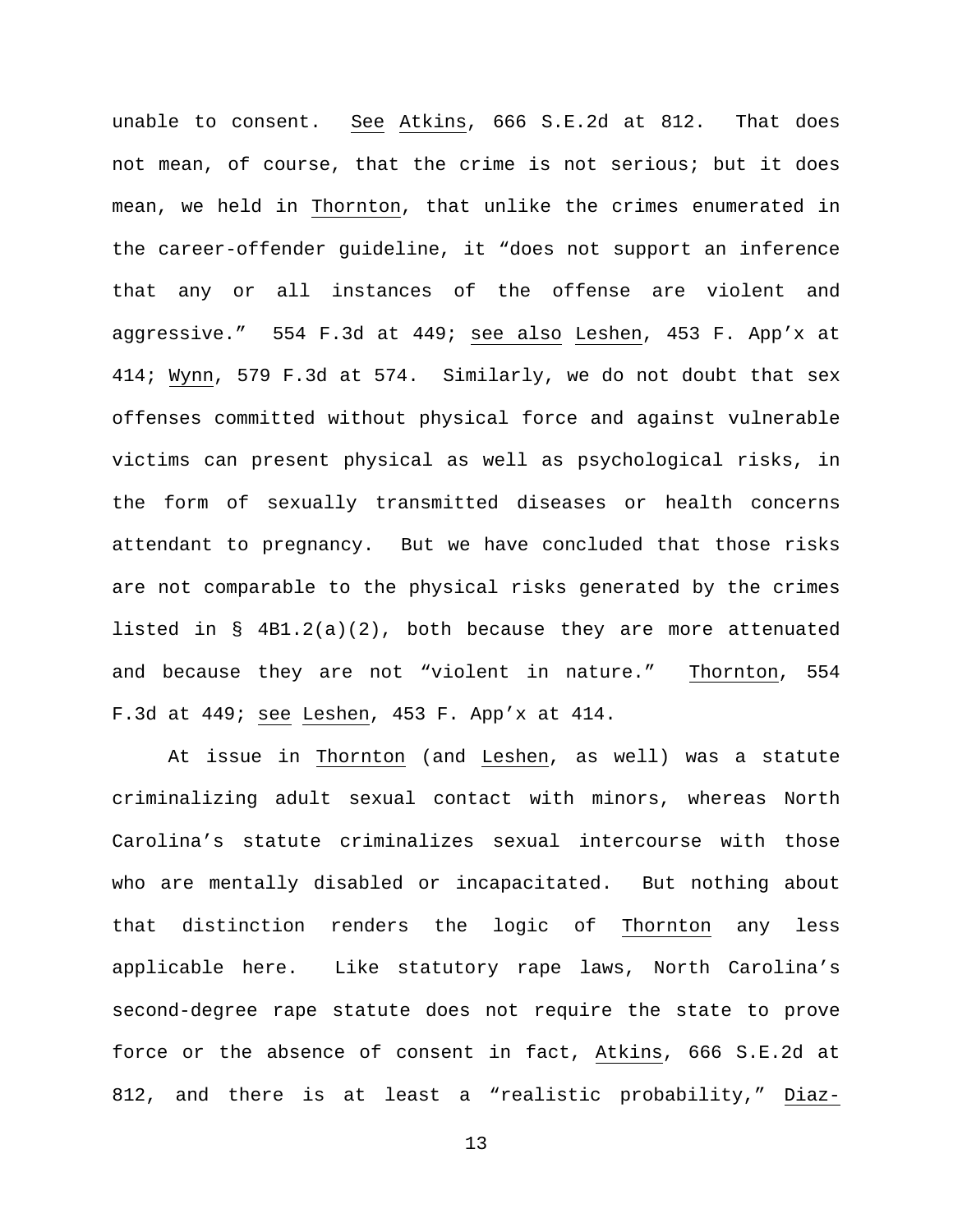Ibarra, 522 F.3d at 348, that the statute would apply in situations in which a victim is presumed unable to give legally valid consent, Williams, 698 S.E.2d at 544–45; Ramey, 2011 WL 3276720, at \*4–5. Those are precisely the features that led us to conclude in Thornton that statutory rape is not a crime of violence under § 4B1.2. See 554 F.3d at 448 ("[A] victim's lack of ability to give legal consent" does not make statutory rape "inherently violent and aggressive."); see also Leshen, 453 F. App'x at 414. In applying § 4B1.2's definition of crime of violence, we see no grounds for distinguishing between sexual intercourse with a victim whose consent is legally invalid because he or she is fourteen years old, and sexual intercourse with an adult victim whose consent is legally invalid because he or she has the mental capacity of a fourteen-year-old. Indeed, as noted above, North Carolina law itself draws precisely this parallel, treating the second subsection of its second-degree rape statute as analogous to its statutory rape law. See Atkins, 666 S.E.2d at 812 ("This is basically a statutory rape section . . . ."); <u>Banks</u>, 7[6](#page-13-0)6 S.E.2d at 339.<sup>6</sup> <u>Thornton</u> controls

<span id="page-13-0"></span> $6$  The dissent argues that offenses under the second-degree rape statute necessarily are "violent" in a way that statutory rape is not because the second subsection of that statute limits its reach to defendants who know – or do not know, but should – that a victim is mentally disabled or otherwise falls within the<br>protected category. We cannot agree. A defendant's "guilty protected category. We cannot agree. A defendant's "guilty knowledge" that a victim is mentally disabled, post at 13 – or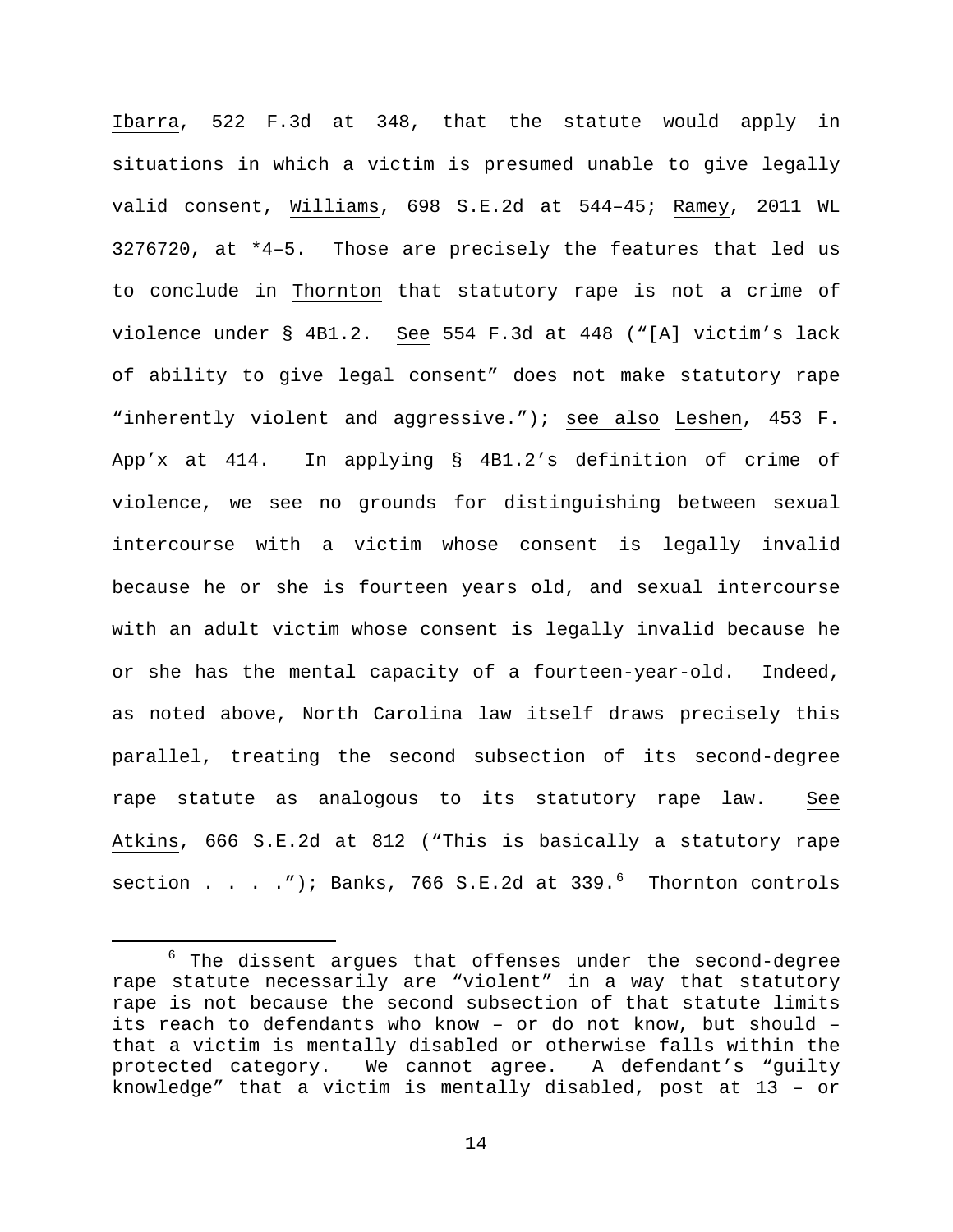on this question, and we are bound to find that North Carolina's second-degree rape statute is not categorically a crime of violence under § 4B1.2(a)(2)'s residual clause.<sup>[7](#page-14-0)</sup>

Ĩ.

his failure to discern mental disability when it is found that he should, see Williams, 698 S.E.2d at 546-47 (despite his own<br>mental impairments, defendant "reasonably should have impairments, defendant "reasonably discovered" victim's mental disability) – of course may bear on culpability, and, again, we do not doubt the gravity of offenses under North Carolina's statute. But that is a distinct question from whether all such offenses are "inherently violent and aggressive," Thornton, 554 F.3d at 448, and as we have held, sex offenses committed against victims who give factual (but legally invalid) consent are not "inherently violent" in that sense, id. Moreover, because North Carolina second-degree rape, like statutory rape, presumes invalid any consent, it may be committed even when a defendant lacks the intent to override the will of a factually consenting victim, and is in that way akin to a strict liability, recklessness, or negligence offense. See Sykes, 131 S. Ct. at 2275-76; Begay, 553 U.S. at 144-45; Thornton, 554 F.3d at 448.

<span id="page-14-0"></span> $7$  Our conclusion here is limited to the second subsection of North Carolina's statute. We should note, however, that even if the second subsection could be reconciled with the text of § 4B1.2, there would remain the question of the first. And because that subsection may be violated through force that is constructive rather than physical, it, too, raises significant issues under § 4B1.2. After Johnson, 559 U.S. at 140 ("physical force" under  $\S$  4B1.2(a)(1) means "violent force"), we doubt that a statute requiring only constructive force in the form of an inherently coercive relationship, like the first subsection of the North Carolina law, can be brought within the force clause. See United States v. Vann, 660 F.3d 771, 779 n.2 (4th Cir. 2011) (en banc) (King, J., concurring). And there is room to question whether an offense under the first subsection that is predicated on an inherently coercive relationship could fall within the residual clause, as sufficiently similar in kind and degree of risk of physical injury to § 4B1.2(a)(2)'s listed examples. See Thornton, 554 F.3d at 448 (rejecting government argument that sex offense involves constructive force and therefore falls within residual clause); see also Leshen, 453 F. App'x at 415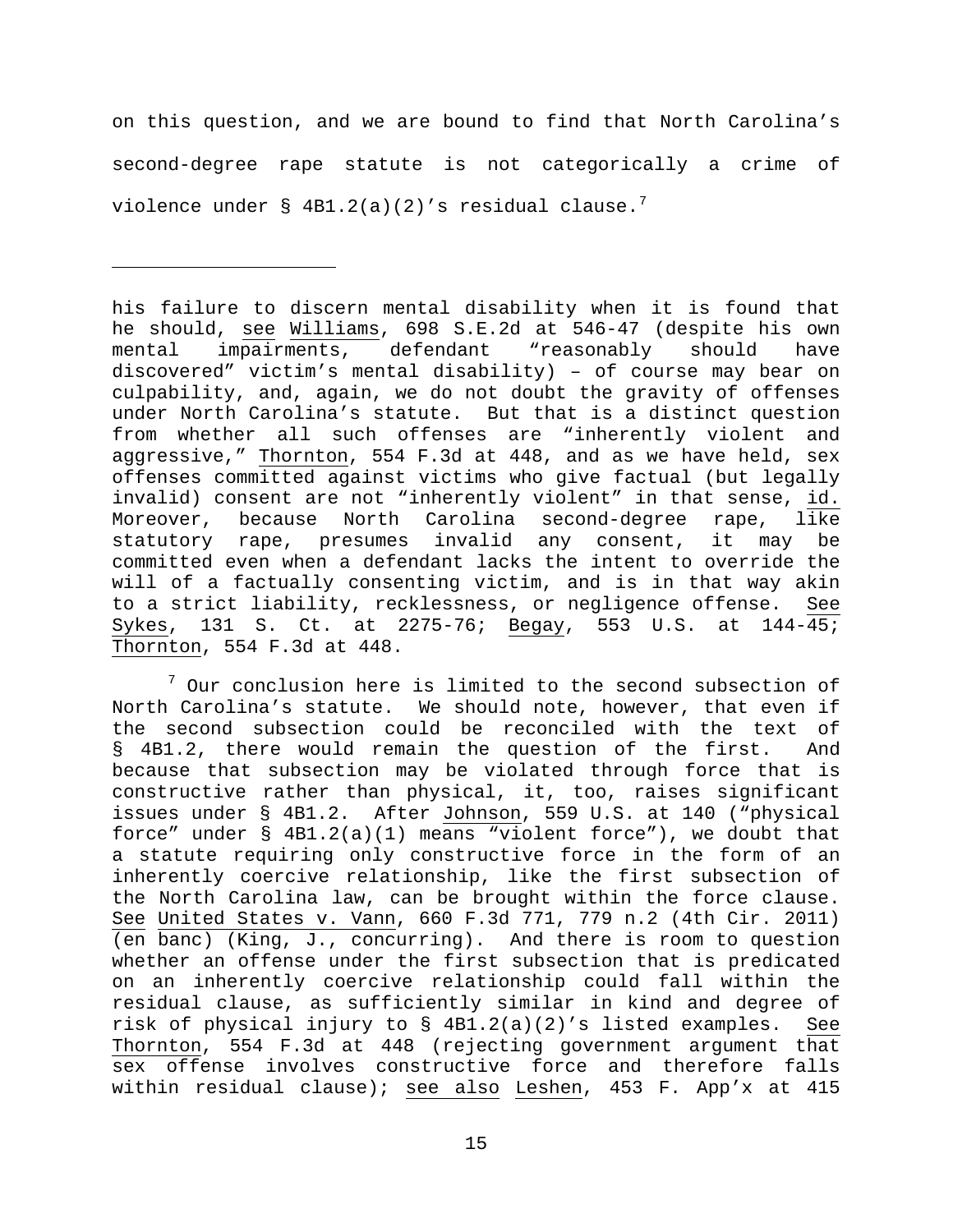We turn now to the government's argument on appeal. The government does not contest, at least directly, our holding that a North Carolina second-degree rape conviction does not qualify categorically as a crime of violence under either clause of § 4B1.2's definition. Instead, the government rests its argument entirely on the commentary to § 4B1.2, which lists "forcible sex offense[]" as an example of a crime of violence. U.S.S.G. § 4B1.2 cmt. n.1. More specifically, the government contends that because sex offenses resting on legally insufficient consent constitute "forcible sex offenses" under a different section of the Guidelines - Guidelines  $\S$  2L1.2 - they must be crimes of violence under the commentary to § 4B1.2, as well. Two other circuit courts have rejected precisely that argument, see Wynn, 579 F.3d at 574–75 (Sixth Circuit); Wray, 776 F.3d at 1187–88 (Tenth Circuit); see also Leshen, 453 F. App'x at 415–16 (Fourth Circuit, unpublished), and we join them now.

Ĩ.

<sup>(</sup>constructive force "no longer satisfies either prong" of § 4B1.2's definition of crime of violence). But we need not resolve those issues today. As we have explained, North Carolina's second-degree rape statute can qualify categorically as a crime of violence only if both its subsections are covered by § 4B1.2, and so our determination that the second subsection reaches offenses that fall outside the terms of § 4B1.2 is enough to dispose of this case.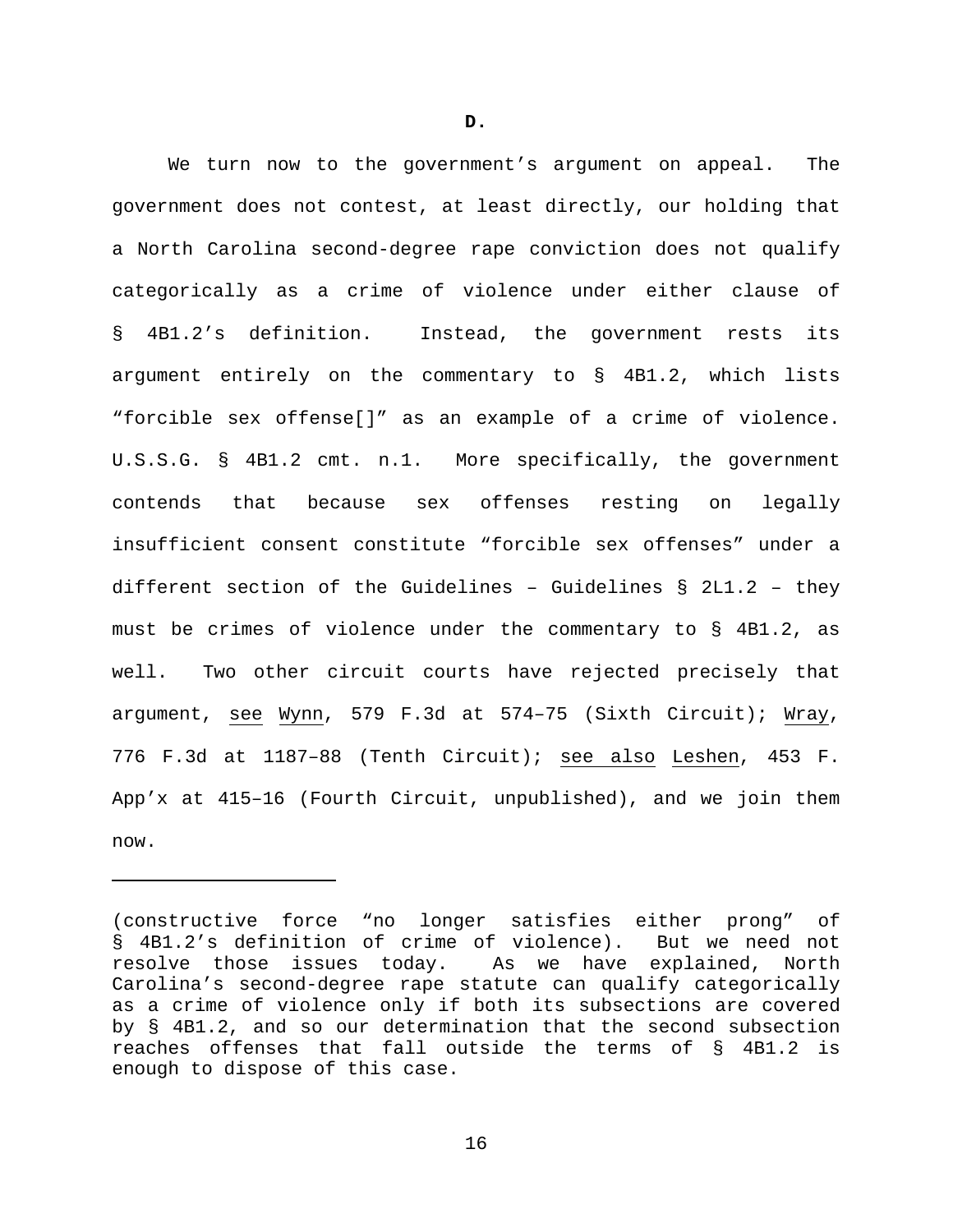Section 2L1.2 of the Guidelines enhances the base offense level for certain immigration violations where the defendant has committed a prior felony "crime of violence" or misdemeanor "crimes of violence."  $U.S.S.G. S 2L1.2(b)(1)(A)$ ,  $(E)$ . The text of § 2L1.2 does not define crime of violence and, unlike the provision under which Shell was sentenced, it does not incorporate by reference § 4B1.2's two-clause definition of crime of violence. Instead, § 2L1.2 includes commentary listing "forcible sex offense[]" as an example of a crime of violence. Id. at  $cmt. n.1(B)(iii)$ .

In United States v. Chacon, we applied § 2L1.2 to a subsection of a Maryland statute much like the second subsection of North Carolina's statute, criminalizing intercourse with a person who is mentally defective, mentally incapacitated, or physically helpless. 533 F.3d 250, 255 (4th Cir. 2008). At the time, § 2L1.2's commentary provided:

"Crime of violence" means any of the following offenses under federal, state, or local law: murder, manslaughter, kidnapping, aggravated assault, forcible sex offenses, statutory rape, sexual abuse of a minor, robbery, arson, extortion, extortionate extension of credit, burglary of a dwelling, or any offense under federal, state, or local law that has as an element the use, attempted use, or threatened use of physical force against the person of another.

U.S.S.G. § 2L1.2 cmt. n.1(B)(iii) (2006) (emphases added). We held, first, that the Maryland offense did not have "as an element the use, attempted use, or threatened use of physical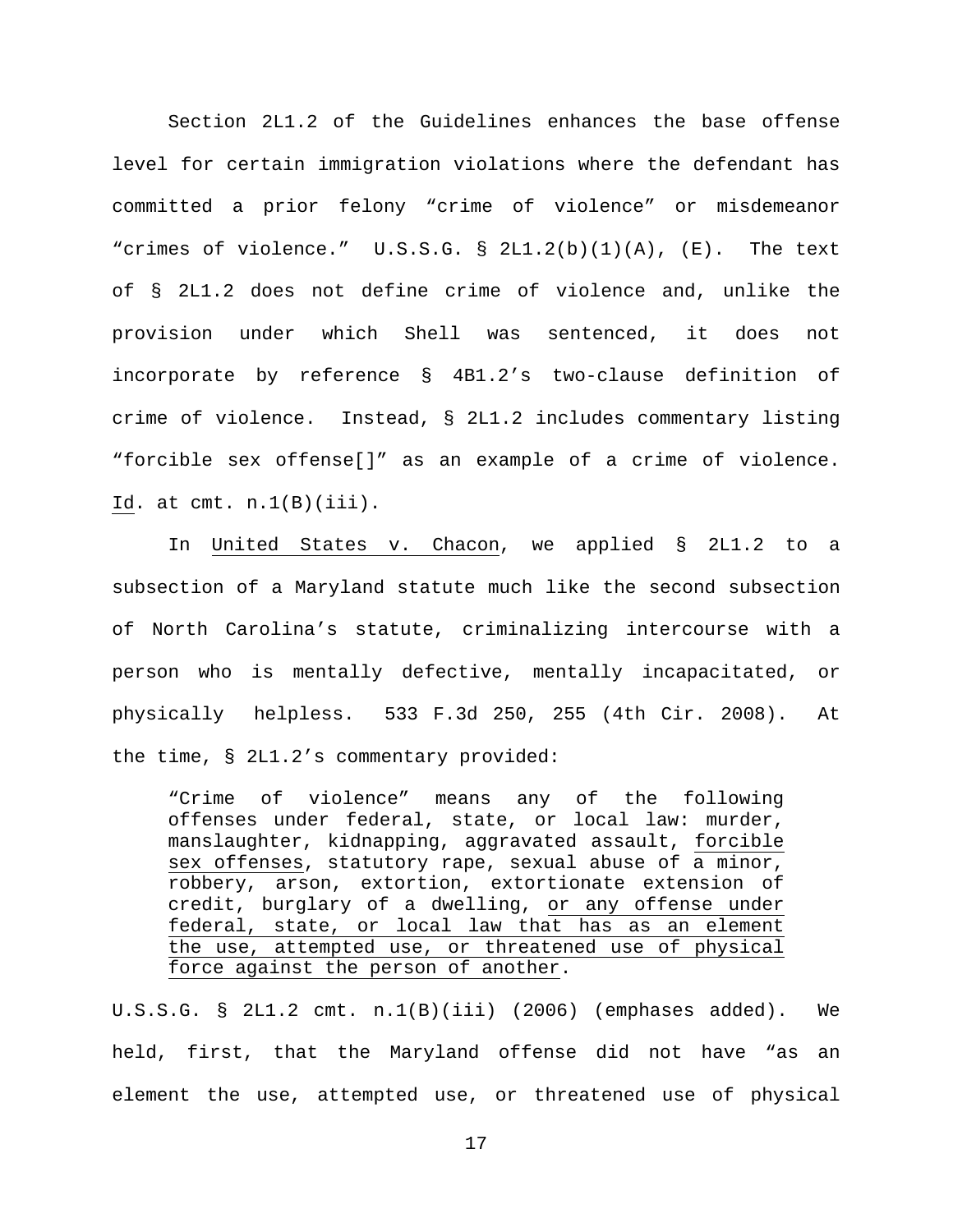force," and so did not fall within § 2L1.2's "force clause."  $\frac{\text{Chacon}}{\text{Chacon}}$ , 533 F.3d at 255-56. $^8$  $^8$  We went on to find, however, that it nevertheless qualified as a "forcible sex offense[]" within the meaning of § 2L1.2. Id. at 256–58. In the absence of a textual definition, we relied on the "ordinary, contemporary" meaning of "forcible" and concluded that it reaches not only physical force but also compulsion effectuated through "power" or "pressure," id. at 257, as when a rape is "accomplished by taking advantage" of someone who cannot give legal consent, id. at 258. And extending "forcible sex offenses" to statutes that do not require physical force and instead presume the inability to consent, we held, is consistent with § 2L1.2's commentary as a whole, which expressly enumerates the similar offenses of "statutory rape" and "sexual abuse of a minor." See id.

It is Chacon's "common meaning" analysis on which the government relies most heavily here. The government argues that once we have established the common meaning of the phrase forcible sex offenses, that common meaning stays the same, traveling with the term wherever it appears in the Guidelines.

<span id="page-17-0"></span> $8$  The dissent relies heavily on Chacon in arguing that North Carolina second-degree rape falls within § 4B1.2, and presumably its force clause. But if Chacon's construction of the § 2L1.2 commentary directly governed this case, as the dissent urges, then surely this part of Chacon's holding would govern, as well, and eliminate § 4B1.2's force clause as a textual basis for the dissent's position.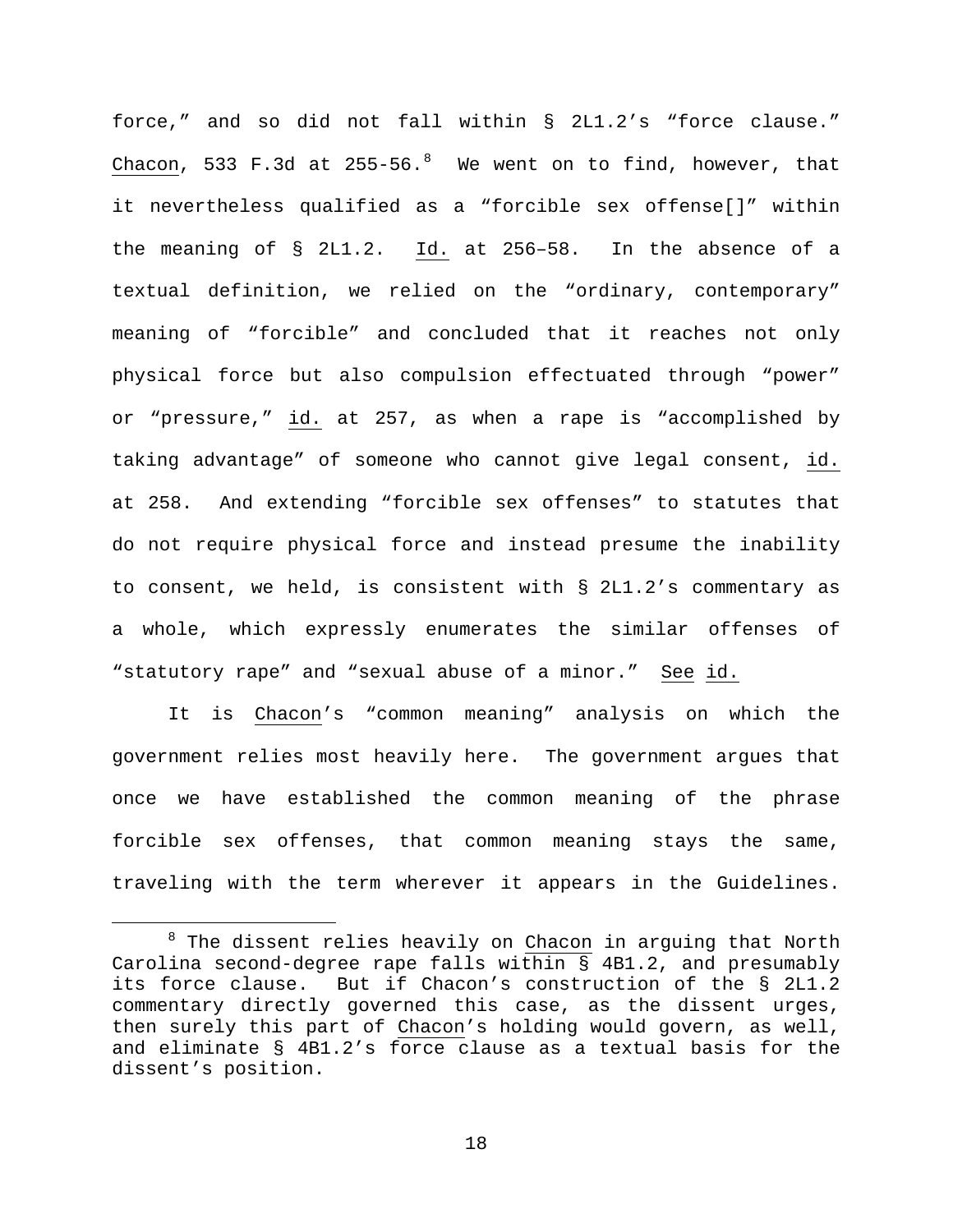Appellee's Br. 25 ("It is difficult to imagine how . . . examining the common meaning of the phrase forcible sex offense [] would lead to a different result simply based on where the enumerated offense appears in the guidelines."). We appreciate the logic of this position, but, as in Leshen, 453 F. App'x at 414–16, we must disagree.

As the Supreme Court recently reminded us, when it comes to statutory construction, context matters. See Yates v. United States, 135 S. Ct. 1074, 1082 (2015) ("In law as in life, [] the same words, placed in different contexts, sometimes mean different things."). Section 4B1.2's career-offender guideline, at issue here, and § 2L1.2's immigration guideline, construed in Chacon, are different provisions, with significantly different texts and structures. Accordingly, while we of course do not question Chacon's conclusion that offenses presuming the inability to consent qualify as forcible sex offenses under § 2L1.2's commentary, we reach a different result under § 4B1.2.

Both provisions, as the government says, list forcible sex offenses in their commentaries. But critically, while § 2L1.2 defines crime of violence entirely through that commentary, § 4B1.2 provides a separate two-part definition of crime of violence in its text, with the commentary serving only to amplify that definition, and any inconsistency between the two resolved in favor of the text, Stinson, 508 U.S. at 43. So in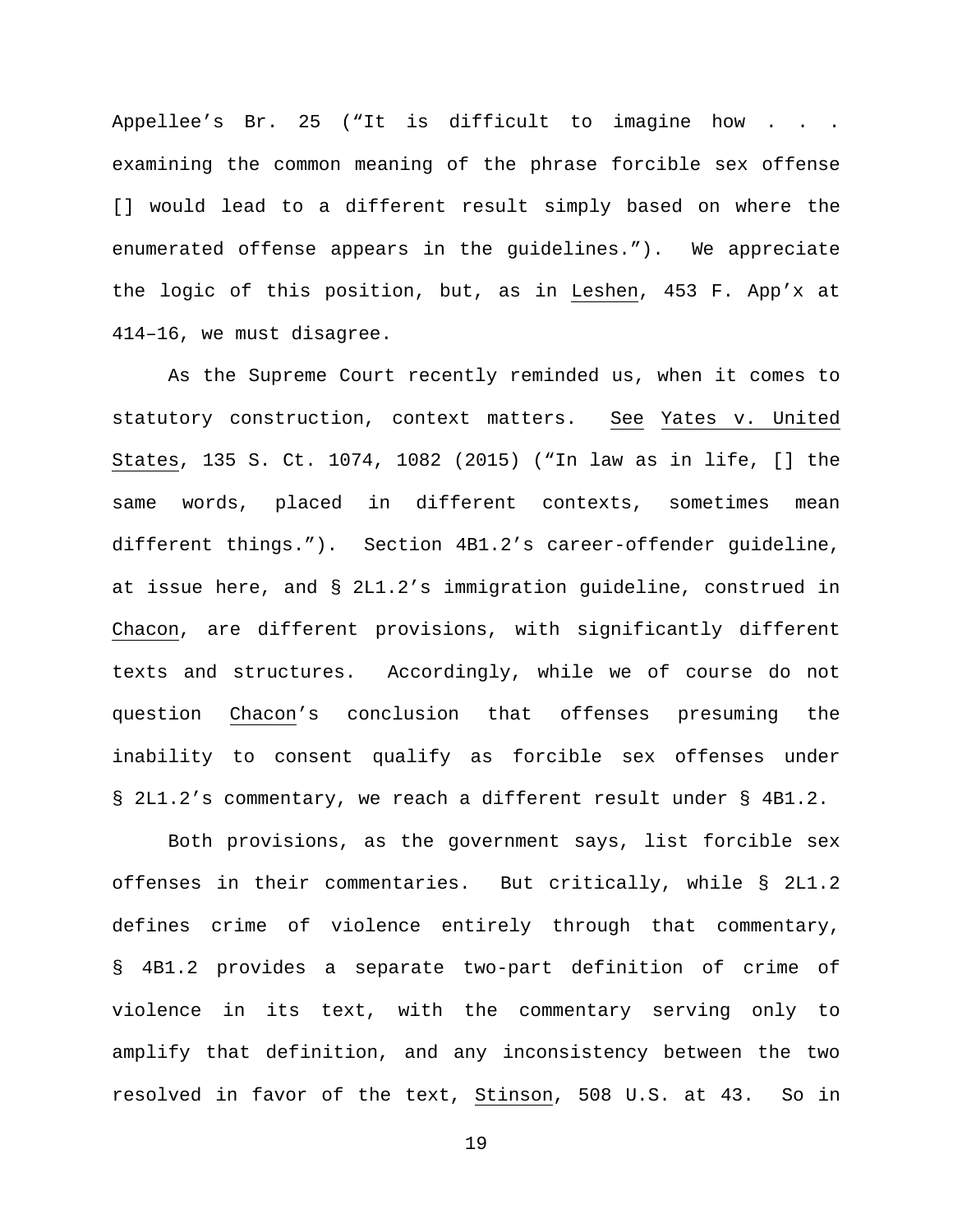interpreting "forcible sex offenses" in § 4B1.2's commentary, we do not write on a blank slate; instead, we have a carefully reticulated definition of crime of violence to which we must adhere. See Leshen, 453 F. App'x at 415 (under § 4B1.2, "'[f]orcible sex offenses' does not have freestanding definitional power," but must instead be linked to a prong of the textual definition of crime of violence); see also United States v. Benkahla, 530 F.3d 300, 312 (4th Cir. 2008) (recognizing courts' "duty to harmonize Guidelines and commentary"). And as discussed above, that textual definition comes to us glossed by Supreme Court and Fourth Circuit precedent that precludes its application to offenses committed without "violent" force and predicated on the legal invalidity of consent. Chacon, on the other hand, interpreted "forcible sex offenses" as a freestanding phrase, without the constraints imposed by § 4B1.2's text, and so had the leeway to canvas outside sources in search of ordinary meaning. 533 F.3d at 257 ("When a word is not defined by statute, we normally construe it in accord with its ordinary or natural meaning." (quoting Smith v. United States, 508 U.S. 223, 228 (1993))). Those are markedly different interpretive enterprises, driven by the different structures of the provisions, and it should be no surprise that we end up in different places.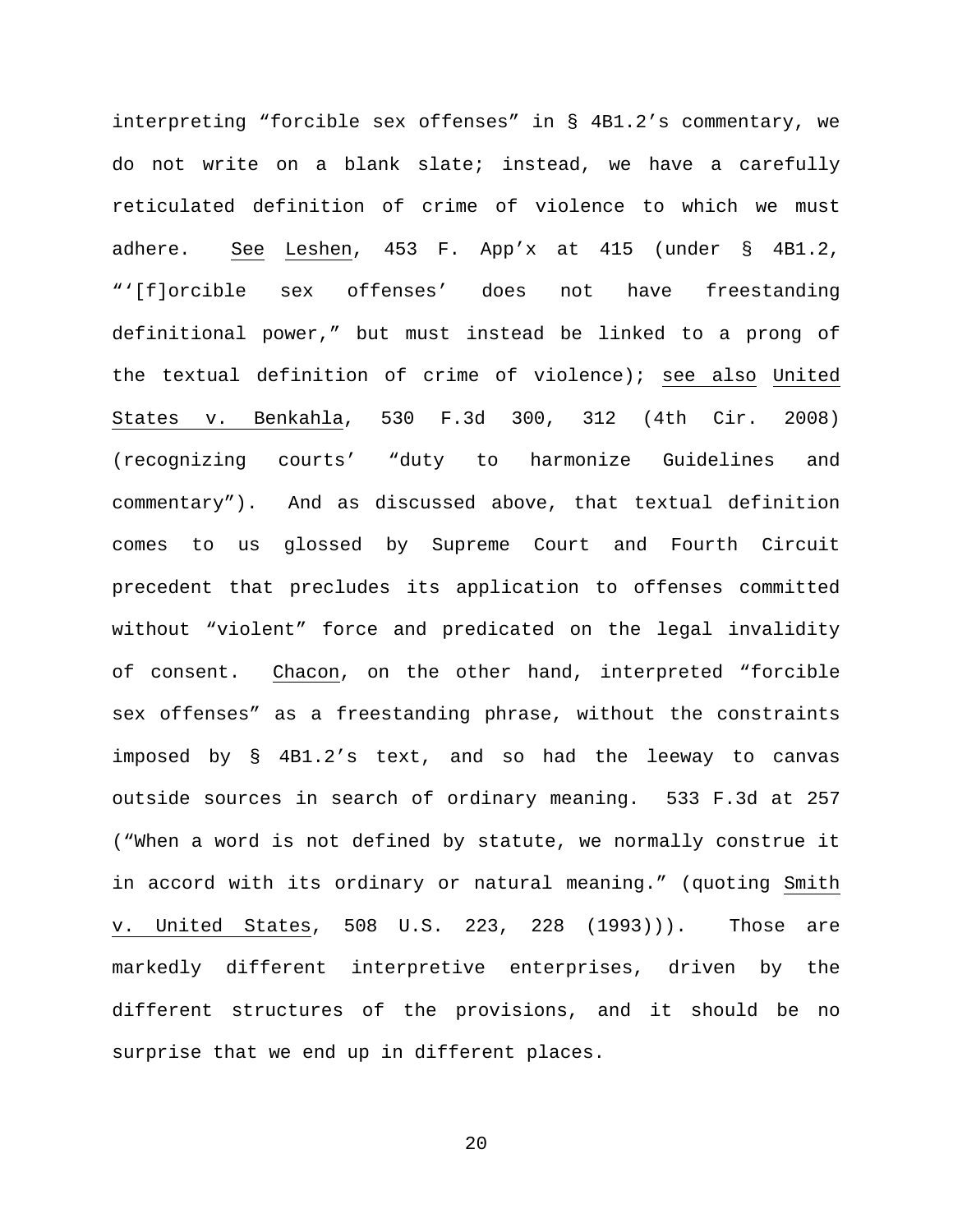Moreover, the full text of the two commentaries themselves strongly suggests a broader reading of the term "crime of violence" under the immigration guideline at issue in Chacon than under the career-offender guideline before us today. As we explained in Chacon, the commentary to § 2L1.2 includes not only "forcible sex offenses" but also other offenses that do not require physical force, such as statutory rape and sexual abuse of a minor, in its list of enumerated crimes of violence. 533 F.3d at 258 (citing U.S.S.G. § 2L1.2 cmt. n.1(B)(iii)). Section 4B1.2's commentary, on the other hand, does not list statutory rape or sexual abuse of a minor, but only offenses that plainly involve physical force, such as murder and aggravated assault. U.S.S.G. § 4B1.2 cmt. n.1. On its face, the commentary to the immigration guideline sweeps further and "expressly cover[s] more sex crimes" than the career-offender commentary. Wynn, 579 F.3d at 575; see Leshen, 453 F. App'x at 415–16. Reading "forcible sex offenses" to include offenses committed without physical force and predicated on legally invalid consent makes sense under § 2L1.2's commentary in a way it would not under § 4B1.2's commentary.

Finally, we think it is clear that the Sentencing Commission intended this result. First, the Commission chose to include multiple and different definitions of "crime of violence" in the Guidelines. Had it wanted that term to have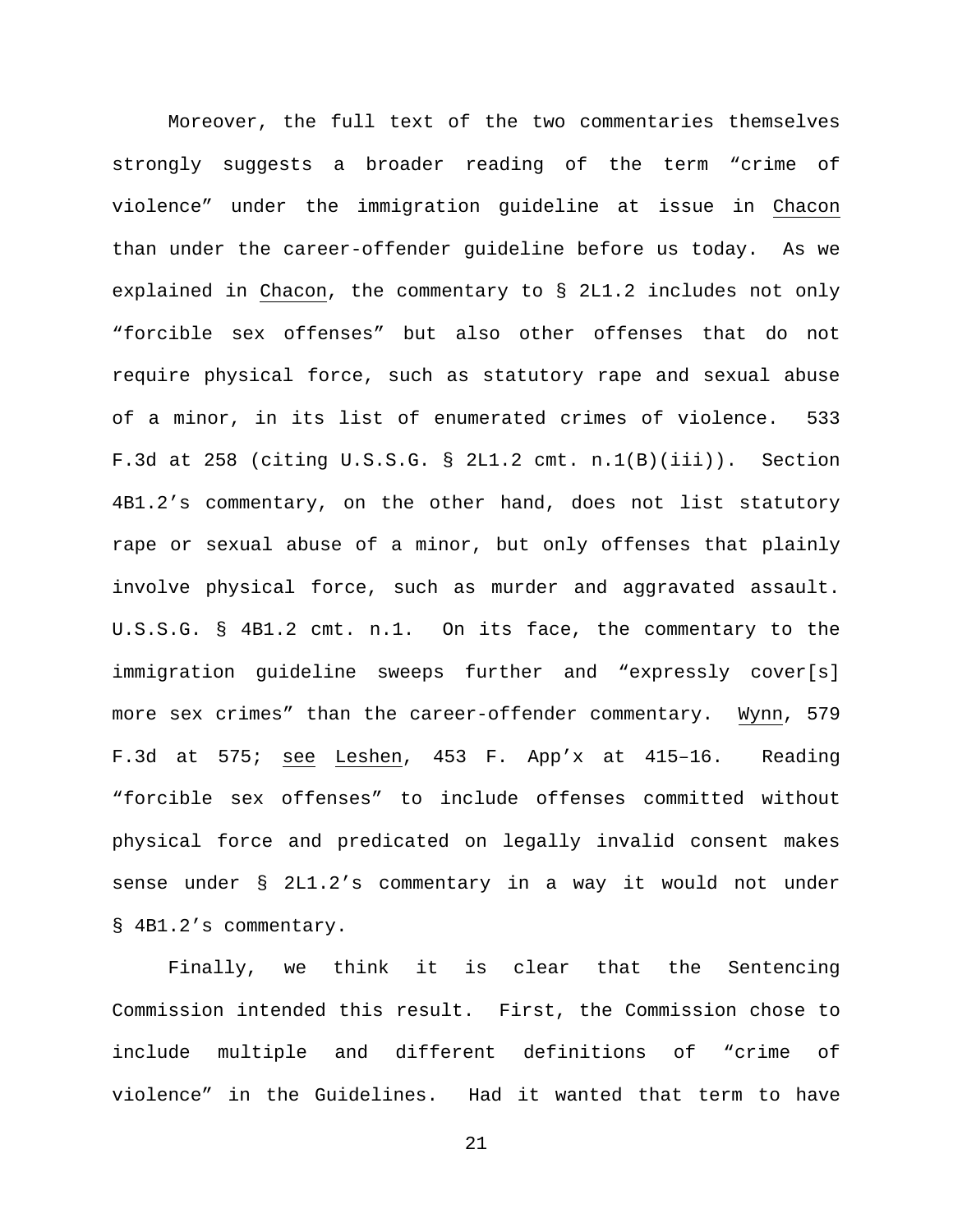the same scope each time it appeared, then the obvious solution would have been to provide one uniform definition, applicable throughout. Instead, the Commission set out different "crime of violence" enhancements for different underlying crimes. The felon-in-possession guideline under which Shell was sentenced, § 2K2.1, by cross-referencing § 4B1.2's definition, provides for an enhancement if Shell is a "career offender" – the "kind of person who might deliberately point the gun and pull the trigger." Begay, 553 U.S. at 146. If the Commission had wanted to enhance felon-in-possession sentences for a broader range of crimes of violence, including misdemeanor crimes, then it simply could have cross-referenced § 2L1.2, instead. See Wray, 776 F.3d at 1188.

Second, in 2008 and after we decided Chacon, the Sentencing Commission amended the commentary to § 2L1.2's immigration guideline, adding a parenthetical: "forcible sex offenses (including where consent to the conduct is not given or is not legally valid, such as where consent to the conduct is involuntary, incompetent, or coerced) . . . ." U.S.S.G. § 2L1.2 cmt. n.1(B)(iii) (emphasis added). At the same time, the Commission left § 4B1.2 intact, explaining that its purpose was to "clarif[y] the scope of the term 'forcible sex offense' as that term is used in the definition of 'crime of violence' in § 2L1.1." U.S. Sentencing Guidelines Manual app. C, vol. III,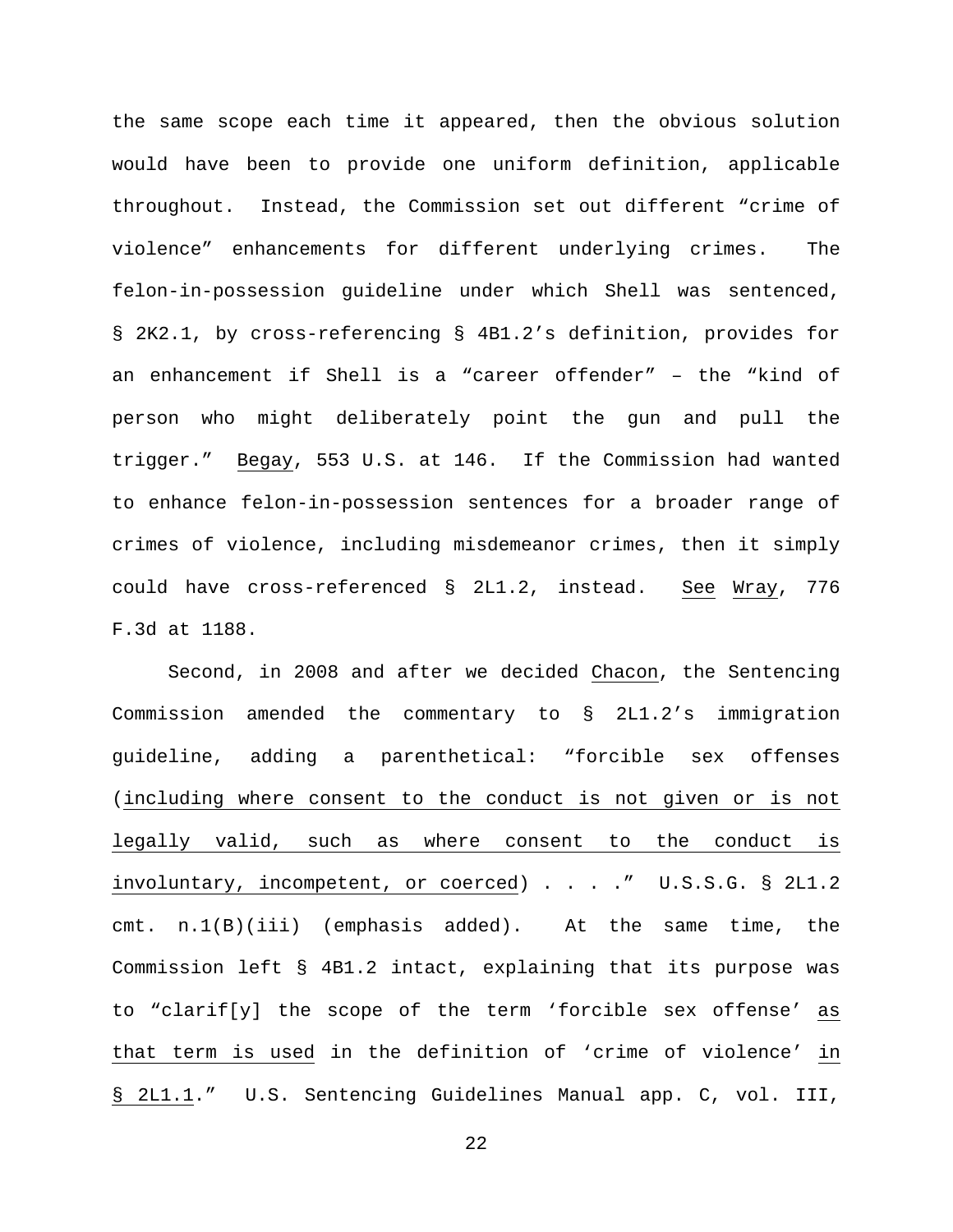amend. 722, at 302 (2011) (emphases added). "[T]he logical conclusion that we must draw is that the Sentencing Commission did not intend for 'forcible sex offenses' under § 4B1.2 to be defined the same way as 'forcible sex offenses' under § 2L1.2." Wynn, 579 F.3d at 575; see Wray, 776 F.3d at 1188 (citing maxim of expressio unius est exclusio alterius and concluding that the express inclusion of invalid-consent offenses in § 2L1.2 "suggests, at a minimum," that those offenses are not covered by § 4B1.2); Leshen, 453 F. App'x at 415–16 (relying on Commission's decision to amend § 2L1.2 but not § 4B1.2).

Following the reasoning of the Sixth and Tenth Circuits, we hold that Shell's prior conviction for North Carolina seconddegree rape is not categorically a crime of violence under § 4B1.2. Our decision should not be understood to minimize in any way the seriousness of the offenses proscribed by the North Carolina statute or the importance of the state's interest in protecting the most vulnerable of victims. But whether the full range of conduct covered by that state statute constitutes a crime of violence under § 4B1.2, as construed both by our court and the Supreme Court, is a different question, which we are obliged to answer in the negative. Because the district court erred in characterizing Shell's prior conviction as a crime of violence and thereby enhancing Shell's base offense level for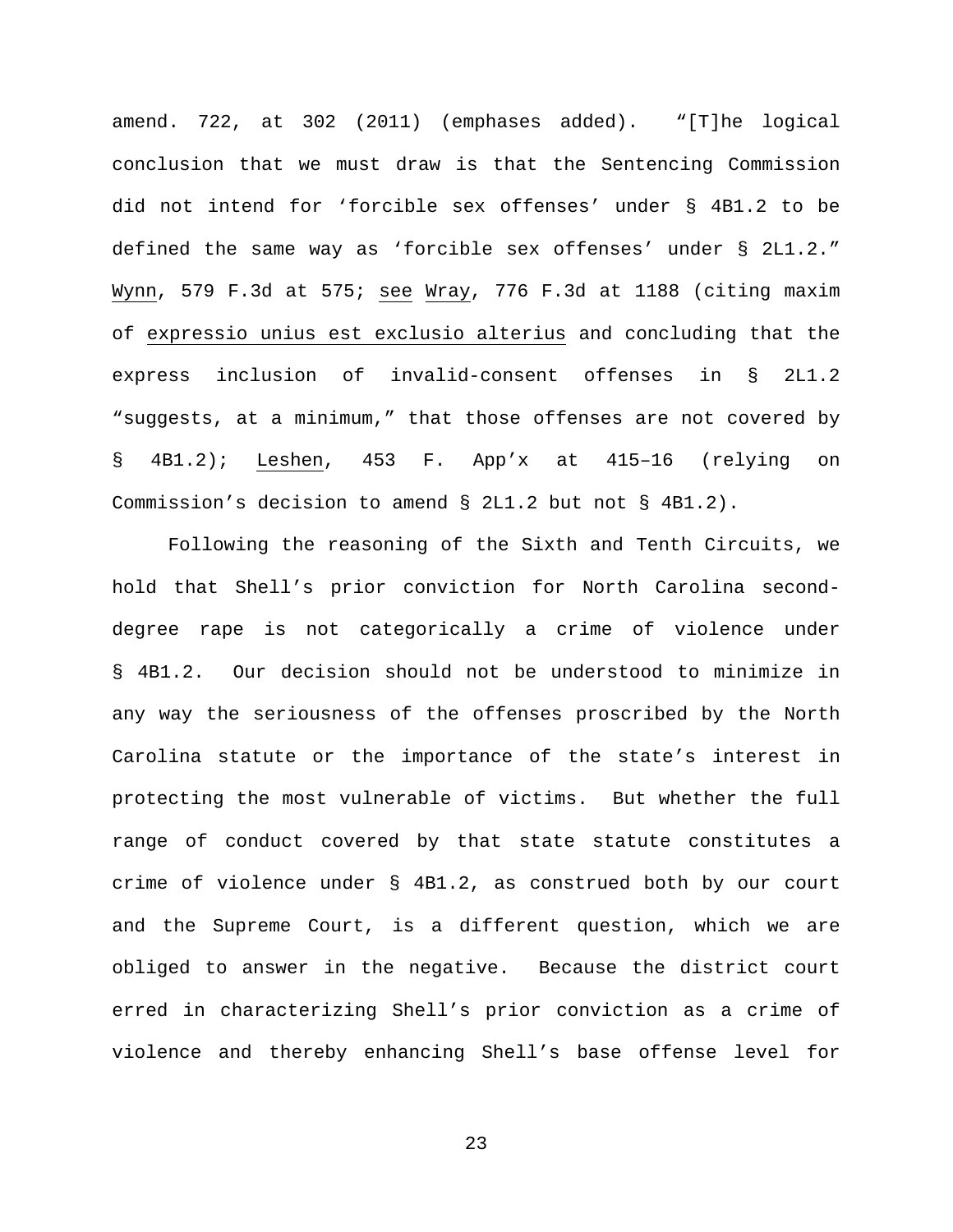illegally possessing a firearm, we vacate Shell's sentence and remand for resentencing.

### **III.**

The district court also enhanced Shell's sentence under Guidelines § 3C1.2, for "recklessly creat[ing] a substantial risk of death or serious bodily injury to another person in the course of fleeing from a law enforcement officer." Shell concedes on appeal that he drove recklessly during the incident leading to his arrest, but argues that the enhancement does not apply because he was not aware that he was being pursued by a law enforcement officer. We evaluate that legal claim de novo and review relevant factual findings by the district court for clear error. United States v. Carter, 601 F.3d 252, 254 (4th Cir. 2010).

#### **A**.

Our court has not addressed whether the § 3C1.2 enhancement applies if the defendant was unaware that he was being pursued by an officer. But every circuit to consider the question has concluded that the enhancement is not warranted where an officer is following a defendant but the defendant does not know that the officer is in pursuit, and is driving recklessly for some other reason. See United States v. Martikainen, 640 F.3d 1191, 1193–94 (11th Cir. 2011) (per curiam); United States v. Moore,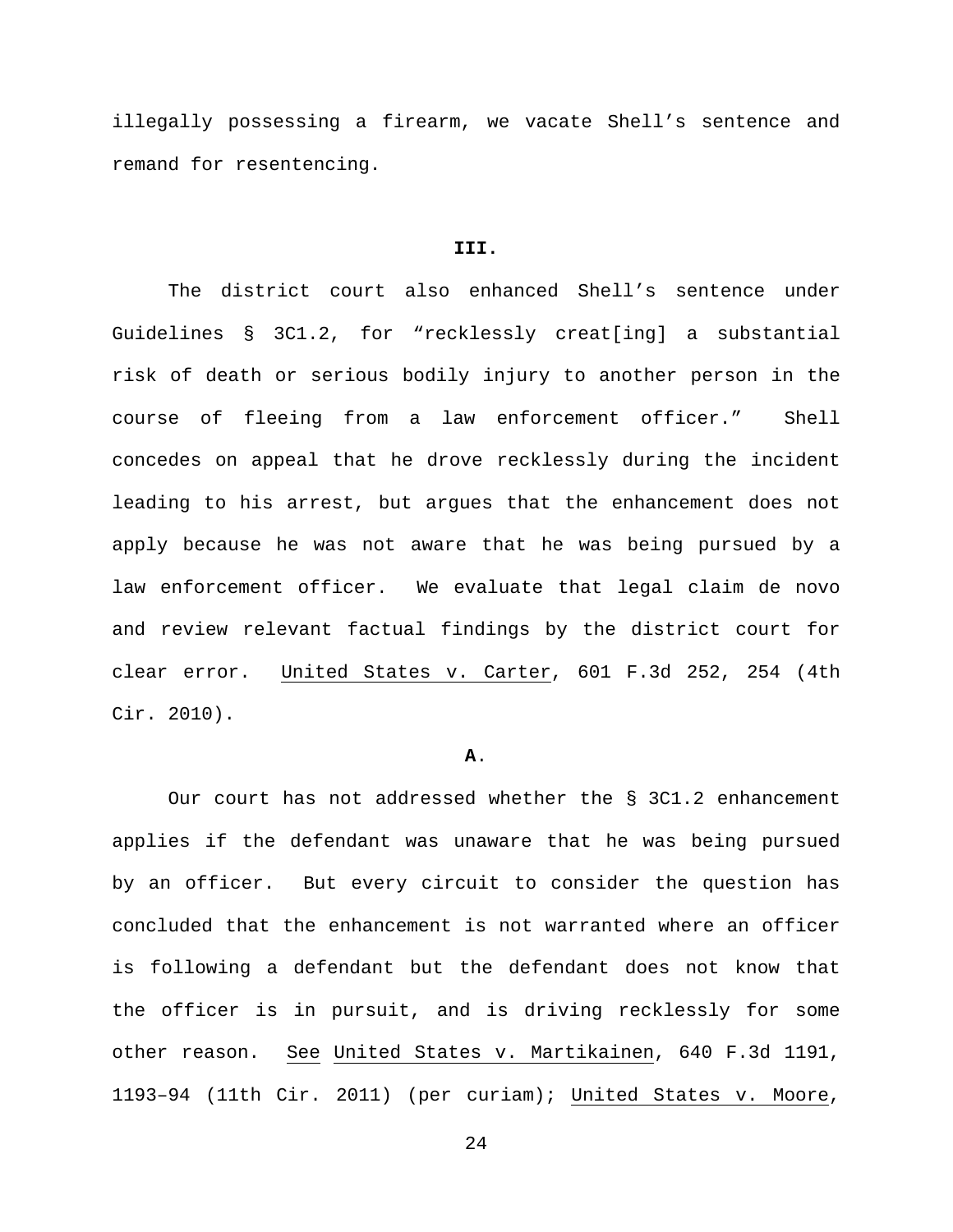242 F.3d 1080, 1082 (8th Cir. 2001); United States v. Hayes, 49 F.3d 178, 183–84 (6th Cir. 1995). At argument, the government conceded that this is the correct reading of § 3C1.2. We agree, and now adopt that reading, joining our sister circuits in holding that the § 3C1.2 enhancement does not apply where a defendant was unaware that he was being pursued by a law enforcement officer.

This interpretation of § 3C1.2 comports with the Sentencing Commission's reason for promulgating it. See U.S. Sentencing Guidelines Manual app. C, vol. I, amend. 347, at 196–99 (2008). The provision is a derivative of Guidelines § 3C1.1, the obstruction-of-justice enhancement, which targets defendants who engage in conduct to mislead authorities or otherwise interfere with the disposition of criminal charges. See id. at 196. The Commission found that "reckless endangerment during flight is sufficiently different from other forms" of obstruction of justice that it warranted a separate enhancement, and § 3C1.2 is expressly made applicable to resisting arrest. Id. at 199. Those origins make clear, we believe, that § 3C1.2 is intended to capture "behavior that could be viewed as an obstruction of justice," and thus requires that a defendant be aware that he or she is fleeing from a law enforcement officer. Hayes, 49 F.3d at 183.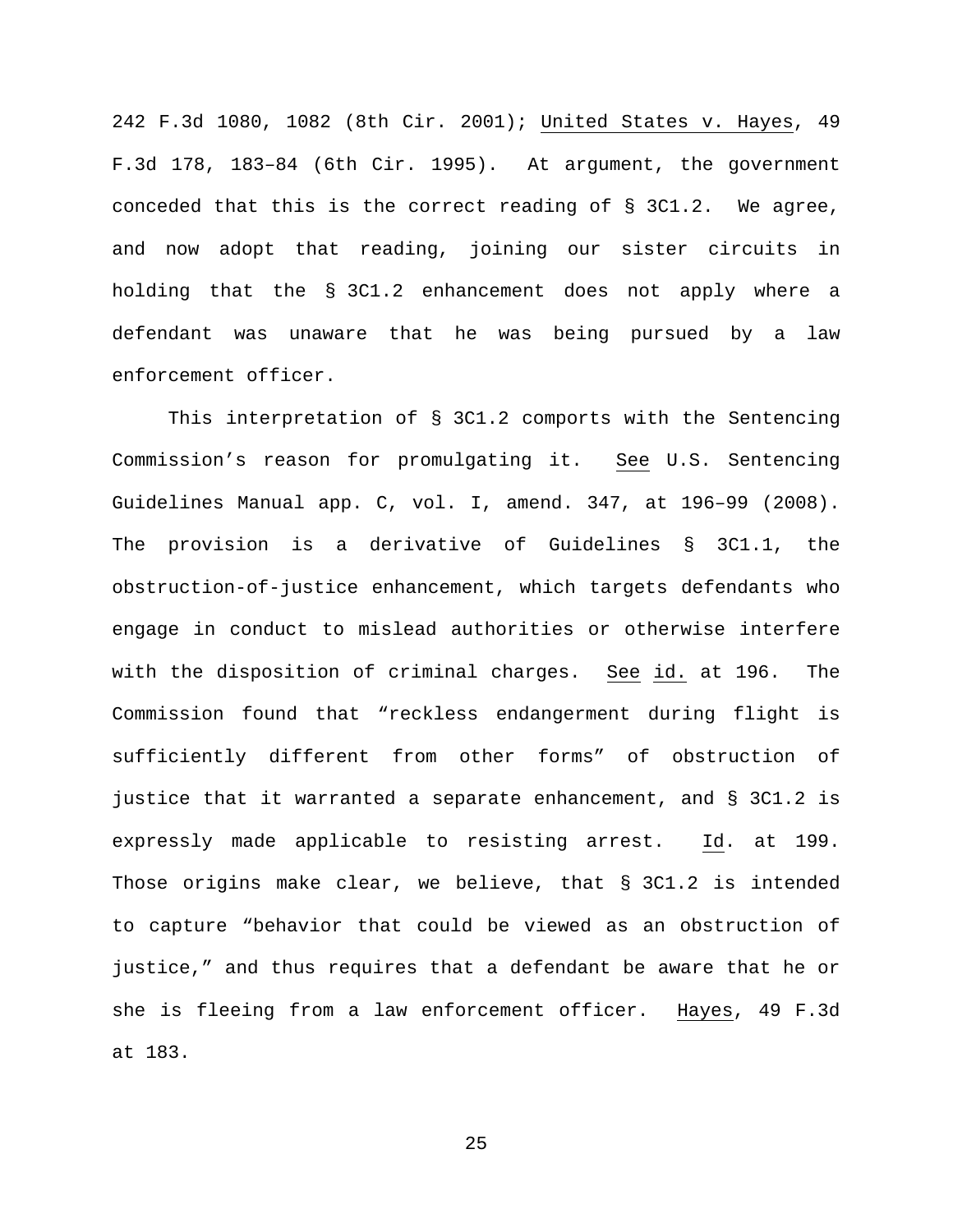At sentencing in this case, the parties contested both whether Shell recklessly created a risk of injury and – despite the absence of circuit precedent – whether Shell knew that he was being pursued by the police. As to reckless endangerment, the government relied principally on the testimony of Nicole Smith, who described "screeching tires" and a "black car coming sideways" that "missed [her] by about two inches." J.A. 44-45. Shell sought to rebut that testimony primarily through the absence of skid marks on the road.

The case as to Shell's knowledge of police pursuit was complicated by the fact that Shell already was speeding at the time Hodges encountered him while traveling in the opposite direction, and that Shell was no longer within Hodges's sight once Hodges activated his siren and turned around to follow Shell. Shell argued that he was unaware that Hodges had decided to pursue him, and pointed for support to witness testimony that Shell had expressed concern when a bystander to his accident called the police – concern that would have been beside the point, Shell argued, had he believed that the police already were in pursuit. The government, for its part, pointed to Shell's flight from the scene of the accident and his admission that he had seen Hodges at some point, though it was unclear whether before or after Hodges activated his siren. According

**B.**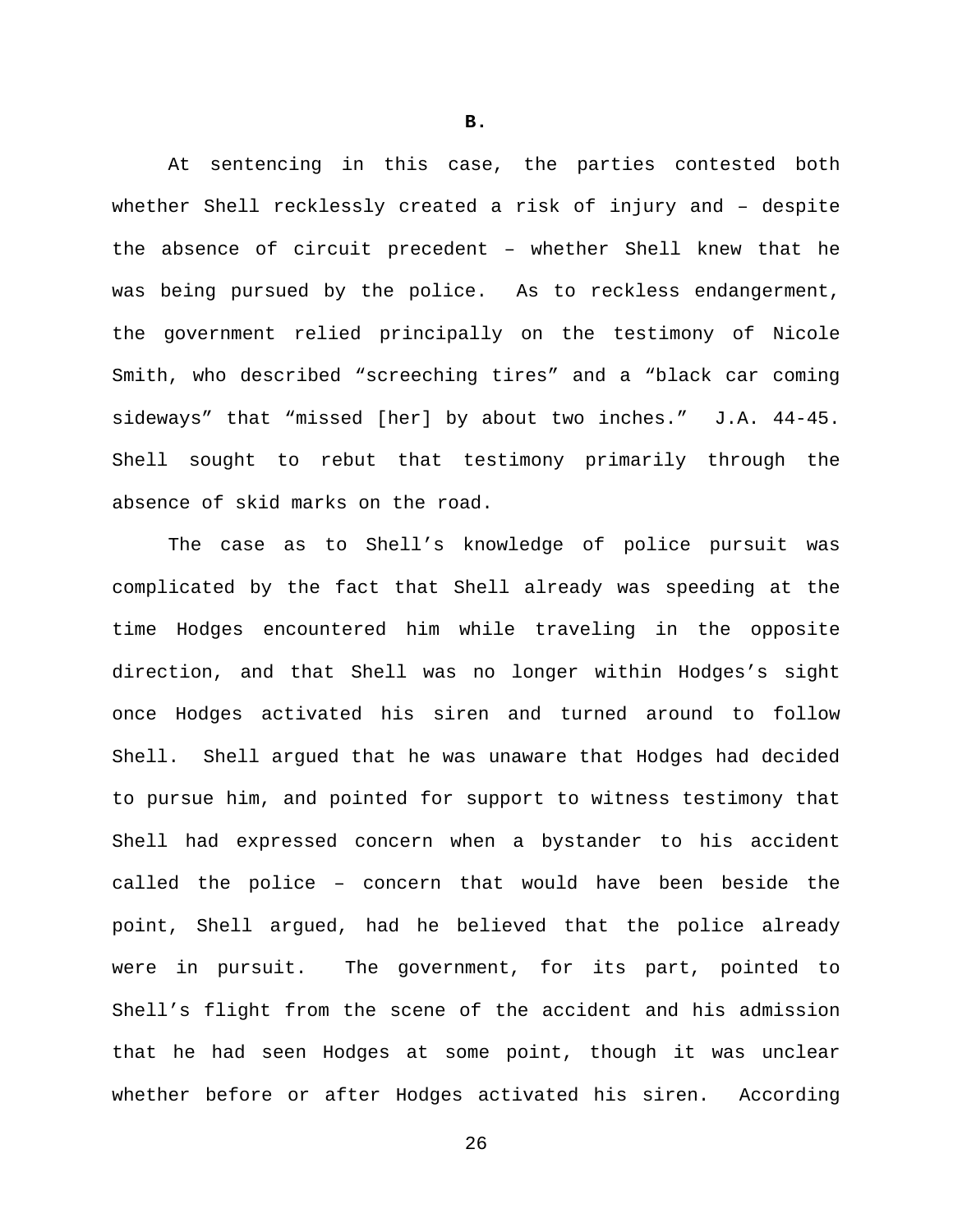to the government, Shell's concern about the call to the police after his accident could be explained by Shell's belief that he had eluded Hodges successfully up until that point.

In imposing the § 3C1.2 enhancement at sentencing, the district court made the following finding:

The court credits the testimony of Ms. Smith as to the perception she had at the time of the approach of the black Mercedes to her car which she described as being sideways in the roadway and making substantial skidding noises and that it missed her car by approximately two inches. And that testimony is fortified by the fact that no – people don't tend to forget that sort of thing. [An inconsistent detail in Smith's testimony] is not critical to the analysis under U.S. Sentencing Guidelines 3C1.2. Defendant did create a substantial risk of death or serious bodily injury to her in the course of fleeing from a law enforcement officer.

J.A. 58–59. The final sentence, incorporating the ultimate finding, quotes the language of § 3C1.2, in determining that Shell "created a substantial risk of death or serious bodily injury," and did so "in the course of fleeing from a law enforcement officer." U.S.S.G. § 3C1.2. But because the district court did not have the benefit of the ruling we announce today, it had no occasion to make a separate finding that Shell was aware that he was being pursued by Hodges. And given the preceding context, which focuses exclusively on the separate question of whether Shell recklessly endangered Smith, we cannot be certain that the district court in fact did make such a finding. Accordingly, we remand on this issue, as well,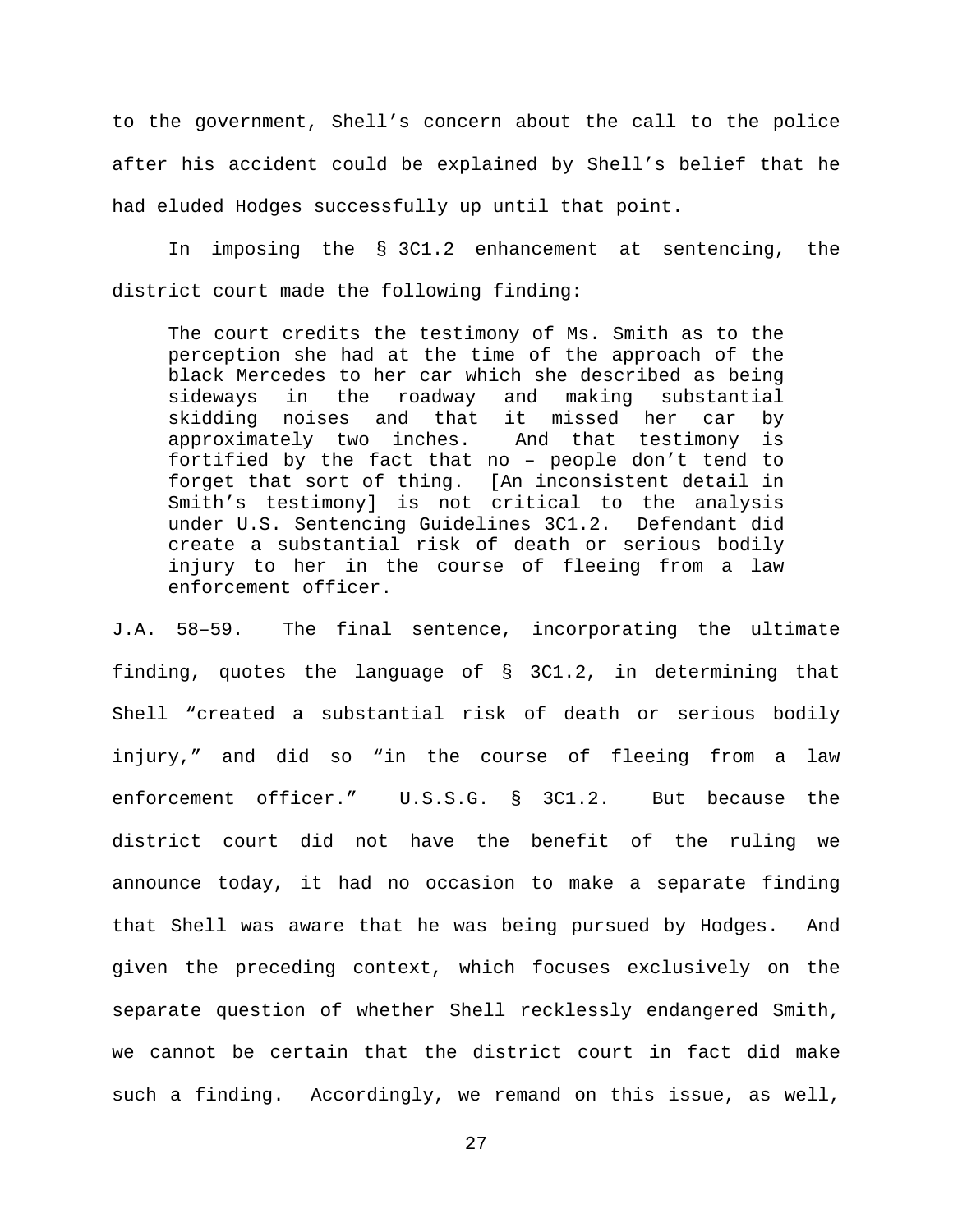so that the district court may apply our newly announced understanding of § 3C1.2 to this case and clarify whether Shell knew that he was being pursued by law enforcement.

# **IV.**

For the foregoing reasons, we vacate the district court's judgment and remand for resentencing consistent with this opinion.

# VACATED AND REMANDED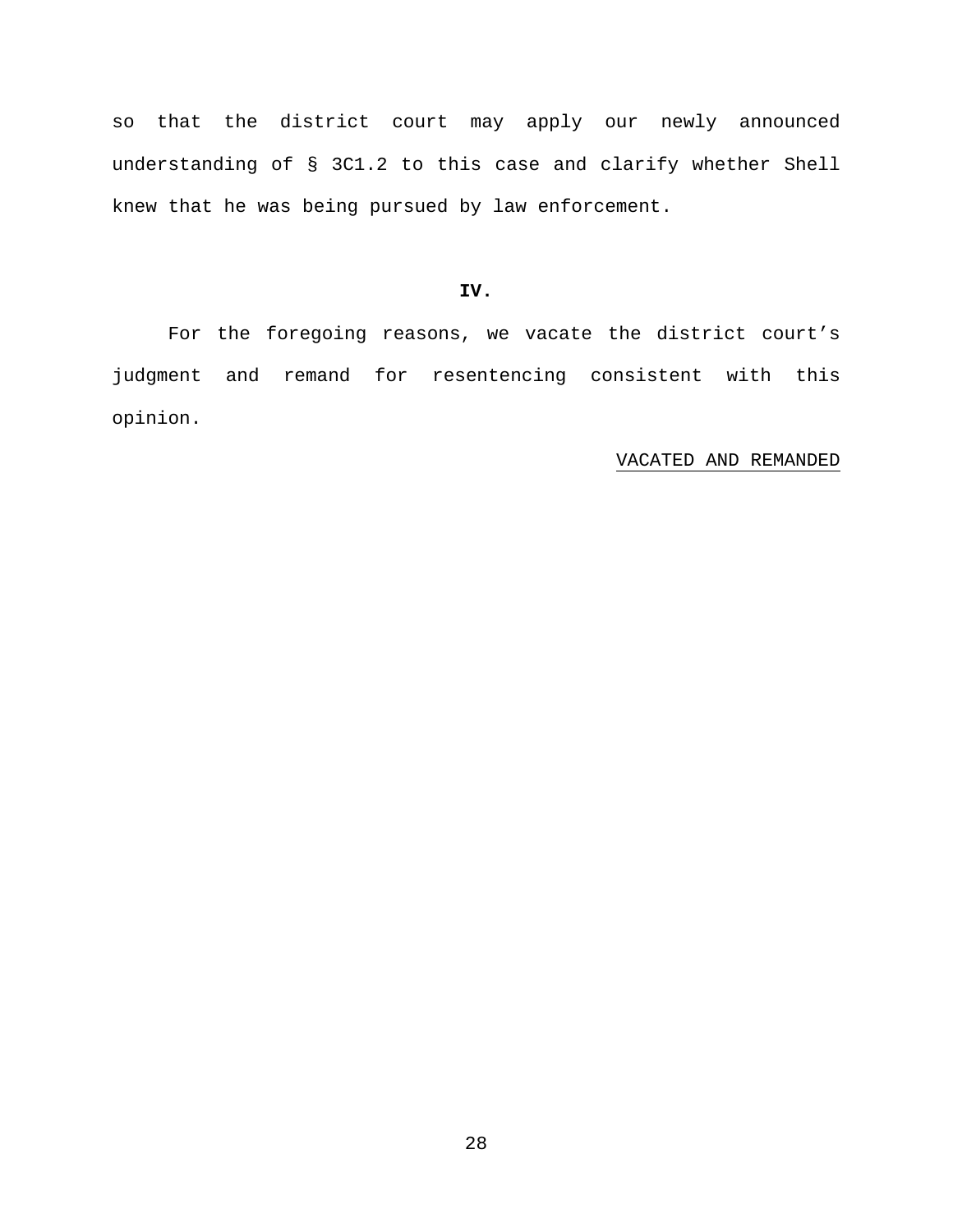WILKINSON, Circuit Judge, dissenting:

North Carolina's second-degree rape statute punishes predatory acts committed against society's most vulnerable individuals. To violate the contested portion of this statute, one must have taken advantage of a mentally or physically defenseless person to engage in sexual intercourse -- all the while knowing of the victim's impaired condition. N.C. Gen. Stat. § 14-27.3(a)(2). This law protects people considered incapable of volitional acts from such callous conduct.

The majority, however, asks us to accept a disquieting proposition: that a defendant who "engages in vaginal intercourse with another person . . [w]ho is mentally disabled, mentally incapacitated, or physically helpless," with knowledge of that vulnerability, has somehow not committed a forcible sex offense. Id. How can that be? A proper reading of the law confirms the common intuition about the nature of this crime. It inherently involves the kind of force that is emblematic of a "crime of violence" under the relevant provision of the United States Sentencing Guidelines. U.S.S.G. § 4B1.2(a)(1) & cmt. n.1. Both this court and North Carolina's courts have specifically recognized the forcible nature of these sorts of acts, and rightly so. I do not understand how the knowing, forcible sexual subjugation of helpless human beings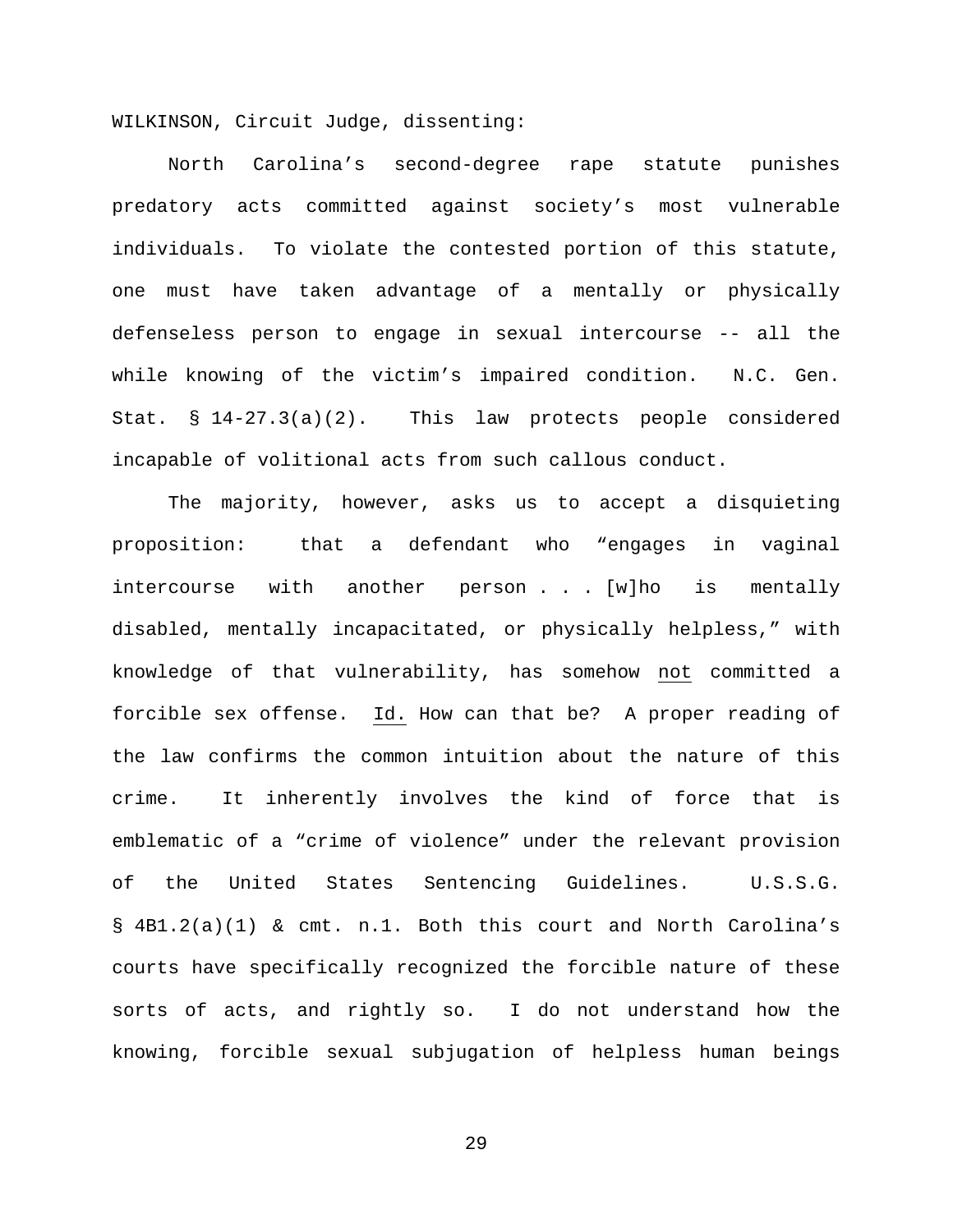fails to qualify as a crime of violence. With all respect for my friends in the majority, I dissent.<sup>[1](#page-29-0)</sup>

### I.

Under the Guidelines provisions for firearms offenses, a defendant who previously sustained a felony conviction for a "crime of violence" is subject to a heightened base offense level. U.S.S.G. § 2K2.1(a)(4)(A). A "crime of violence" may refer to any felony that "has as an element the use, attempted use, or threatened use of physical force against the person of another." Id. § 4B1.2(a)(1); see id. § 2K2.1 cmt. n.1 (crossreferencing the provision for career offenders). As the Guidelines commentary explains, the term "crime of violence" also covers a number of enumerated offenses, including "murder, manslaughter, kidnapping, aggravated assault, forcible sex offenses, robbery, arson, extortion, extortionate extension of credit, and burglary of a dwelling." Id. § 4B1.2 cmt. n.1; see id. § 2K2.1 cmt. n.1. This list of crimes by the Sentencing Commission is "authoritative." Stinson v. United States, 508

<span id="page-29-0"></span> $1$  I agree with the majority that Shell was required to know, for the purposes of an enhancement under U.S.S.G. § 3C1.2, that he was being pursued by a law enforcement officer. While I think the district court's discussion has already incorporated the fact of such knowledge, I have no objection to remanding for a further finding on the point.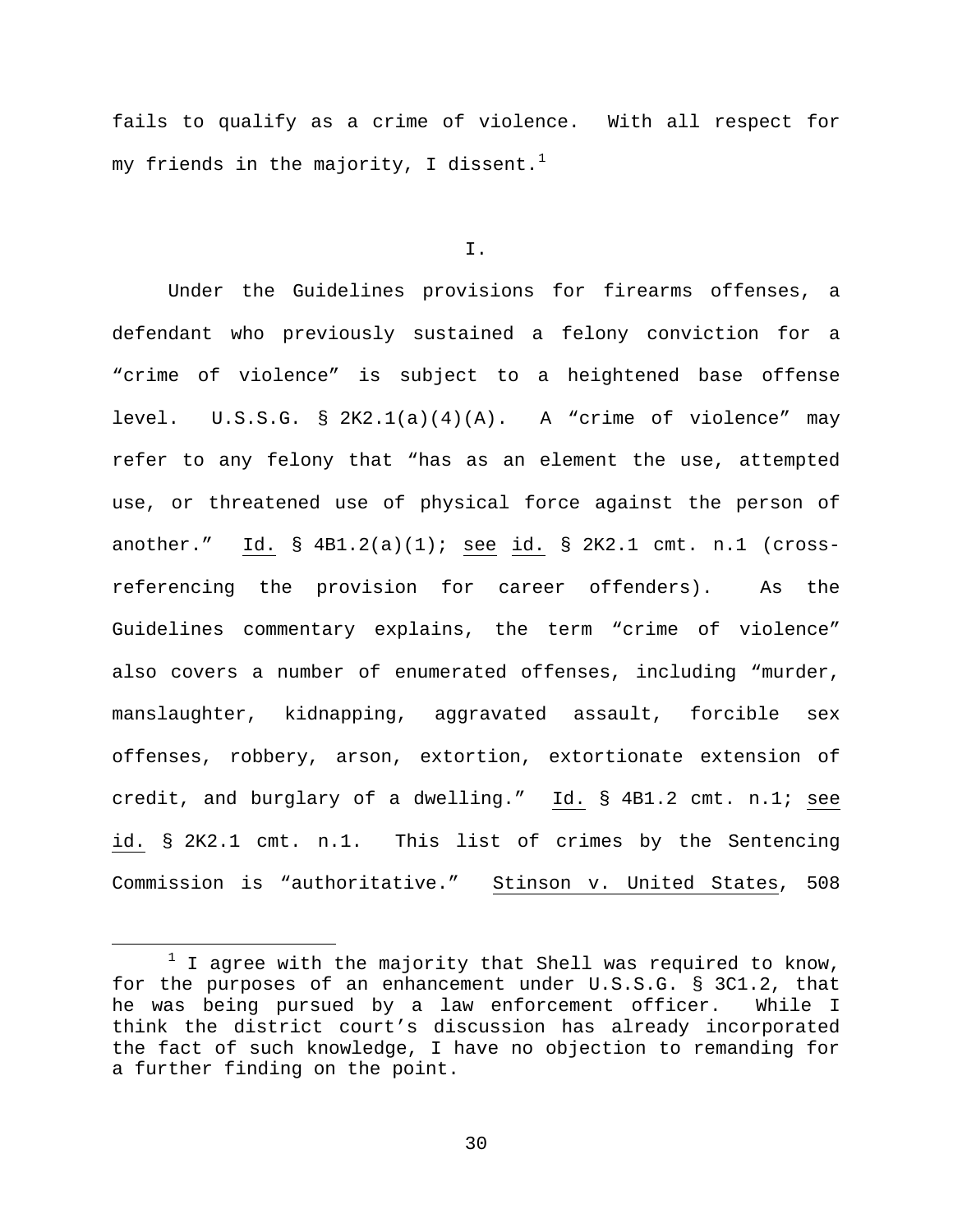U.S. 36, 38 (1993). The term "crime of violence" thus expressly encompasses forcible sex offenses.

#### A.

Was Shell's prior crime a forcible sex offense? We begin with the state statute under which he was convicted. $^2$  $^2$  Our charge is to determine the range of actions that North Carolina would realistically classify as second-degree rape. This is a practical exercise, not a dreamy one about every conceivable scenario to which the statute might apply. See United States v. Diaz-Ibarra, 522 F.3d 343, 348 (4th Cir. 2008) (requiring "'a realistic probability, not a theoretical possibility,' that the state would apply its statute to conduct that falls outside the

<span id="page-30-0"></span> $2$  Of course, the meaning of a federal provision, be it statutory or regulatory or Sentencing Guideline, is a federal question. See Johnson v. United States, 559 U.S. 133, 138 (2010). But the elements of a predicate state offense are obviously a question of state law, see id., and determining those elements is obviously a critical step here: our express charge is to compare the elements of the predicate state offense with the elements of the "generic" crime, see Descamps v. United States, 133 S. Ct. 2276, 2281 (2013). In fact, in construing this North Carolina statute, we are bound by the interpretations and decisions of the Supreme Court of North Carolina. See Johnson, 559 U.S. at 138; United States v. Aparicio-Soria, 740 F.3d 152, 154 (4th Cir. 2014) (en banc). No federal court "has any authority to place a construction on a state statute different from the one rendered by the highest court of the<br>State." Johnson v. Fankell, 520 U.S. 911, 916 (1997).  $520$  U.S. 911, 916 (1997). Examining North Carolina's case law is an essential part of the inquiry before us.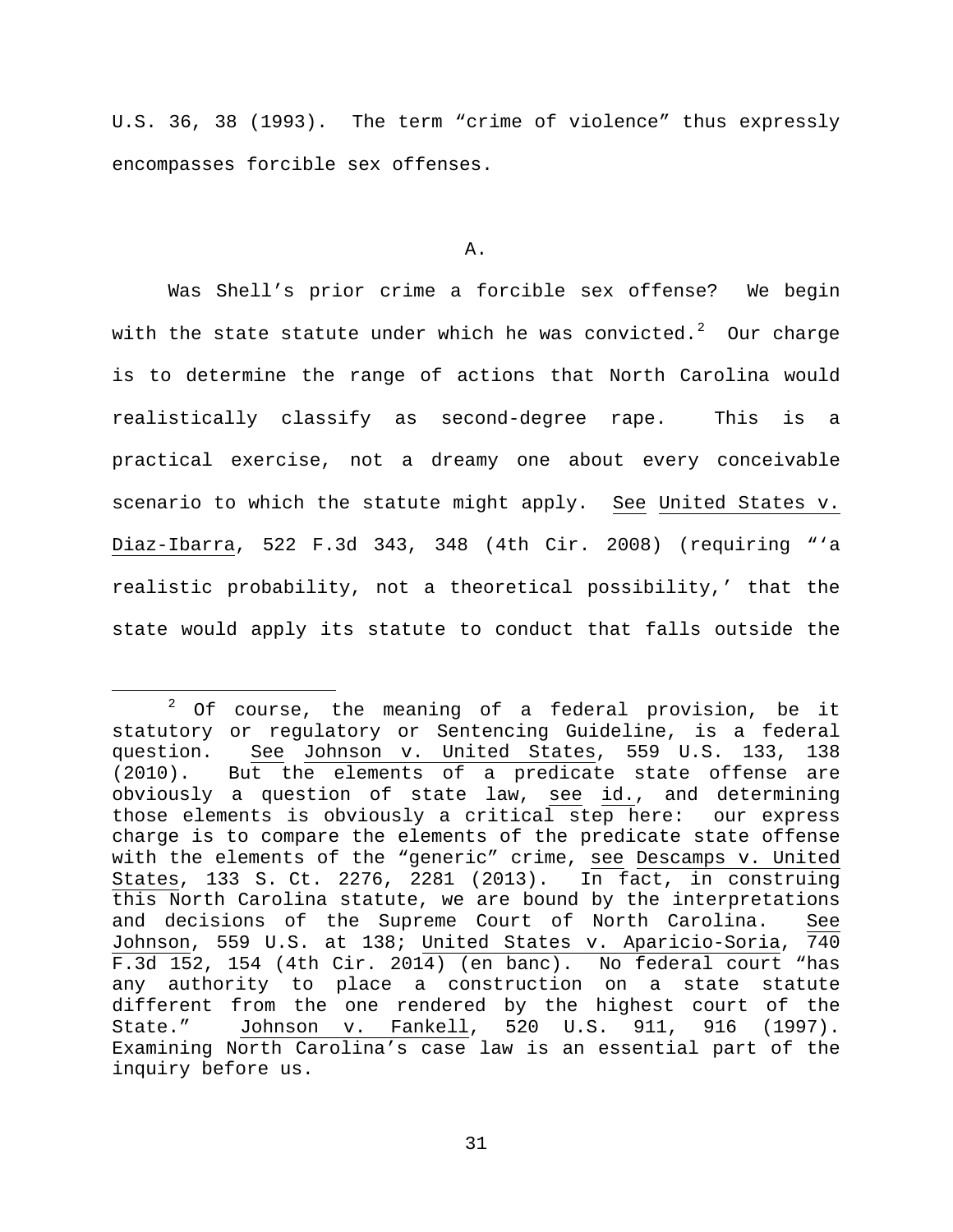definition of 'crime of violence'" (quoting Gonzales v. Duenas-Alvarez, 549 U.S. 183, 193 (2007))).

North Carolina defines the felony of second-degree rape as follows:

(a) A person is guilty of rape in the second degree if the person engages in vaginal intercourse with another person:

(1) By force and against the will of the other person; or

(2) Who is mentally disabled, mentally incapacitated, or physically helpless, and the person performing the act knows or should reasonably know the other person is mentally disabled, mentally incapacitated, or physically helpless.

N.C. Gen. Stat.  $\S$  14-27.3(a)(1)-(2). Another state provision,

in turn, defines each of the three mental or physical conditions

identified in the second-degree rape statute:

(1) "Mentally disabled" means (i) a victim who suffers from mental retardation, or (ii) a victim who suffers from a mental disorder, either of which temporarily or permanently renders the victim substantially incapable of appraising the nature of his or her conduct, or of resisting the act of vaginal intercourse or a sexual act, or of communicating unwillingness to submit to the act of vaginal intercourse or a sexual act.

(2) "Mentally incapacitated" means a victim who due to any act committed upon the victim is rendered<br>substantially incapable of either appraising the substantially incapable of either nature of his or her conduct, or resisting the act of vaginal intercourse or a sexual act.

(3) "Physically helpless" means (i) a victim who is unconscious; or (ii) a victim who is physically unable to resist an act of vaginal intercourse or a sexual act or communicate unwillingness to submit to an act of vaginal intercourse or a sexual act.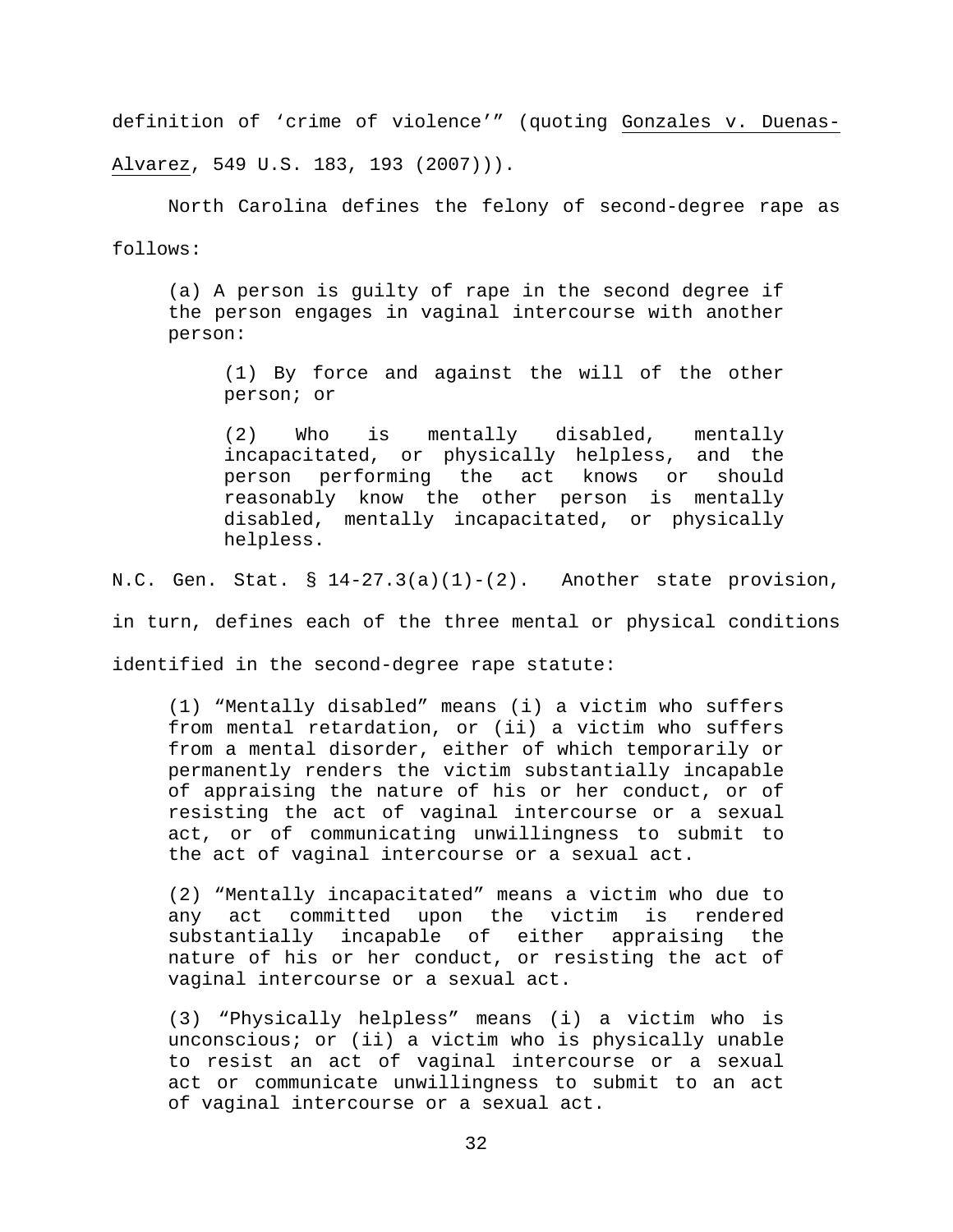Id. § 14-27.1(1)-(3). The import of these provisions is plain. The victims under this North Carolina law cannot comprehend the situation or resist the aggressor's sexual advances. In one way or another, these persons are helpless.

North Carolina's second-degree rape statute does not suffer from vagueness. It covers a specific and limited universe of conduct. And each disjunctive variant under the statute entails some form of force. The record of Shell's conviction does not specify whether he was convicted under subsection (a)(1) or (a)(2). See J.A. 62, 119-20.

The majority could scarcely argue that subsection  $(a)(1)$  -which criminalizes sex "[b]y force and against the will of the other person," N.C. Gen. Stat.  $\S 14-27.3(a)(1)$  -- falls short of a crime of violence. The forcible nature of this crime is selfevident. See U.S.S.G. § 4B1.2(a)(1) & cmt. n.1. Shell's only possible refuge lies in subsection (a)(2) of the North Carolina statute. But raping a mentally disabled, mentally incapacitated, or physically helpless person is a forcible sex offense and a crime of violence -- so much so that only our esteemed profession could complicate the inquiry.

## B.

In addressing the nature of this North Carolina predicate offense, I must first acknowledge the validity of the majority's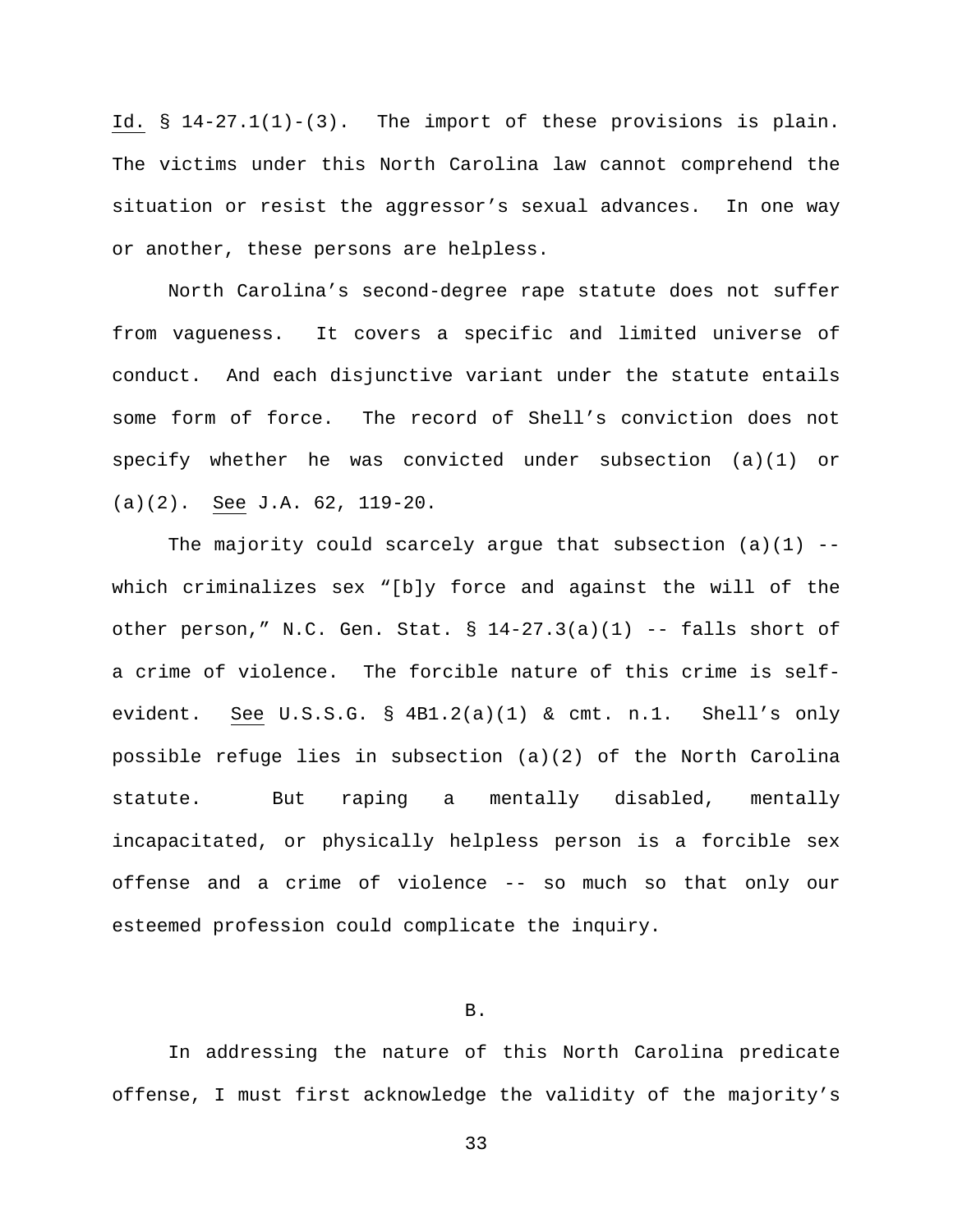concerns. It is important not to let predicate crimes of violence metastasize. I agree with the majority that it is unfair to tag defendants with predicate crimes of violence when a state statute is in reality capable of many nonviolent applications. Notwithstanding this, I think the majority is quite wrong to expand the whole concept of nonforcible or nonviolent rape. Even apart from the cognitive jolt delivered by such terms, North Carolina's statute is limited in all kinds of ways that the majority has failed both to acknowledge and to appreciate.

Second-degree rape in North Carolina involves the three basic elements of (1) "vaginal intercourse," (2) "force," and (3) "lack of consent." State v. Smith, 626 S.E.2d 258, 261 (N.C. 2006); see N.C. Gen. Stat. § 14-27.3(a)(1)-(2). The critical issue in the present case is force. The Supreme Court of North Carolina's binding case law interpreting this state statute is exceptionally clear. See United States v. Aparicio-Soria, 740 F.3d 152, 154 (4th Cir. 2014) (en banc). The Guidelines require "forcible sex offenses." Second-degree rape of any kind in North Carolina requires an element of force. Force may assume various legal labels in different cases - actual, constructive, implied -- but, under any name, it is still exactly that: force.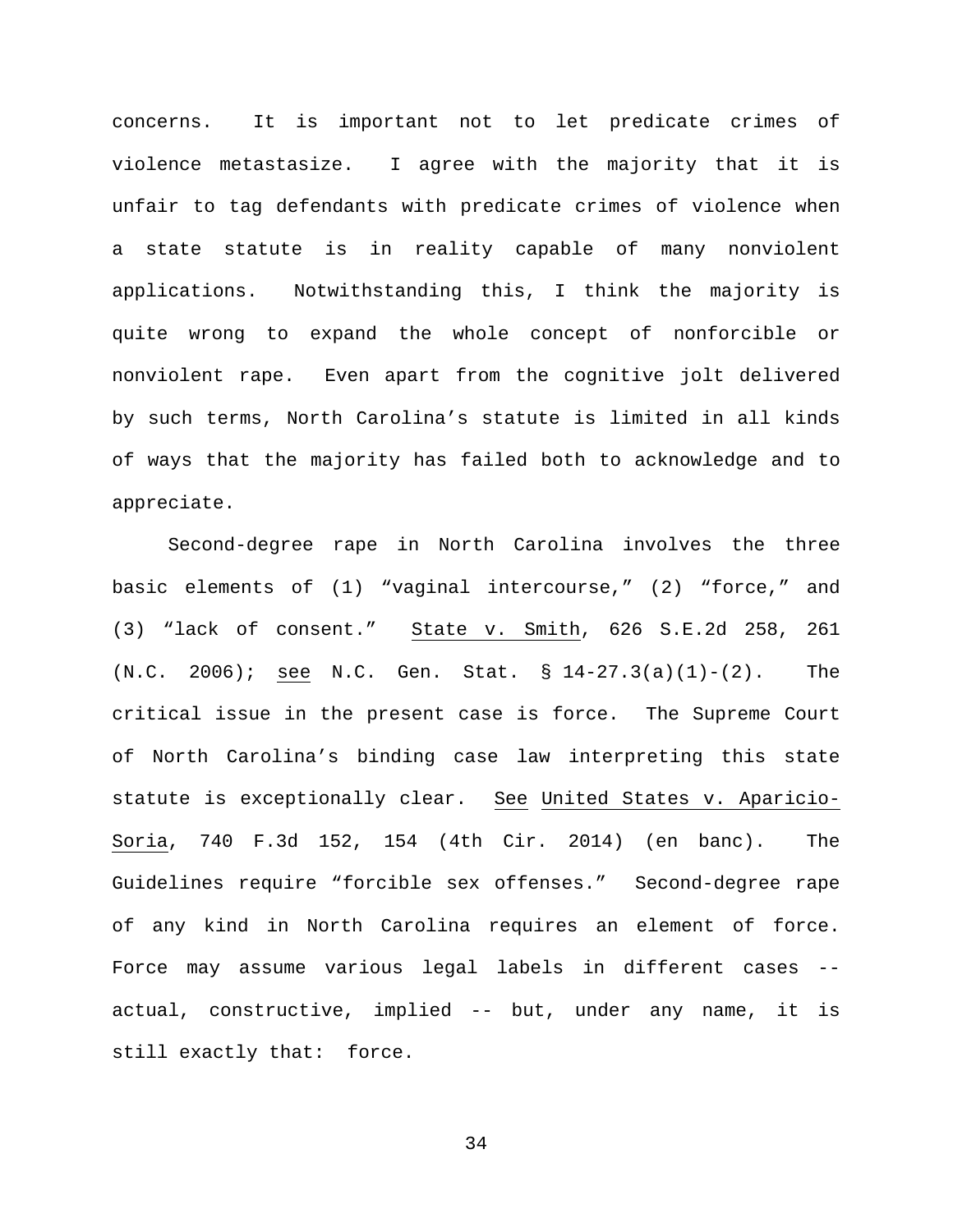The history of North Carolina's laws against rape confirms that force is an indispensable element of the offense. North Carolina's rape statutes "essentially codify the common law of rape." State v. Moorman, 358 S.E.2d 502, 506 (N.C. 1987). The common law "implied in law the elements of force and lack of consent," with the result that the crime of rape was "complete upon the mere showing of sexual intercourse with a person who is asleep, unconscious, or otherwise incapacitated." Id. at 505. Under the modern second-degree rape statute, "it makes no difference whether the indictment alleges that the vaginal intercourse was by force and against the victim's will," as in § 14-27.3(a)(1), "or whether it alleges merely the vaginal intercourse with an incapacitated victim," as in § 14- 27.3(a)(2). Id. at 506 (emphasis added). In the instances covered by subsection (a)(2), "sexual intercourse with the victim is ipso facto rape because the force and lack of consent are implied in law." Id. As a legal matter, the threshold force required for a conviction under either subsection is the same.

The Supreme Court of North Carolina has spoken with utmost clarity about the nature of crimes of rape in that state. In the context of North Carolina's own sentencing laws, the state's highest court has stated plainly, "[W]e reject the notion of any felony which may properly be deemed 'non-violent rape.'" State v. Holden, 450 S.E.2d 878, 884 (N.C. 1994) (emphasis added)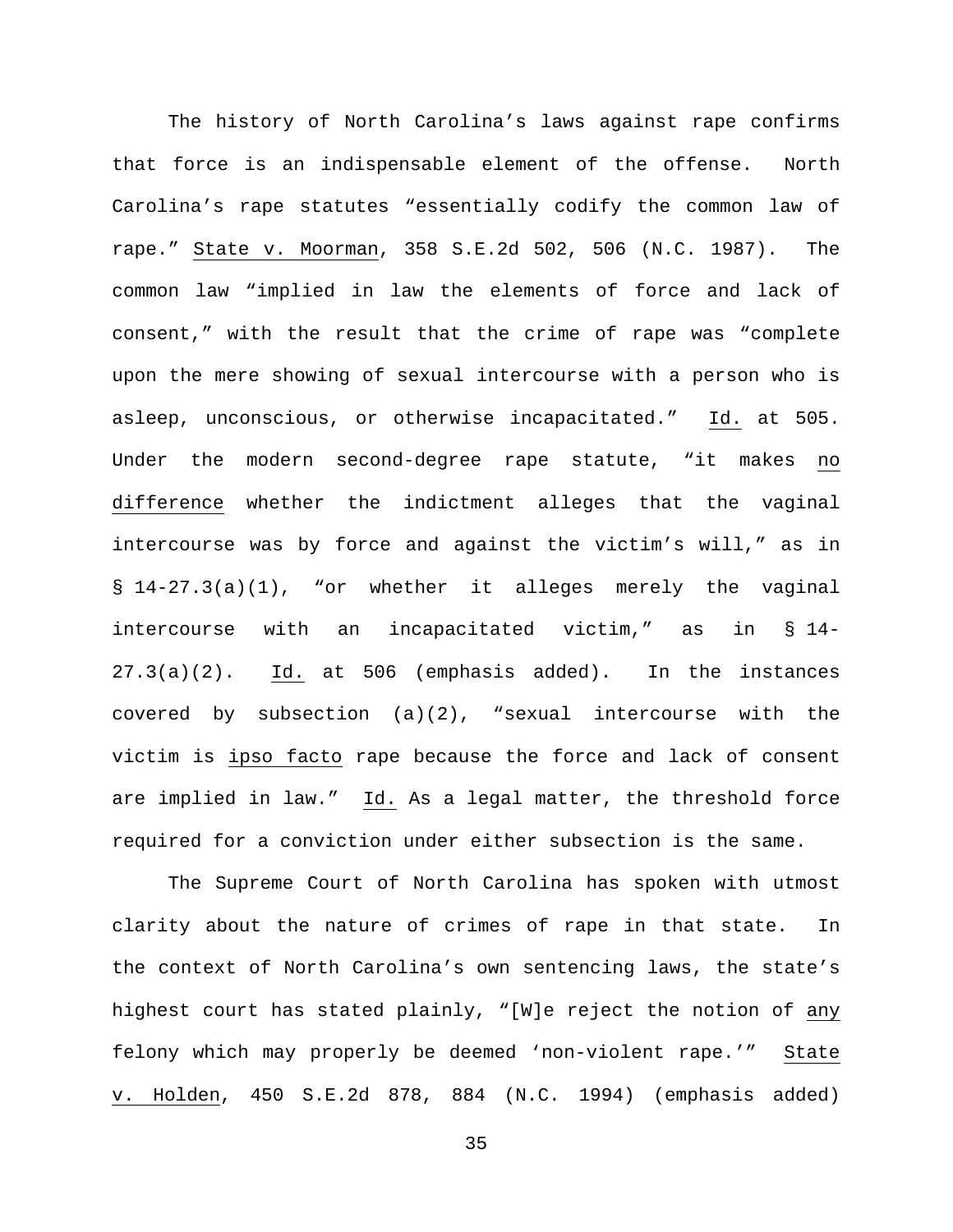(discussing N.C. Gen. Stat. § 15A-2000(e)(3)). In North Carolina, "rape is a felony which has as an element the use or threat of violence to the person." Id. at 883. Indeed, even "the crime of attempted rape always involves at least a 'threat of violence.'" Id. at 884.

North Carolina's highest court has specifically rejected a claim very much like the one endorsed by today's majority. In Holden, the defendant argued that his prior conviction for attempted second-degree rape did not necessarily constitute a crime of violence under North Carolina law, because the conviction could have involved sex with a person who was mentally disabled, mentally incapacitated, or physically helpless. N.C. Gen. Stat. § 14-27.3(a)(2). But the court firmly disagreed. Holden, 450 S.E.2d at 883-84.

The key to the Holden court's ruling was the presence of force, and indeed violence, in any instance of rape. Whether the victim refuses to consent, as in subsection  $(a)(1)$ , or whether the victim cannot consent because of a mental or physical impairment, as in subsection (a)(2), the analysis is the same. Id. at 884-85. Under North Carolina law, "the force inherent to having sexual intercourse with a person who is deemed by law to be unable to consent is sufficient to amount to 'violence.'" Id. at 884 (emphasis added). In interpreting North Carolina's second-degree rape statute, we could hardly ask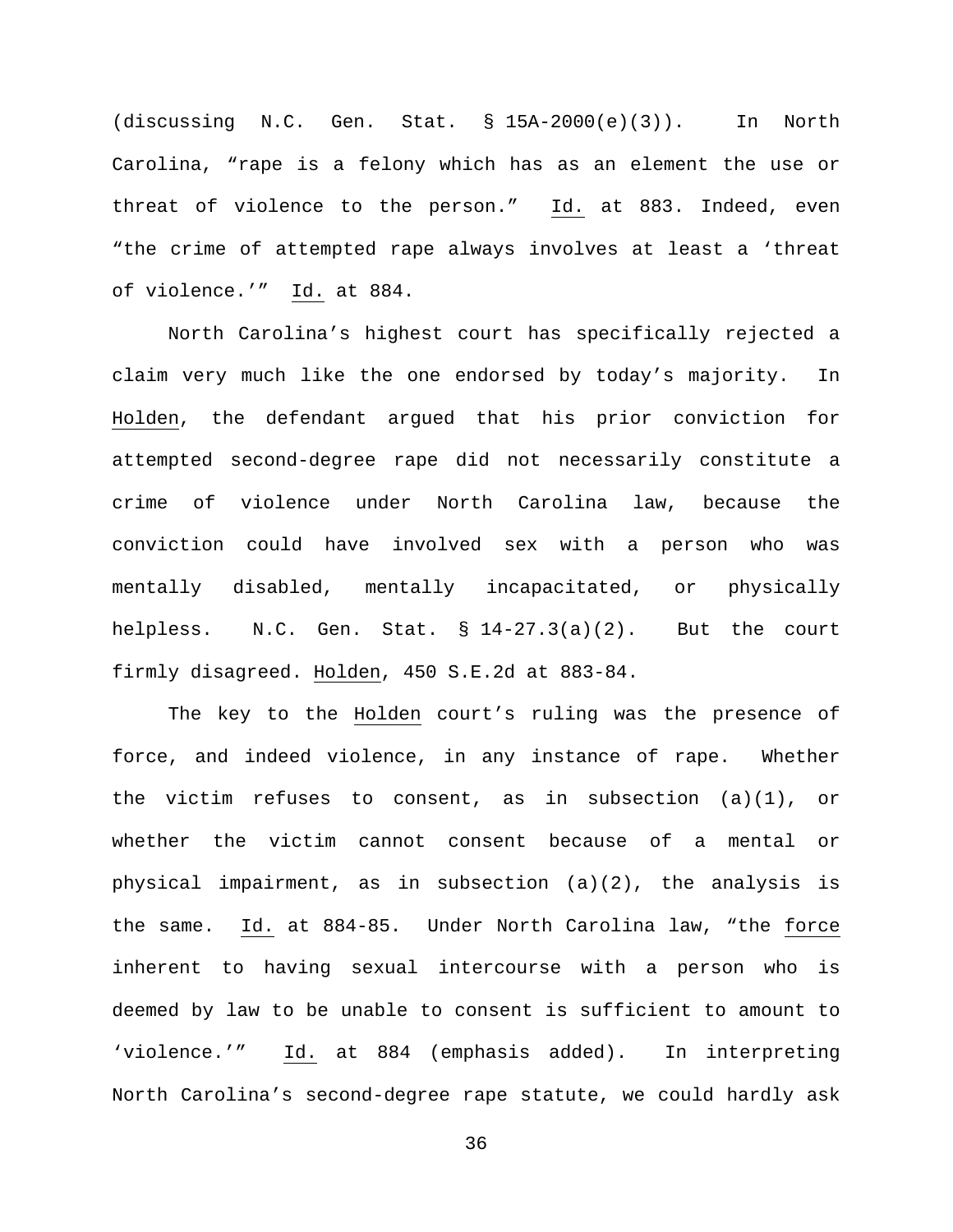for a clearer mandate from the state's highest court. The majority's novel felony of "non-violent rape" is an oxymoron not recognized in North Carolina law. Id.

This interpretation of North Carolina's rape statutes is now firmly rooted in the state's jurisprudence. The Court of Appeals of North Carolina has heeded the dictates of the state's highest court. "The gravamen of the offense of second[-]degree rape," the Court of Appeals recently reaffirmed, "is forcible sexual intercourse." State v. Haddock, 664 S.E.2d 339, 344 (N.C. Ct. App. 2008). The stipulated conditions of mental disability, mental incapacity, and physical helplessness simply constitute "alternative means by which the force necessary to complete a rape may be shown." Id. at 345; see, e.g., State v. Washington, 506 S.E.2d 283, 290 (N.C. Ct. App. 1998); State v. Martin, 485 S.E.2d 352, 354 (N.C. Ct. App. 1997) (Wynn, J.); State v. Aiken, 326 S.E.2d 919, 926 (N.C. Ct. App. 1985).

The majority too quickly dismisses the "force clause" of the career-offender Guidelines provision, § 4B1.2(a)(1), and too readily assails the straw man of the "residual clause," § 4B1.2(a)(2). See Maj. Op. at 10-16. The residual clause covers any felony that is a "burglary of a dwelling, arson, or extortion, involves use of explosives, or otherwise involves conduct that presents a serious potential risk of physical injury to another." U.S.S.G. § 4B1.2(a)(2). The majority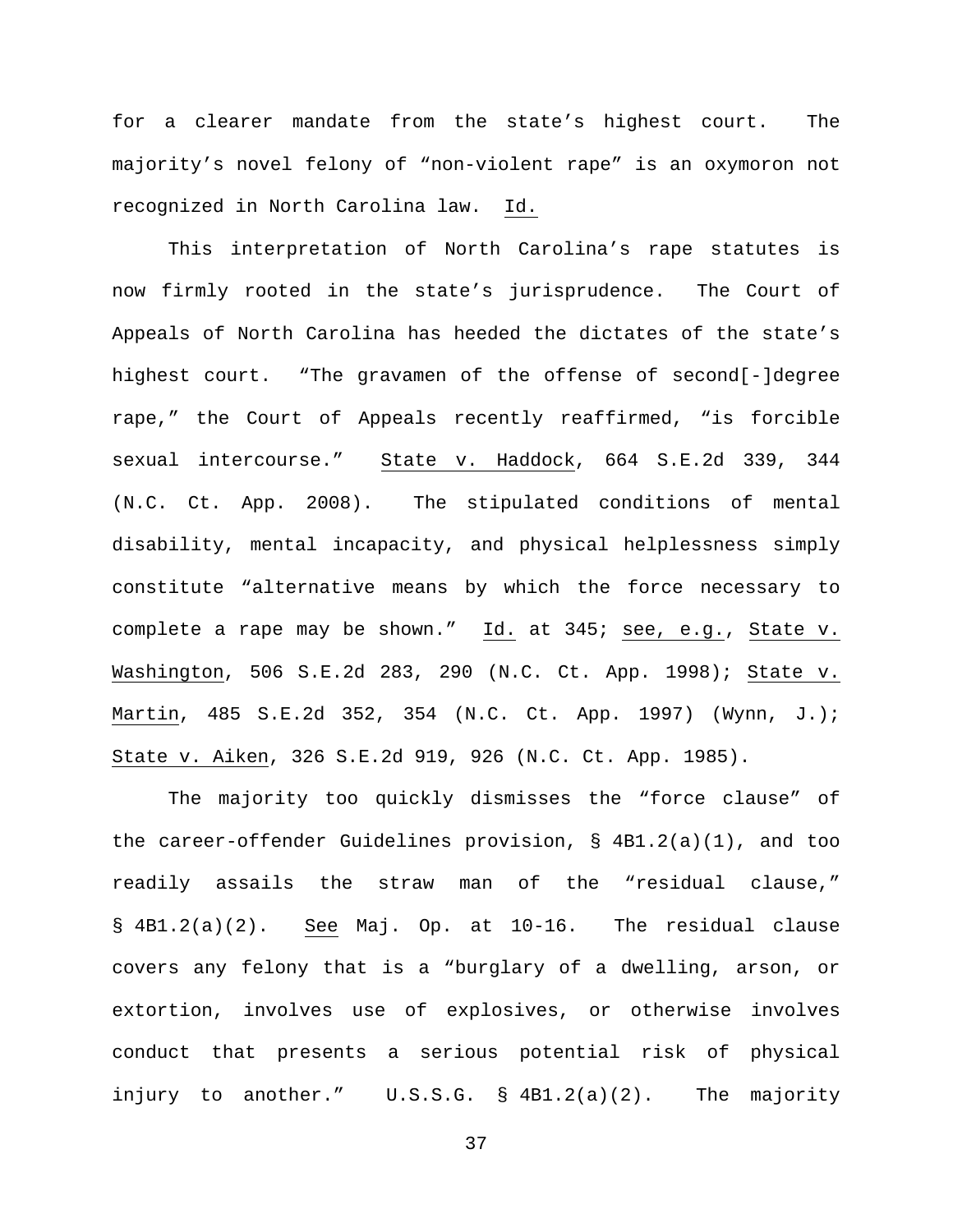relies on United States v. Thornton, 554 F.3d 443 (4th Cir. 2009). But the differences between that case and this are night and day. The Virginia law in Thornton criminalized "'carnal knowledge'" of a minor "'without the use of force,'" 554 F.3d at 445 n.2 (emphasis added) -- quite unlike North Carolina's forcible crime of second-degree rape. Because the force clause obviously did not apply, id. at 446, all that remained was the residual clause, which the court understandably deemed a poor fit, id. at 446-49. The majority's discussion of Thornton and the residual clause is thus inapposite.

## C.

The majority maintains that the rape of a mentally disabled, mentally incapacitated, or physically helpless person is analogous to statutory rape. The shared logic of those crimes, according to the majority, is that "the fact of consent is not a defense where the victim is unable to give legally valid consent by virtue of age or by virtue of mental disability." Maj. Op. at 7. But the analogy is misguided. As a preliminary matter, North Carolina's second-degree rape statute does not target statutory rape. See N.C. Gen. Stat. § 14-27.3; J.A. 60-66. It makes no mention of the victim's age. It is instead defined by the victim's mental or physical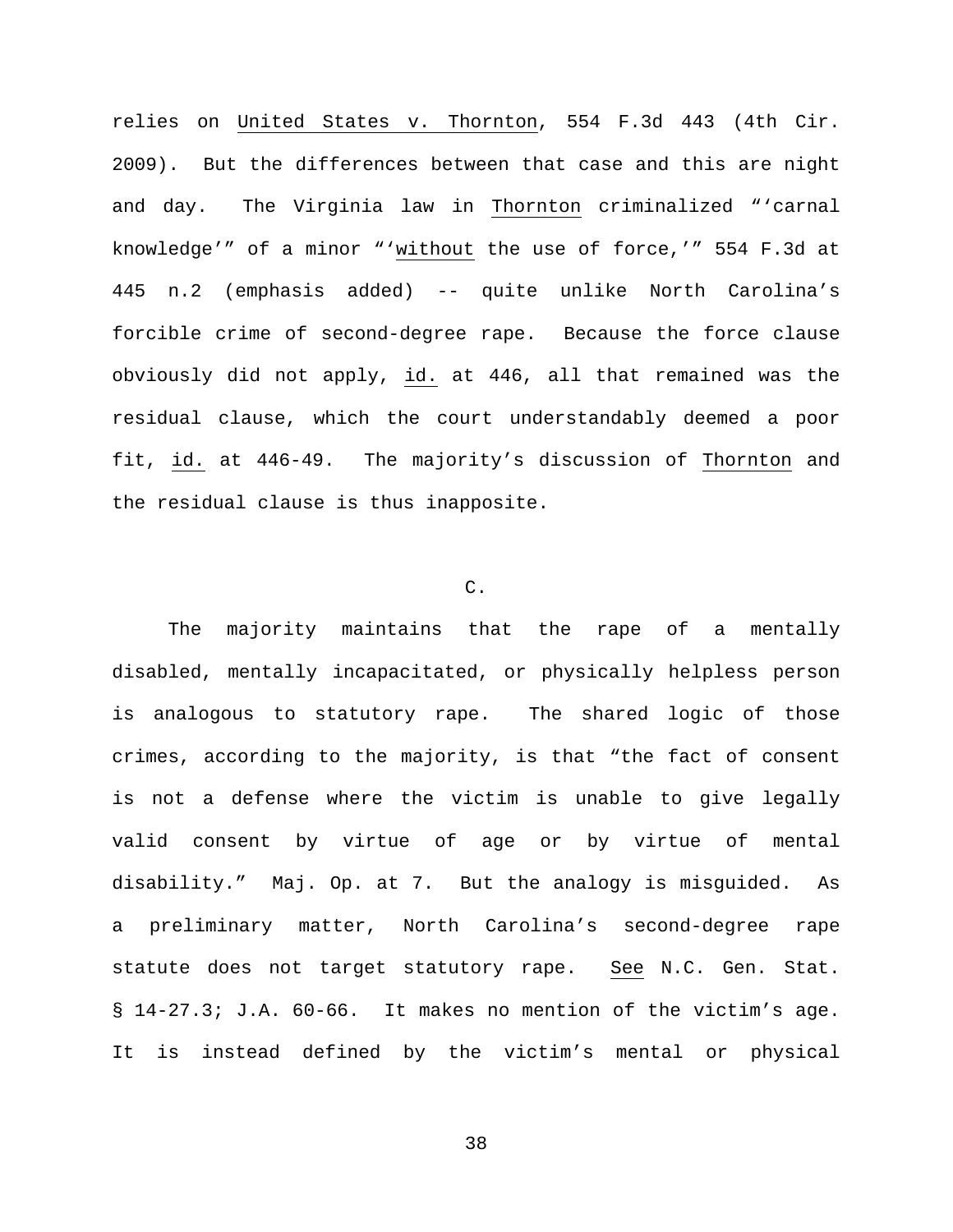defenselessness and an inability to fathom the basic situation or oppose the aggressor's actions.

I would not equate age and impairment. Some teenagers are mature and responsible; others are decidedly not. But all the victims under North Carolina's second-degree rape statute are by definition required to be lacking in basic mental or physical capacity. Unlike with statutory rape, the extent of the victim's disability must be individually established, sometimes with expert testimony. See State v. Hunt, 722 S.E.2d 484, 491- 92 (N.C. 2012). Such circumstances, based on a person's particular mental or physical characteristics, differ markedly from legally insufficient consent based on age alone.

The differences do not stop there. Compulsion is not the operative factor in the crime of statutory rape. This court has already underscored that distinction in the Guidelines context as well. As we observed in an assessment of § 2L1.2, "it is clear that the Sentencing Commission purposely juxtaposed the neighboring terms 'forcible sex offense[]' and 'statutory rape,' with the former intended to connote rape or other qualifying conduct by compulsion and the latter intended to connote rape on account of the victim's age." United States v. Rangel-Castaneda, 709 F.3d 373, 380 (4th Cir. 2013) (emphasis added). Indeed, we specifically held that a Tennessee statutory rape conviction did not qualify as a forcible sex offense. Id.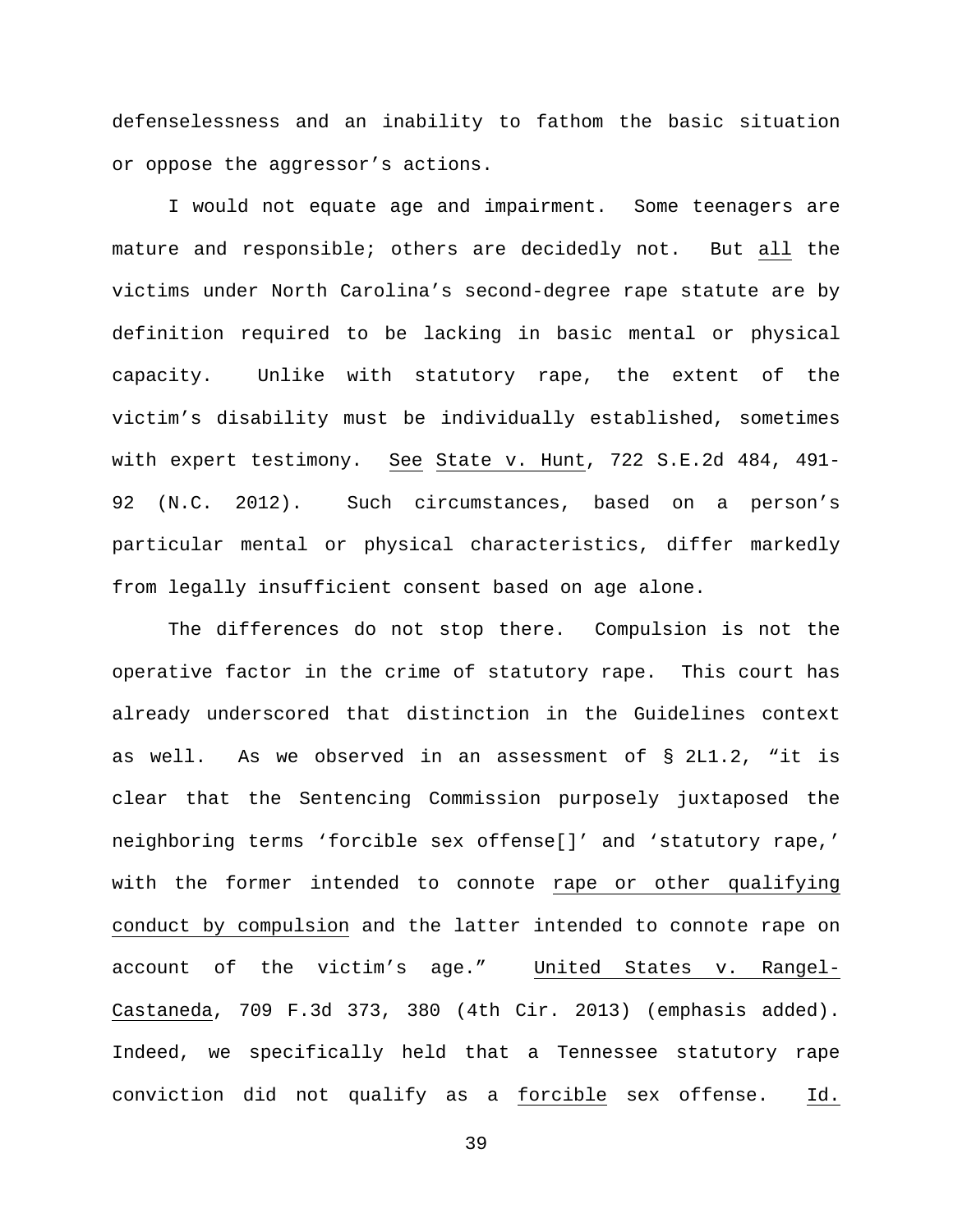Before today, at least, the distinction between forcible sex offenses and statutory rape was sharply defined.

Even the cases cited by the majority actually underscore the distinction between second-degree rape and statutory rape. See Maj. Op. at 7-8. The majority quotes a state senator who likened an underlying 1979 bill to "'basically a statutory rape section.'" State v. Atkins, 666 S.E.2d 809, 812 (N.C. Ct. App. 2008) (emphasis added). But the legislator goes on to note a key distinction: this law would apply "'in cases where someone engages in a sex act with a person who is, in fact, incapable of resisting or communicating resistance'" -- against the perpetrator's forcible actions. Id. Atkins itself provides a telling example: the victim was a severely arthritic eightythree-year-old woman who was deemed "physically helpless" based on her apparent inability "to actively oppose or resist her attacker." Id. at 812-13; see also State v. Huss, 734 S.E.2d 612, 615 (N.C. Ct. App. 2012) (noting that the "factors and attributes" examined in Atkins "were unique and personal to the victim"), aff'd by an equally divided court, 749 S.E.2d 279 (N.C. 2013) (per curiam). The majority cites another case comparing second-degree rape and statutory rape. State v. Banks, 766 S.E.2d 334 (N.C. 2014). In fact, that was a double jeopardy case -- and the Supreme Court of North Carolina expressly found them to be separate and distinct offenses. Id.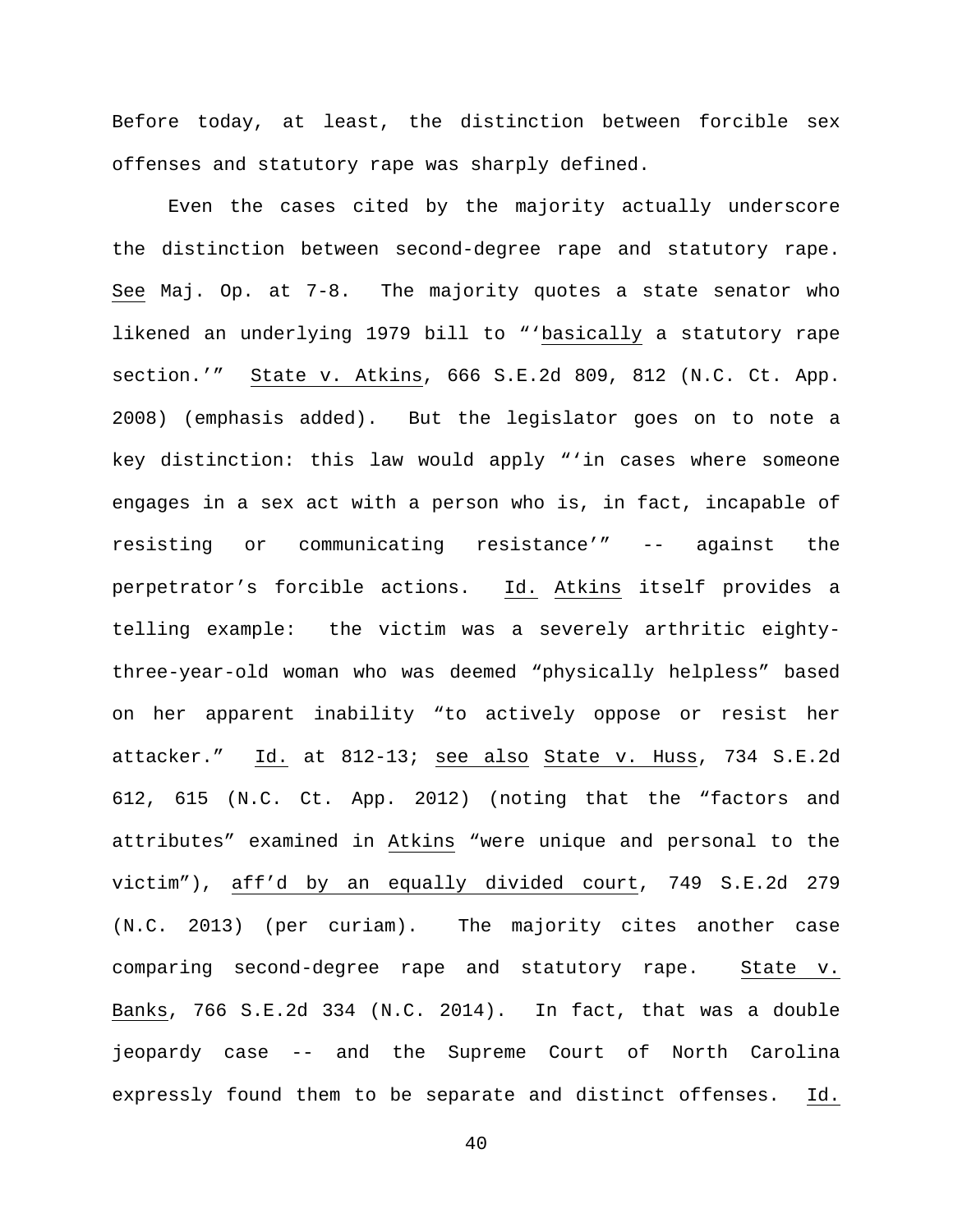at 339; see Blockburger v. United States, 284 U.S. 299, 304 (1932).

Statutory rape is, finally, a crime of strict liability in North Carolina. State v. Anthony, 528 S.E.2d 321, 323-25 (N.C. 2000). Laws against statutory rape traditionally lack a mens rea requirement. 2 Wayne R. LaFave, Substantive Criminal Law §§ 5.5, 17.4 (2d ed. 2014). Unlike with statutory rape, this provision contains a strong mens rea requirement. To be convicted under subsection (a)(2), the perpetrator must have known, or reasonably should have known, that the victim was mentally disabled, mentally incapacitated, or physically helpless. N.C. Gen. Stat. § 14-27.3(a)(2). This knowledge forms part of the element of force that is present in virtually all crimes of rape under North Carolina law -- besides the strict liability offense of statutory rape.

The threshold act under subsection (a)(2) is sexual intercourse with a mentally or physically defenseless victim. This is a crime of forcible sexual compulsion. Lack of legally valid consent is but one feature of this offense. One wonders how it has come to be that a perpetrator who acted with guilty knowledge -- to take advantage of a profoundly vulnerable victim who is unable to resist -- could now escape sanction for the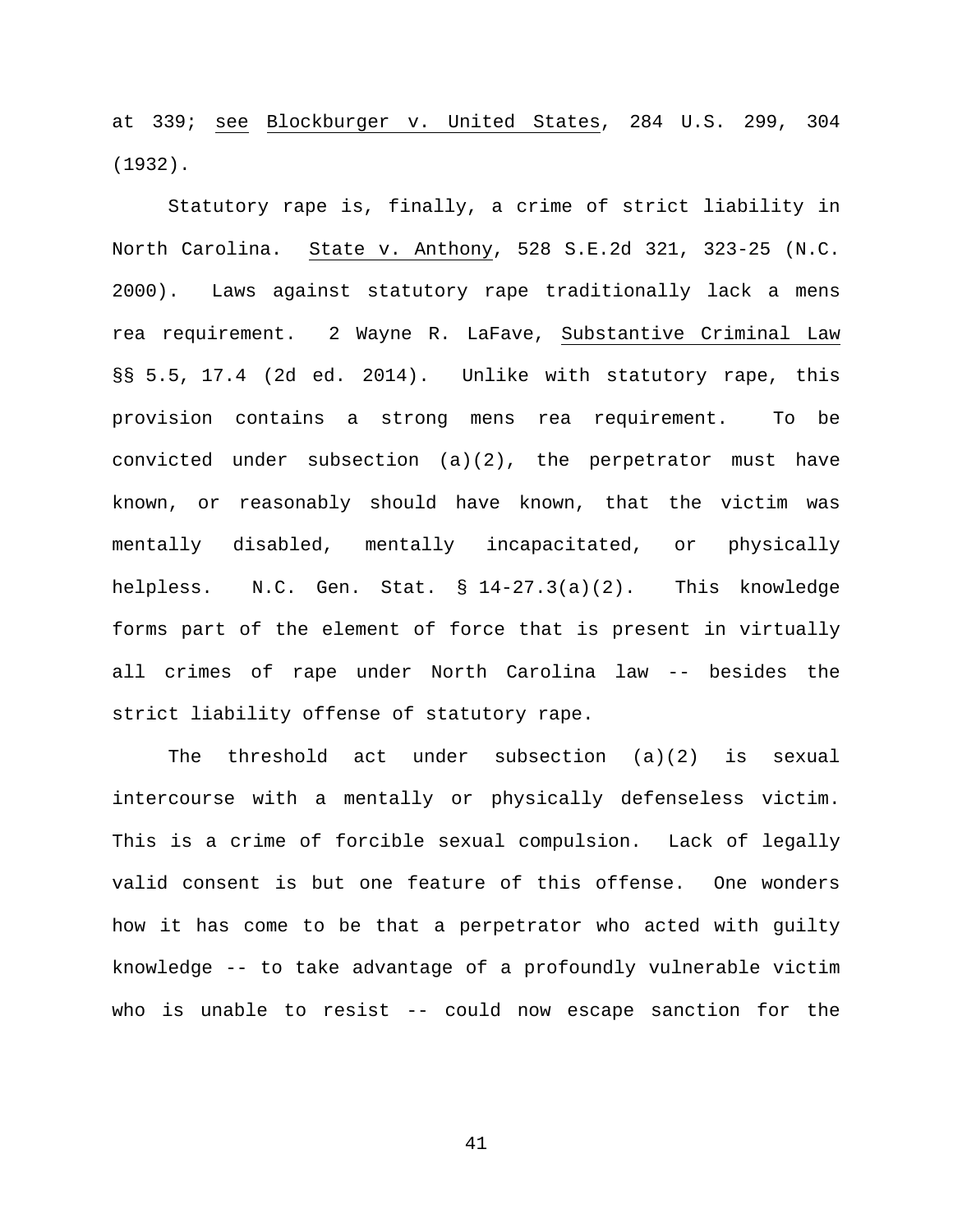prior commission of what the Guidelines require: a "forcible" sex offense. $3$ 

"Force" may involve the exertion of "[p]ower, violence, or pressure" against another person. Black's Law Dictionary 717 (9th ed. 2009). This conception of force is integral to the North Carolina statute. Yet the majority's argument suggests that

D.

<span id="page-41-0"></span><sup>&</sup>lt;sup>3</sup> In its effort to portray many of these crimes as not so very serious, the majority's discussion of anecdotal evidence about Shell's earlier conviction, see Maj. Op. at 8 n.1,<br>impermissibly compromises the categorical approach. "Sentencing impermissibly compromises the categorical approach. courts may 'look only to the statutory definitions' -- i.e., the elements -- of a defendant's prior offenses, and not 'to the particular facts underlying those convictions.'" Descamps v. United States, 133 S. Ct. 2276, 2283 (2013) (quoting  $\frac{Taylor}{x}$ .<br>United States, 495 U.S. 575, 600 (1990)). Despite its 495 U.S. 575, 600 (1990)). disclaimers, the majority nevertheless proceeds to sift through the scant and fragmentary indications in the record to try to<br>ascertain highly questionable "facts" underlying Shell's ascertain highly questionable "facts" underlying Shell's<br>predicate offense. Its efforts illustrate why the categorical Its efforts illustrate why the categorical approach obliges courts to examine "elements, not facts." Id. The alternative is this sort of attempted factfinding from the remove of the appellate bench -- here, without the benefit of the state court's or the sentencing court's findings as to those "facts," without adequate elucidation of the surrounding circumstances, and without any indicia of the transparently<br>self-serving testimony's reliability. What we do know is that self-serving testimony's reliability. Shell was convicted of North Carolina's forcible crime of second-degree rape, which criminalizes vaginal intercourse with someone known to be mentally disabled, mentally incapacitated, or physically helpless. The categorical approach turns on those statutory elements. The majority, however, slides by that approach, notwithstanding the heartbreaking instances of seconddegree rape that lie in the weeds of predicate convictions through which federal courts in the course of Guidelines calculations such as this are not permitted to trek.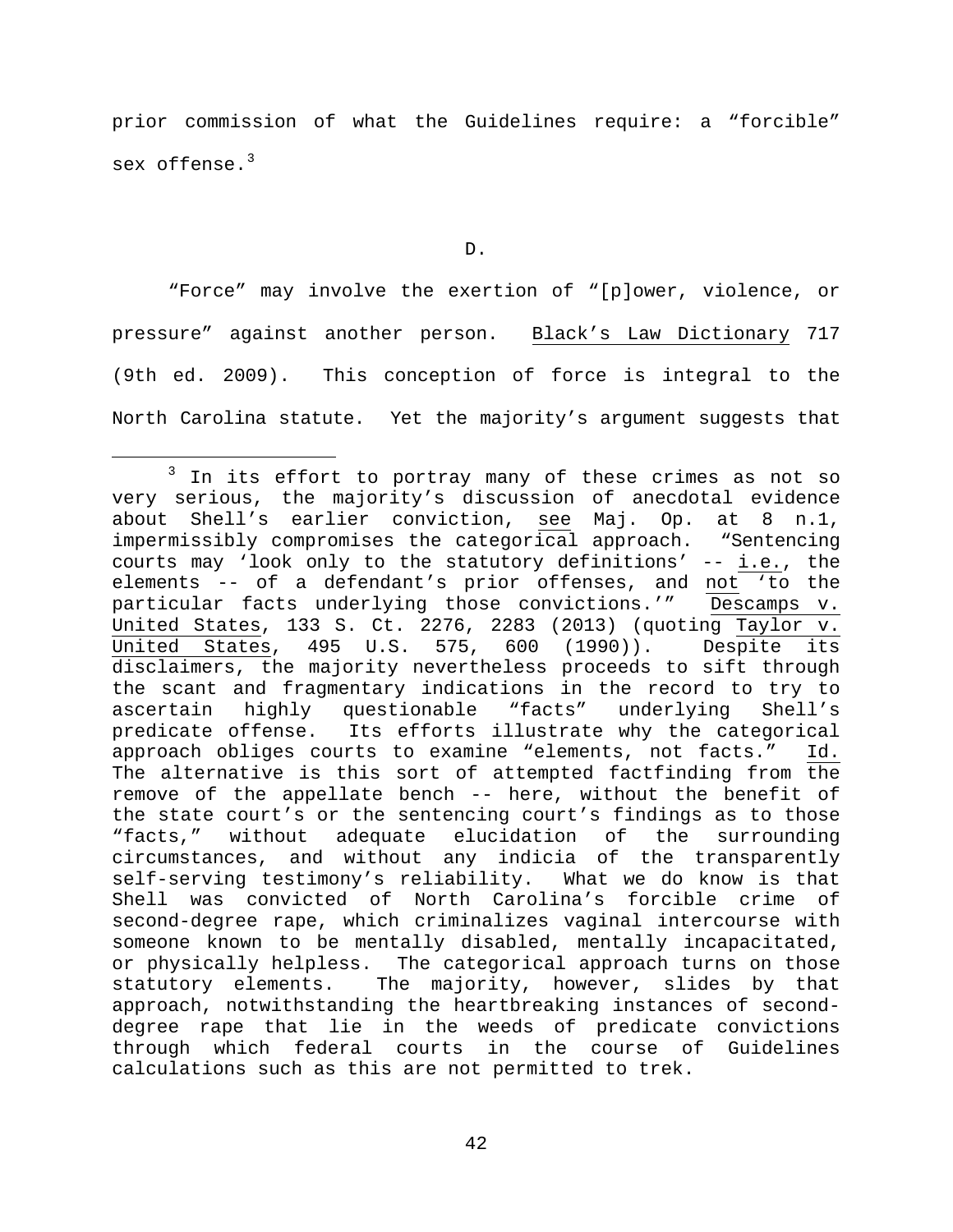second-degree rape is somehow not "forcible" enough to be a forcible sex offense, or not "violent" enough to be a crime of violence.

For its own understanding of "force," the majority relies on the Supreme Court's pronouncements in Johnson v. United States, 559 U.S. 133 (2010). See Maj. Op. at 10-11. But Johnson is not like this case. Johnson involved a prior Florida conviction for battery. 559 U.S. at 136-37. With the common law crime of battery, the element of "force" was "satisfied by even the slightest offensive touching." Id. at 139. For the Court, that threshold was too low when applied to a "violent felony." Id. at 140; see also Aparicio-Soria, 740 F.3d at 154- 55. In modern parlance, the various definitions of "force" generally do not denote slight touching. Johnson, 559 U.S. at 138-41. The degree of power or pressure indicated by the term "force" is not infinitely expansive. Context does matter. Id. at 139-40. And de minimis contact is assuredly not the issue with the pertinent forms of second-degree rape punished under North Carolina law. Forcible intercourse is light-years removed from nominal battery.

The majority fails to grasp any of the multiple ways in which the North Carolina second-degree rape offense is circumscribed and limited. The forcible nature of this particular crime is unmistakable. The differences between this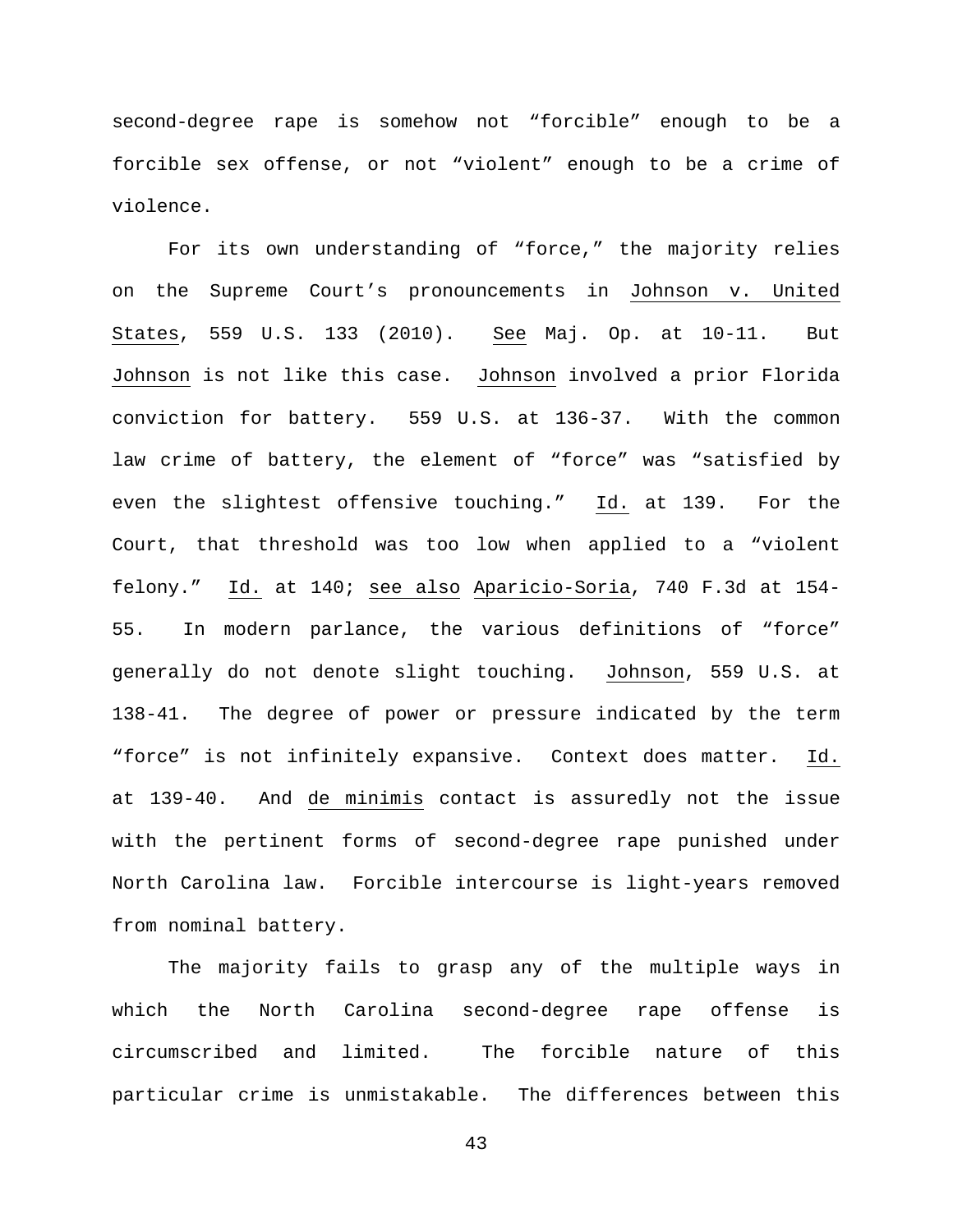offense and statutory rape or nominal battery are clear. Nor does the majority appreciate the narrow range of mentally or physically defenseless persons to which this statute applies, on a personalized basis. The reality of what is happening to these victims quite eludes the majority's view. The categorical approach applied by the majority rightly bars our inquiry into the particulars of any single predicate offense. It should not blind us to, in the words of Woody Guthrie, "a picture from life's other side."

### II.

The problems with the majority's approach do not end at the borders of North Carolina. Its decision is also inconsistent with precedents that, until now, seemed to speak with a clear and singular voice about the law governing this circuit. Our past pronouncements left no doubt about the inexorably forcible character of this brutal, unfeeling act.

# A.

This court has already determined, in the context of a comparable Guidelines provision, that second-degree rape under a parallel state statute did constitute a forcible sex offense and thus qualified as a "crime of violence." United States v. Chacon, 533 F.3d 250, 252 (4th Cir. 2008). The pertinent parts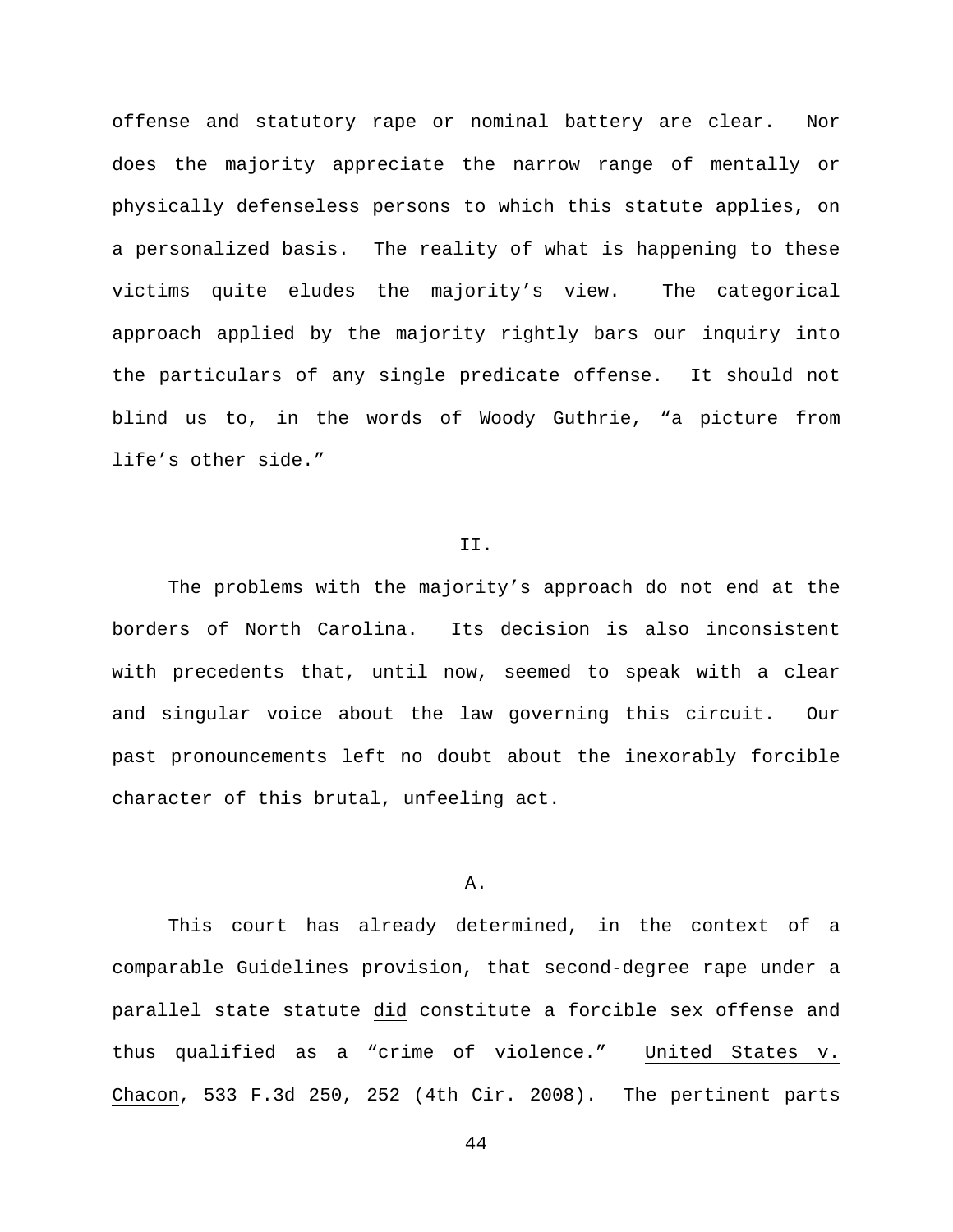of the Maryland second-degree rape statute at issue in Chacon were functionally identical to those in the North Carolina law here. The Maryland statute criminalized "vaginal intercourse" committed (1) "[b]y force or threat of force against the will and without the consent of the other person"; (2) with a victim who is "mentally defective, mentally incapacitated, or physically helpless," when the perpetrator "knows or should reasonably know" of the condition; or (3) with a victim "under 14 years of age," when the perpetrator is "at least four years older than the victim." Md. Code Ann. art. 27, §  $463(a)(1)-(3)$  (repealed 2002) (current version at Md. Code Ann., Crim. Law § 3-  $304(a)(1)-(3)$ .

In Chacon, we recognized the fundamentally forcible nature of this crime. Examining the Guidelines provision for illegally reentering the United States, U.S.S.G. § 2L1.2, this court concluded that a violation of Maryland's second-degree rape statute was categorically a forcible sex offense within the ambit of a "crime of violence," Chacon, 533 F.3d at 252. The court's reasoning was this: even without a requirement of the use of physical force, a crime under the Maryland statute was necessarily achieved through some form of compulsion. Id. at  $255 - 56$ .

Contrary to the majority's suggestion, see Maj. Op. at 17- 23, this court's analysis in Chacon applies with equal if not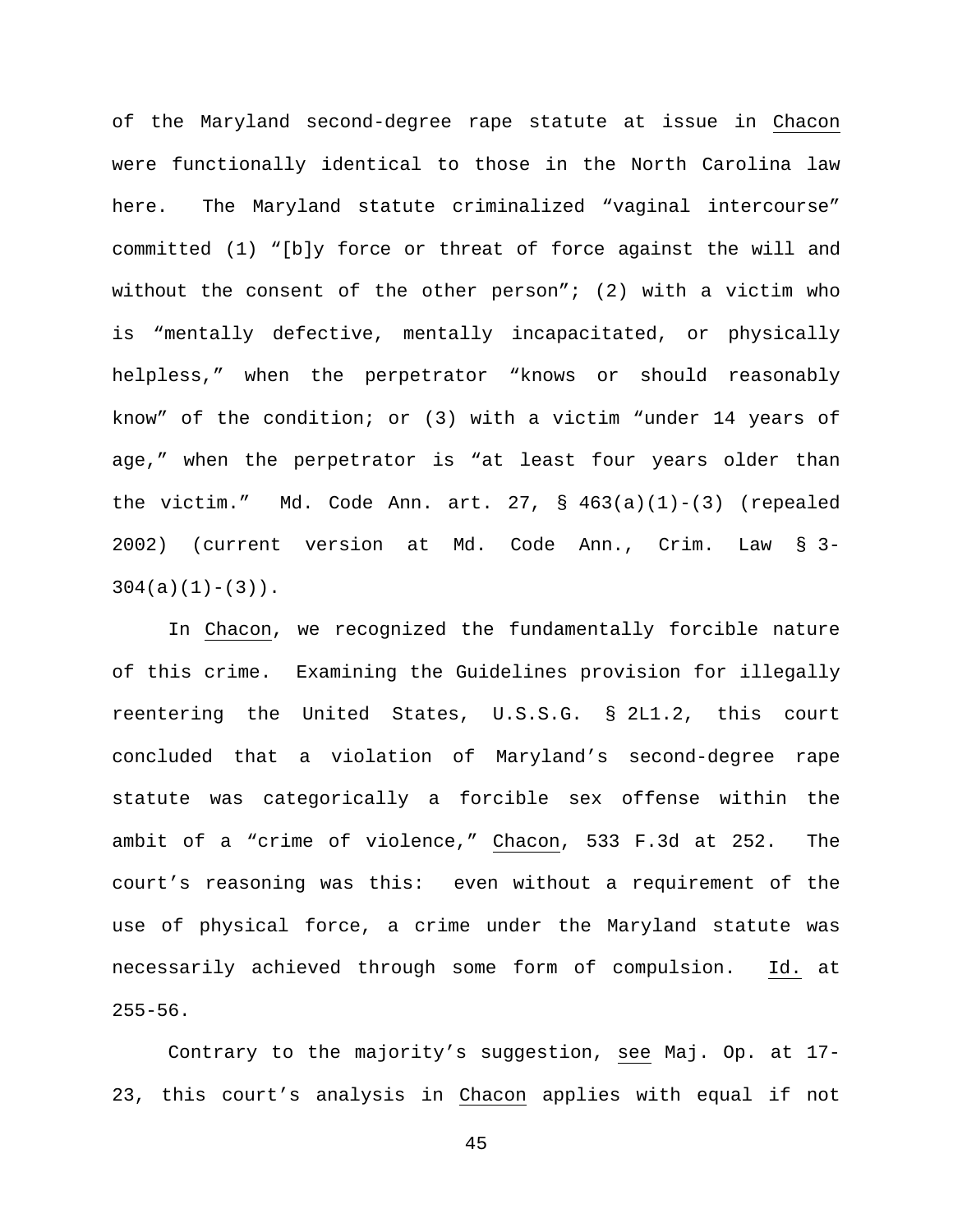greater power in this case. As with the Guidelines provisions that applied to Shell, U.S.S.G. §§ 2K2.1, 4B1.2, the illegalreentry Guidelines provision at issue in Chacon provided for a sentencing enhancement if the defendant had previously sustained a felony conviction for a "crime of violence," id. § 2L1.2. In the definition of "crime of violence," the commentary to the illegal-reentry provision likewise listed "forcible sex offenses." Id. § 2L1.2 cmt. n.1(B)(iii). This court focused on the "ordinary, contemporary meaning" of the term "forcible sex offenses," which is not defined in the Guidelines. Chacon, 533 F.3d at 257; see Smith v. United States, 508 U.S. 223, 228 (1993). Perusing dictionary definitions of "force" and "forcible," the court gleaned a significant insight: "a 'forcible sex offense' may be accomplished in the absence of physical force" per se. Chacon, 533 F.3d at 257 (emphasis added). Properly understood, "the use of force necessarily involves a degree of compulsion." Id. And that compulsion "can be effected through 'power' or 'pressure,' which do not necessarily have physical components." Id.

The Maryland statute in Chacon contained a provision virtually identical to the disputed North Carolina provision in this case. Both states' second-degree rape laws criminalize sexual intercourse with a person who is mentally or physically defenseless, where the perpetrator knows or reasonably should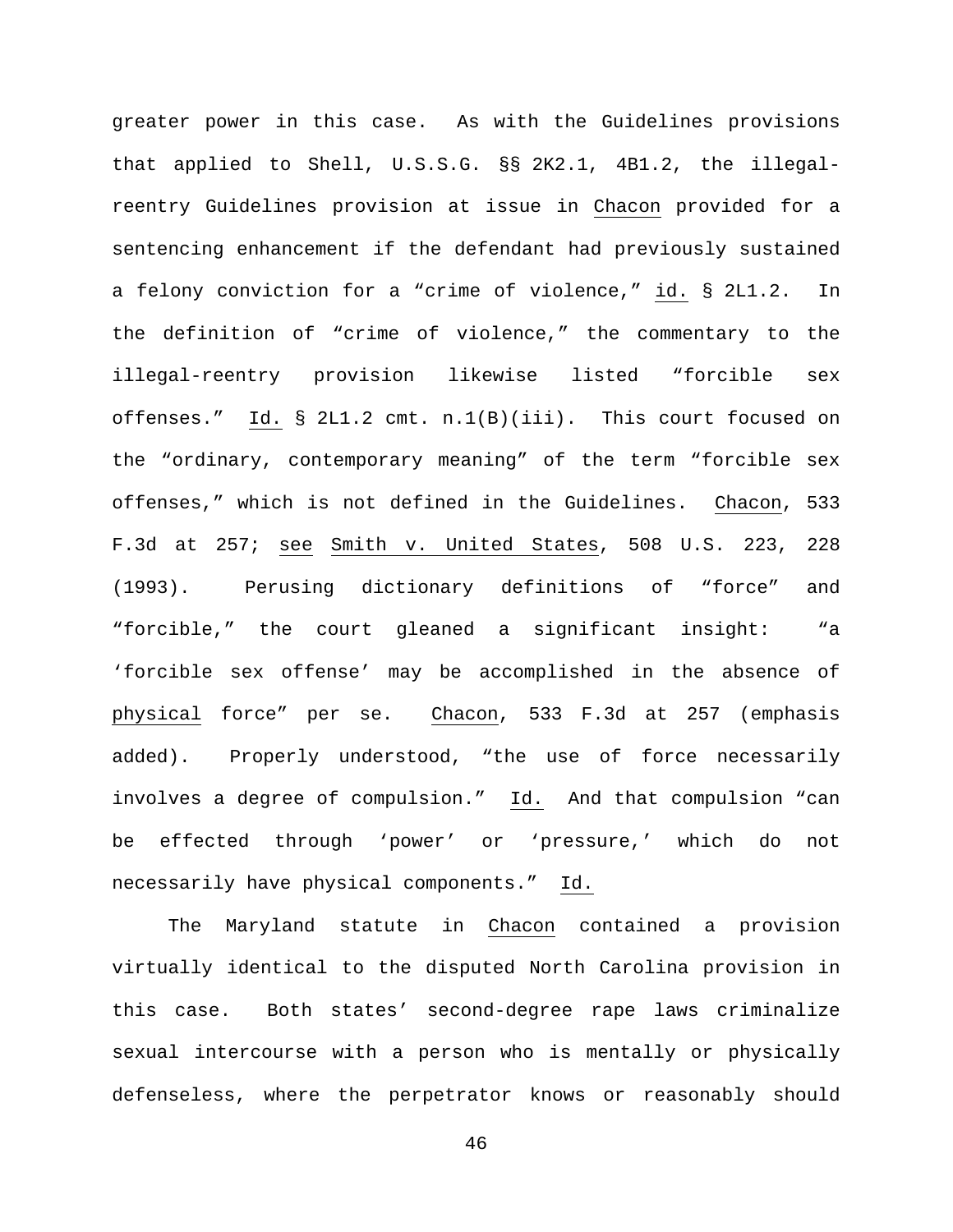know of the victim's condition. See Md. Code Ann. art. 27, §  $463(a)(2)$ ; N.C. Gen. Stat. §  $14-27.3(a)(2)$ . For these crimes, "any nonconsensual sexual contact is forcible because, if actual physical force is unnecessary, some degree of compulsion is nevertheless required to overcome an unwilling victim or take advantage of a helpless and incapacitated one." Chacon, 533 F.3d at 255-56. The only difference between this case and Chacon is that this statute comes from North Carolina, while the statute in Chacon came from Maryland. That point of distinction embodies no neutral principle.

### B.

The majority makes much of a technical amendment to the illegal-reentry Guidelines provision that became effective shortly after we handed down Chacon. U.S.S.G. app. C, amend. 722, at 301-03; see Maj. Op. at 22-23. That amendment made clear that "forcible sex offenses" do in fact include instances "where consent to the conduct is not given or is not legally valid, such as where consent to the conduct is involuntary, incompetent, or coerced." Id. § 2L1.2 cmt. n.1(B)(iii). As this court later confirmed, the amendment "was intended simply to clarify that the requisite compulsion need not be physical in nature," and the revised Guidelines language was fully in line with our prior holding in Chacon. United States v. Rangel-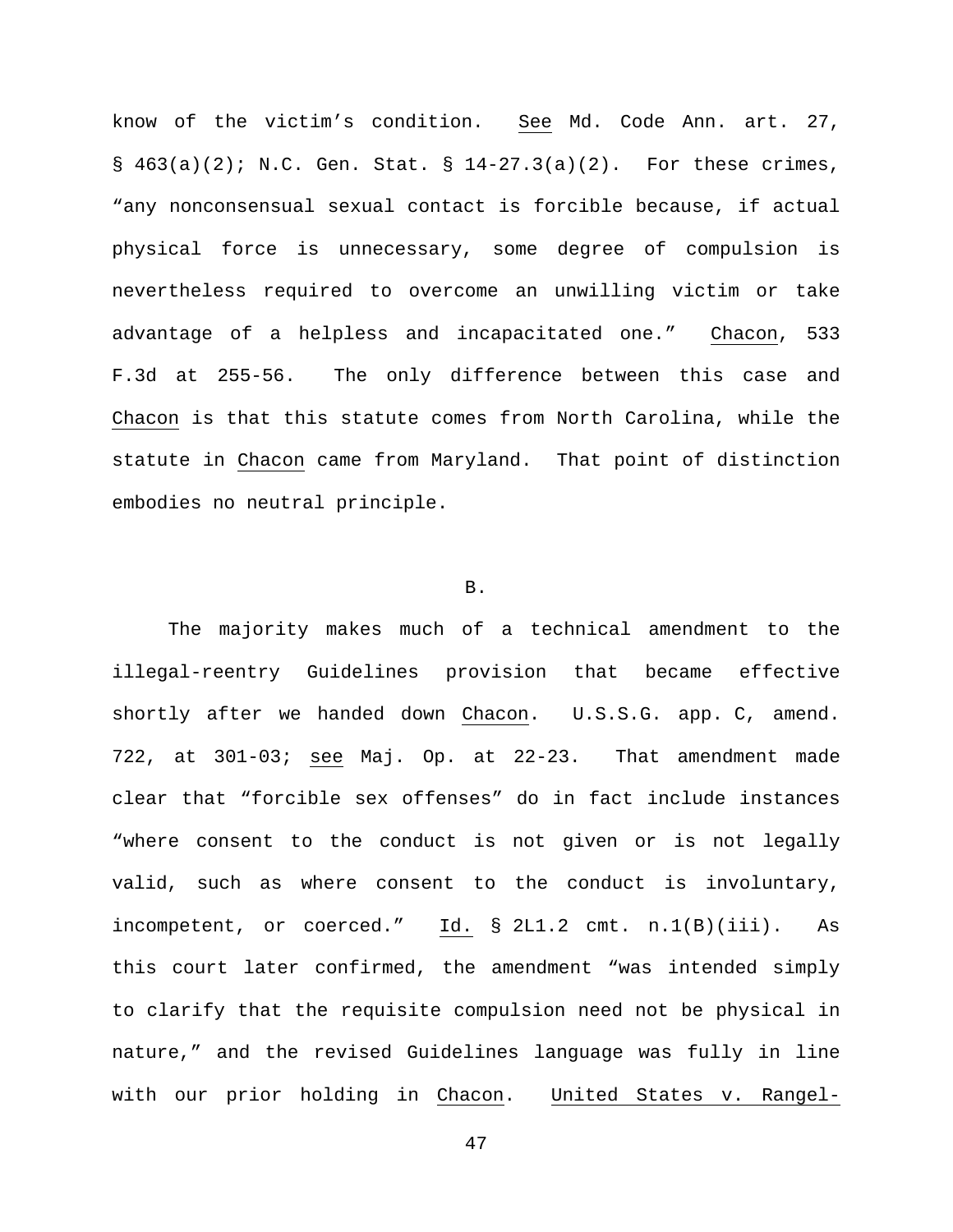Castaneda, 709 F.3d 373, 380 (4th Cir. 2013). The amendment did not alter the governing analysis. If anything, the language of the amendment specifically reinforces the interpretation that the term "forcible sex offenses" here does refer to crimes of compulsion.

In excluding North Carolina's second-degree rape statute from the "crime of violence" definition under § 4B1.2, the majority can only grasp at the thin reed of negative implication. The trouble is that the positive indications undercut the majority's conclusion.

Neither the modified illegal-reentry language in § 2L1.2 nor the unmodified career-offender language in § 4B1.2 supports the majority's proffered requirement of the use of physical force. The Sentencing Commission has not chosen to alter the language in the career-offender provision to impose such a requirement. See Chacon 533 F.3d at 257-58.

The Commission simply has not restricted the meaning of "forcible sex offenses" as the majority does today. Had it wanted to do so, the Commission could easily have added to § 4B1.2 a phrase excluding from the definition of forcible sex offense cases where consent to the conduct was merely "involuntary, incompetent, or coerced." See U.S.S.G. § 2L1.2 cmt. n.1(B)(iii). Yet the Commission did no such thing.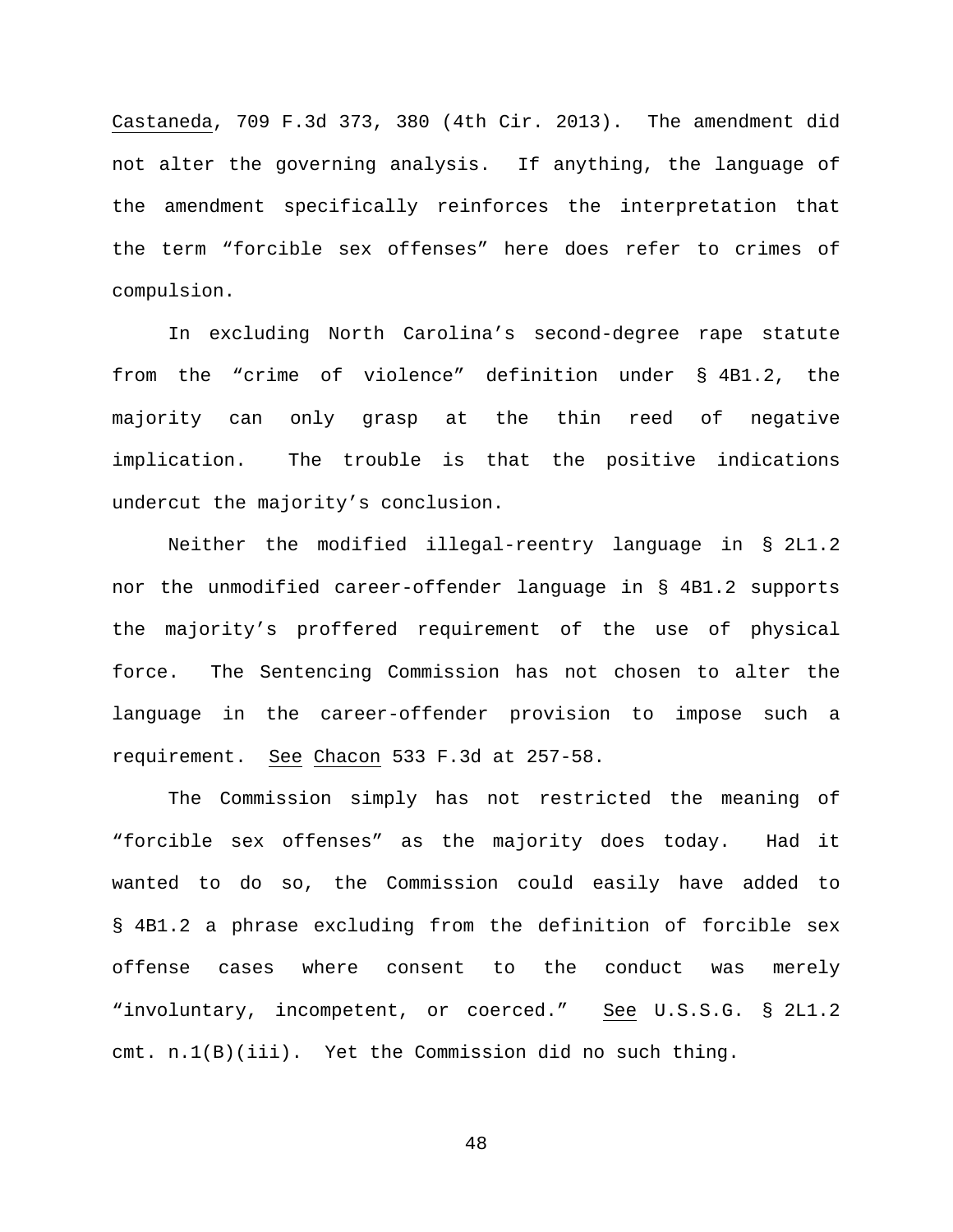The majority professes not to "question" Chacon's interpretation of forcible sex offenses under § 2L1.2, even as it "reach[es] a different result under § 4B1.2." Maj. Op. at 19. The Chacon court, however, would be surprised to learn its ruling was a ticket for one train only. It is not right to cast aside precedents on such a slim and precarious basis.

# C.

The North Carolina statute requires the state to show force. See supra Section I.B. The majority suggests, however, that, even if the statute does require force, that would still be insufficient, because the text of § 4B1.2 and the accompanying Guidelines commentary are fatally inconsistent. The majority stresses that § 4B1.2 requires "physical force," whereas the commentary omits the word "physical" and alludes only to "forcible sex offenses." See Maj. Op. at 9-11. The majority's conclusion of inconsistency not only is incorrect, but will spell trouble down the road in future Guidelines cases.

First, in finding an inconsistency, the majority misconstrues the Supreme Court's mandate in Stinson v. United States, 508 U.S. 36 (1993). The commentary generally deserves "'controlling weight.'" Id. at 45 (quoting Bowles v. Seminole Rock & Sand Co., 325 U.S. 410, 414 (1945)). After all, the very same Sentencing Commission promulgates both the Guidelines text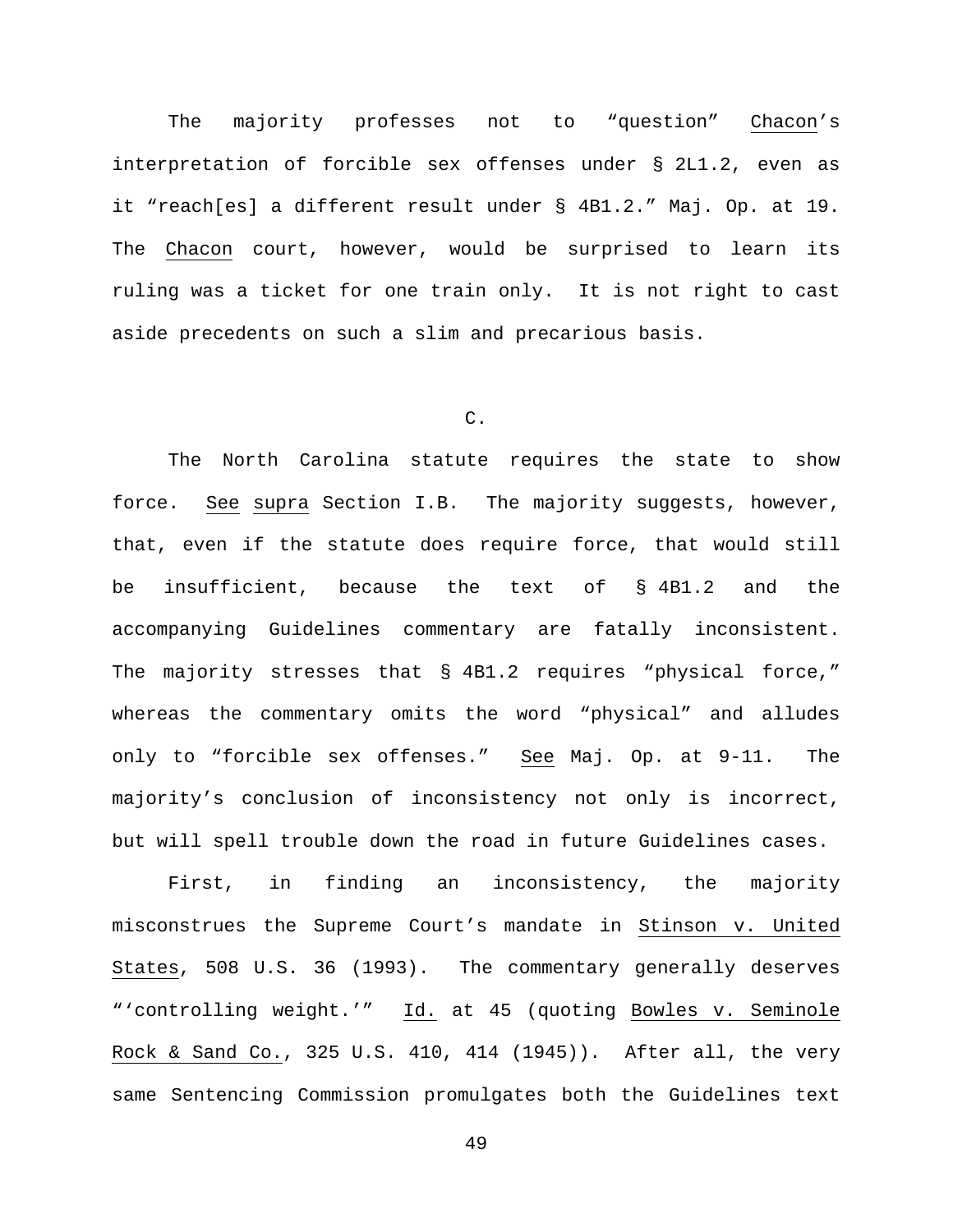and the accompanying commentary. Id. at 40-41. This is not an instance where an agency rule purports to interpret the work of a different instrumentality such as Congress. Id. at 44. On the contrary, the Commission is simply interpreting its own work. Id. at 44-45. Stipulations contained in the commentary need "not be compelled by the guideline text." Id. at 47 (emphasis added). The commentary may give specific form to a broad textual mandate -- that is precisely why the Commission provides both.

Second, there is no nettlesome conflict here between felonies involving "the use, attempted use, or threatened use of physical force," U.S.S.G. § 4B1.2(a)(1), and felonies that qualify as "forcible sex offenses," id. § 4B1.2 cmt. n.1. Whether the prosecution proves the defendant had sex by force and against the other person's will, or whether the element of force is fastened to proof that the defendant had sex with a mentally or physically defenseless victim, these are simply alternative but equal pathways for demonstrating force. See N.C. Gen. Stat.  $\S 14-27.3(a)(1)-(2)$ ; supra Section I.B. Pointedly, the illegal-reentry provision specifically equates "forcible sex offenses" with "any other offense" involving "physical force." U.S.S.G. § 2L1.2 cmt. n.1(B)(iii). We should be loath to find the Commission at war with itself and, in so doing, to disregard the settled maxim that the provision of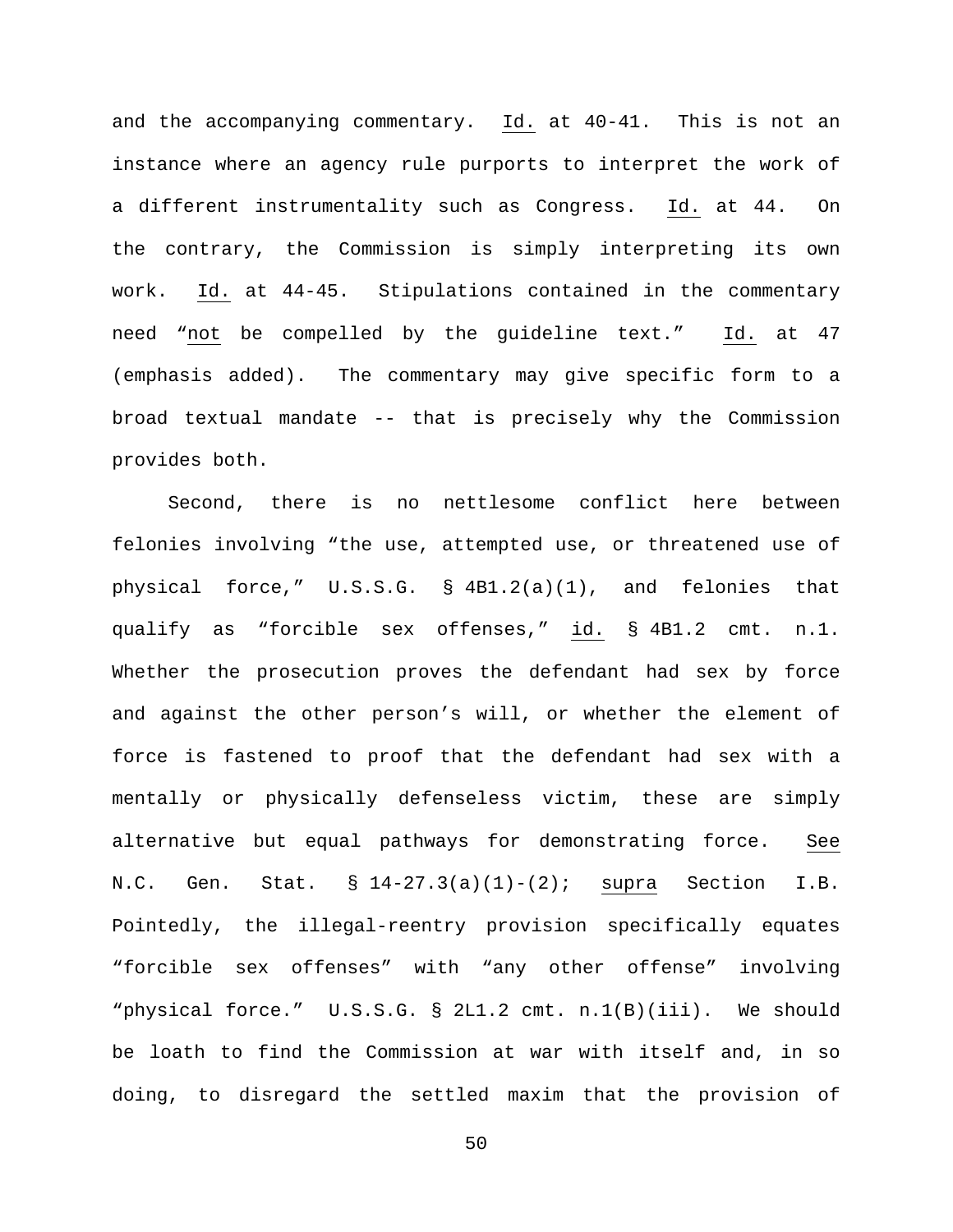specific instructions, a conventional function of Guidelines commentary, presumptively trumps more general statements. See RadLAX Gateway Hotel, LLC v. Amalgamated Bank, 132 S. Ct. 2065, 2070-72 (2012).

And third, the instances in which this court has invalidated part of the commentary as inconsistent with the Guidelines text are quite rare. See Stinson, 508 U.S. at 38. On what basis is a federal court, in the role of haruspex, supposed to divine such a delicate inconsistency hidden among the Commission's own pronouncements? Cf. City of Arlington v. FCC, 133 S. Ct. 1863, 1871 (2013). Presumably, the rare occurrences of such purported "inconsistency" holdings still bespeak an understanding by our own and other courts that the Sentencing Commission, through its commentary, can and routinely does provide specific elucidation of the Guidelines' more general textual provisions.

### D.

Finally, the majority reads too much into the fact that certain other sex offenses appear in § 2L1.2 but not § 4B1.2. See Maj. Op. at 21. The illegal-reentry provision, § 2L1.2, lists not only "forcible sex offenses" but also "statutory rape" and "sexual abuse of a minor" as examples of crimes of violence. U.S.S.G. § 2L1.2 cmt. n.1(B)(iii). The career-offender provision that applied to Shell, § 4B1.2, mentions "forcible sex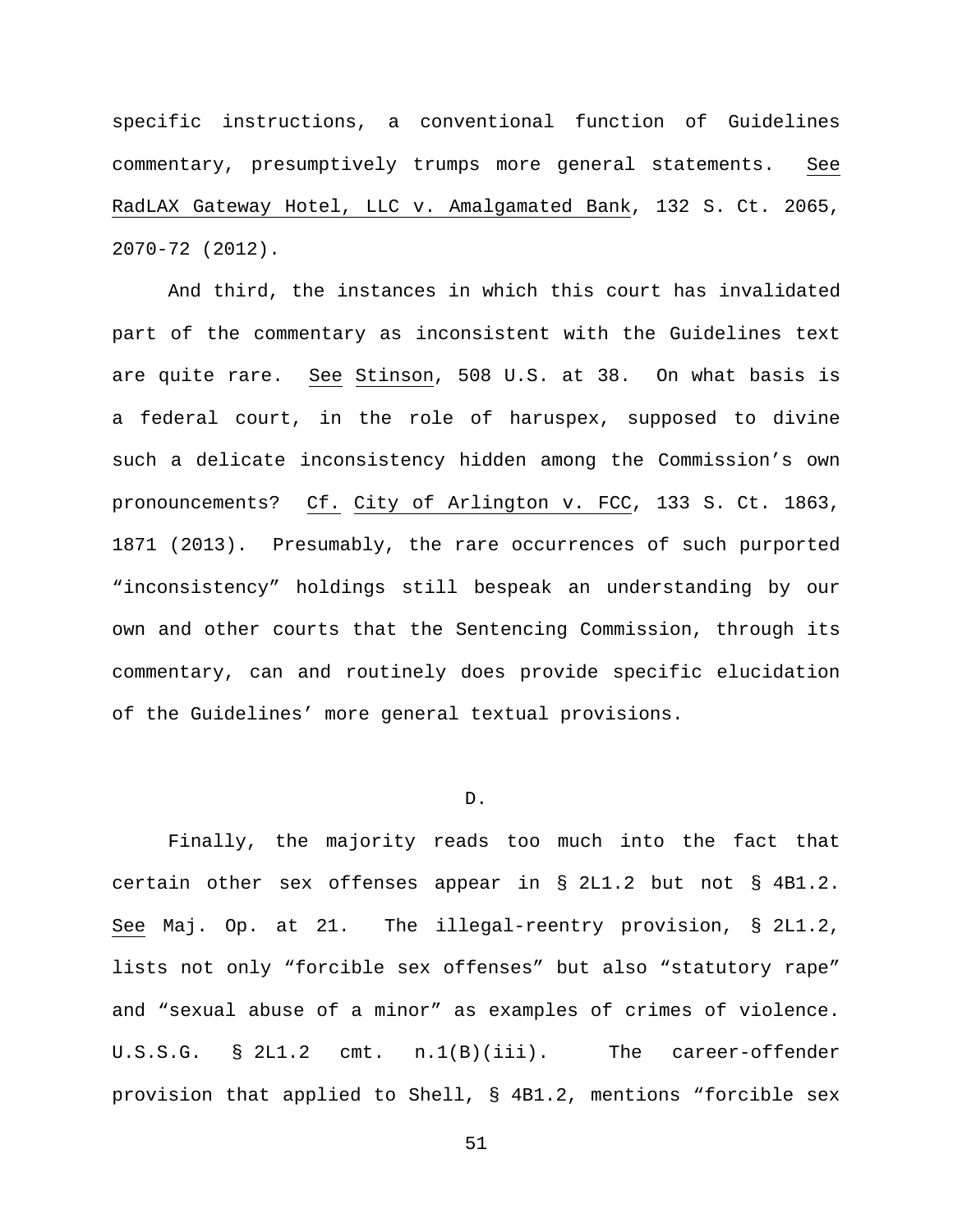offenses" but not the other two crimes. Id. § 4B1.2 cmt. n.1. But here, those differences are immaterial.

It is true that Chacon involved § 2L1.2 rather than § 4B1.2. But the logic of the majority turns the old Latin maxim on its head: instead of applying expressio unius est exclusio alterius (i.e., "the expression of one thing is the exclusion of the other"), the majority treats the exclusion of one term ("statutory rape") as the expression of another term ("forcible sex offenses") with new meaning. The proper inference, rather, is simply that the Sentencing Commission deliberately excluded the crime of statutory rape from § 4B1.2, see Barnhart v. Sigmon Coal Co., 534 U.S. 438, 452-53 (2002) -– not that it was modifying the definition of "forcible sex offenses" sub silentio.

In fact, the balance of the available indications suggests that the Sentencing Commission wanted "forcible sex offenses" to retain the same meaning in §§ 2L1.2 and 4B1.2. The "'normal rule of statutory construction'" is that "'identical words used in different parts of the same act are intended to have the same meaning.'" Gustafson v. Alloyd Co., 513 U.S. 561, 570 (1995) (quoting Dep't of Revenue v. ACF Indus., Inc., 510 U.S. 332, 342 (1994)). Context matters, to be sure. But the interpretive context is not appreciably different here. On the contrary,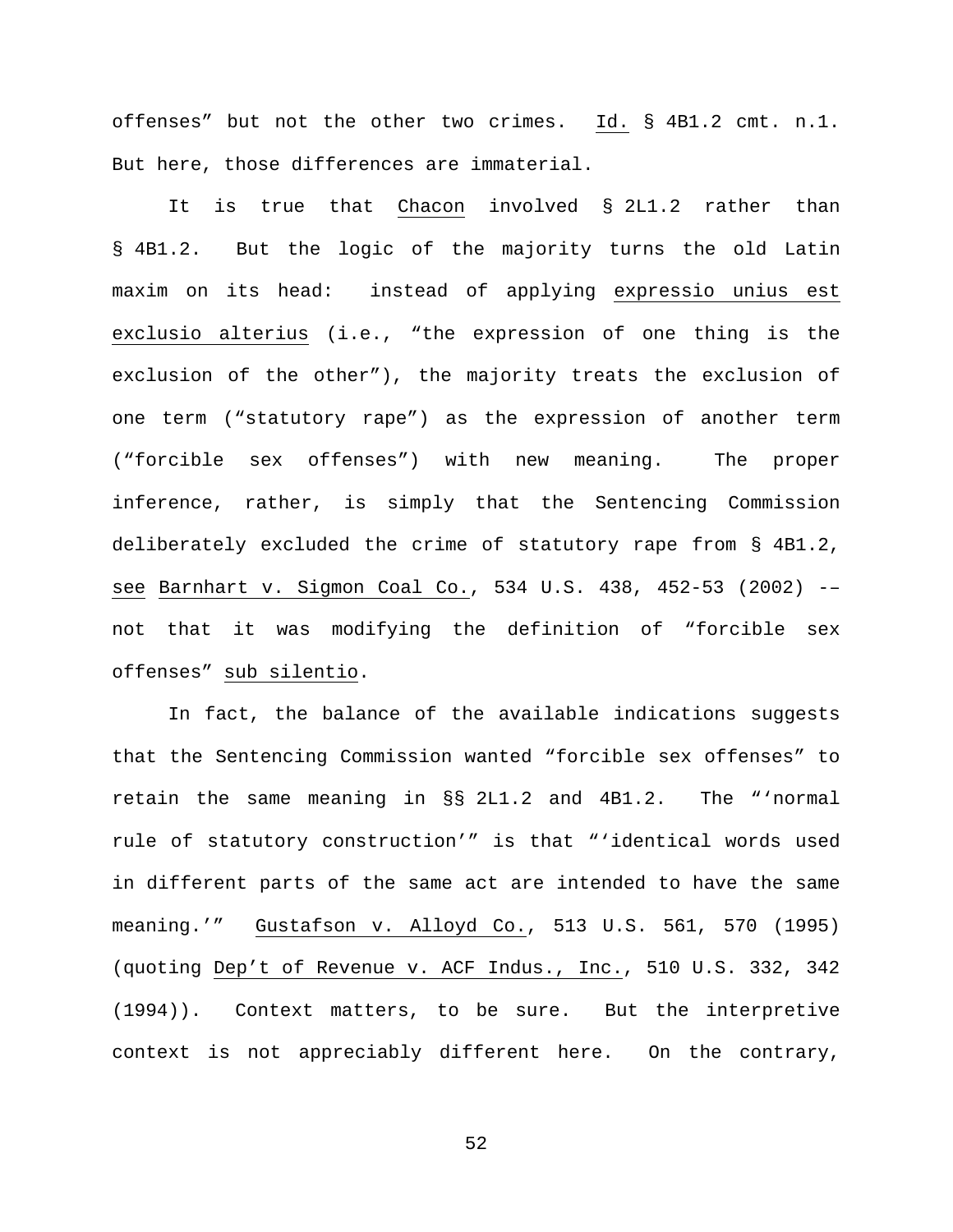"forcible sex offenses" is a distinct term with a consistent meaning across §§ 2L1.2 and 4B1.2.

I doubt that the majority would argue that the crimes of murder, manslaughter, kidnapping, aggravated assault, robbery, arson, extortion, extortionate extension of credit, or burglary of a dwelling -- all, like forcible sex offenses, enumerated in both Guidelines provisions -- would assume a substantively different meaning in the two provisions. This is precisely the point of the categorical approach mandated by the Supreme Court: we compare the elements of the particular predicate offense with "the elements of the 'generic' crime -- i.e., the offense as commonly understood." Descamps v. United States, 133 S. Ct. 2276, 2281 (2013). After today's ruling, the rest of us are left to wonder how the generic definition of "forcible sex offenses" could have changed so swiftly and abruptly.

The term "forcible sex offenses" is not quite the chameleon the majority says it is. In fact, in advancing a view of Guidelines interpretation where identical terms assume different meanings at a blink, the majority has started us down the road of a confusing and contradictory Guidelines structure, thus rendering an already difficult interpretive exercise more arcane and byzantine. In sum, the newly contradictory status of our precedents, the new receptivity to finding Guidelines text and commentary at odds, and the new willingness to imbue the same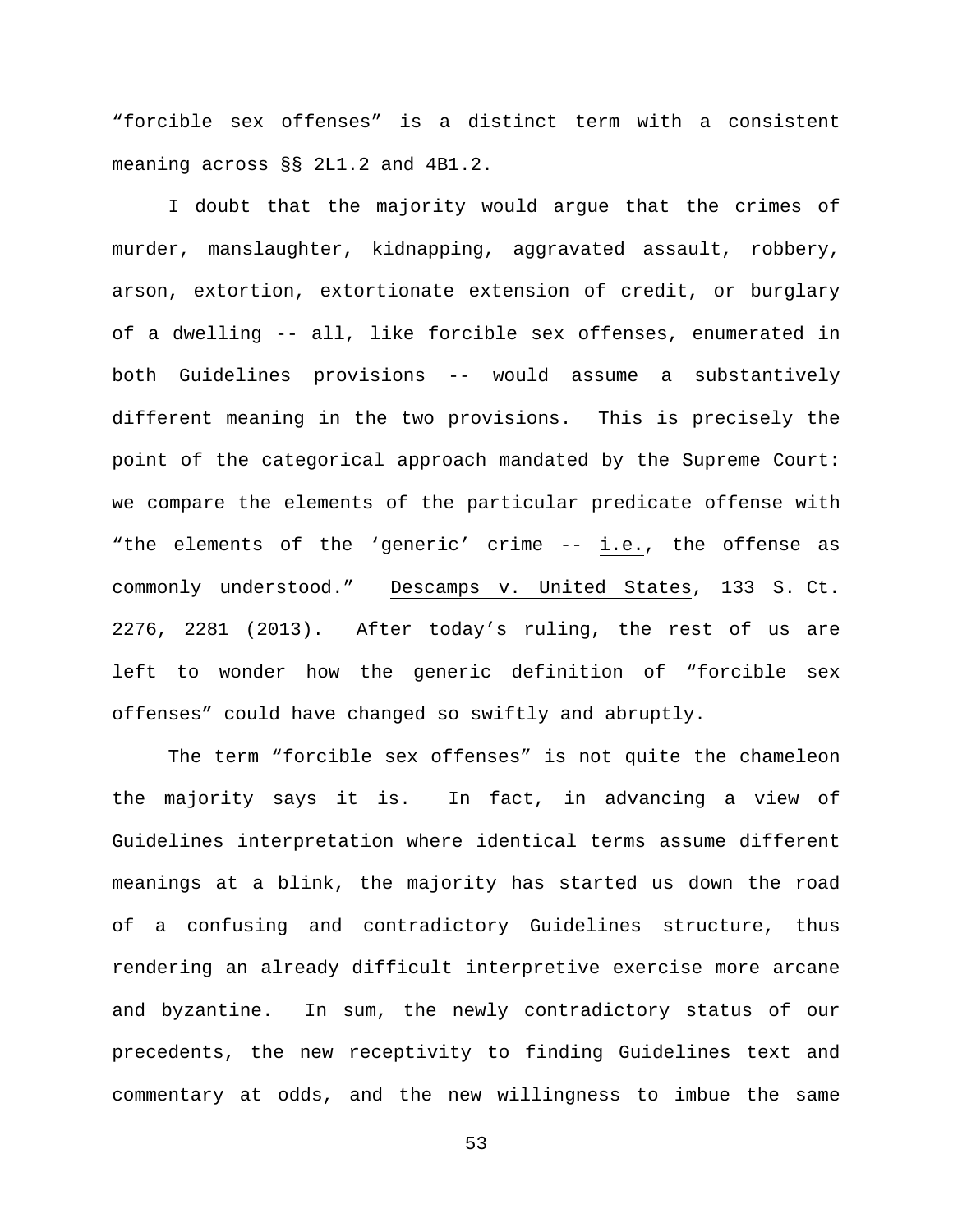terms with shifting meanings will, whether taken singly or in combination, create crosscurrents and riptides in Guidelines jurisprudence. That does not bode well for those who need or aspire to understand them.

## III.

I do understand that the circumstances surrounding sexual interactions are often hazy, a fact that makes the preservation of due process protections for accused persons a necessity in all settings. But here the majority has chosen essentially to absolve, through its construct of nonviolent rape, individuals accorded the full slate of protections in our criminal justice system. Doctrinal analysis is indispensable to judicial reasoning, but upon occasion it can lead, increment by increment, from sound beginnings toward untenable conclusions. So it is here: the real need to protect the unthinking expansion of "crimes of violence" has led to a race to restrict them. If such a restriction makes sense in many instances, it does not in the case at bar. The victims here cannot resist; they cannot consent. But they yet retain the capacity to feel the trauma and, yes, the violence that has been so visited upon their very beings. The majority nevertheless maintains that the rape of someone known to be mentally disabled, mentally incapacitated, or physically helpless is neither a forcible sex